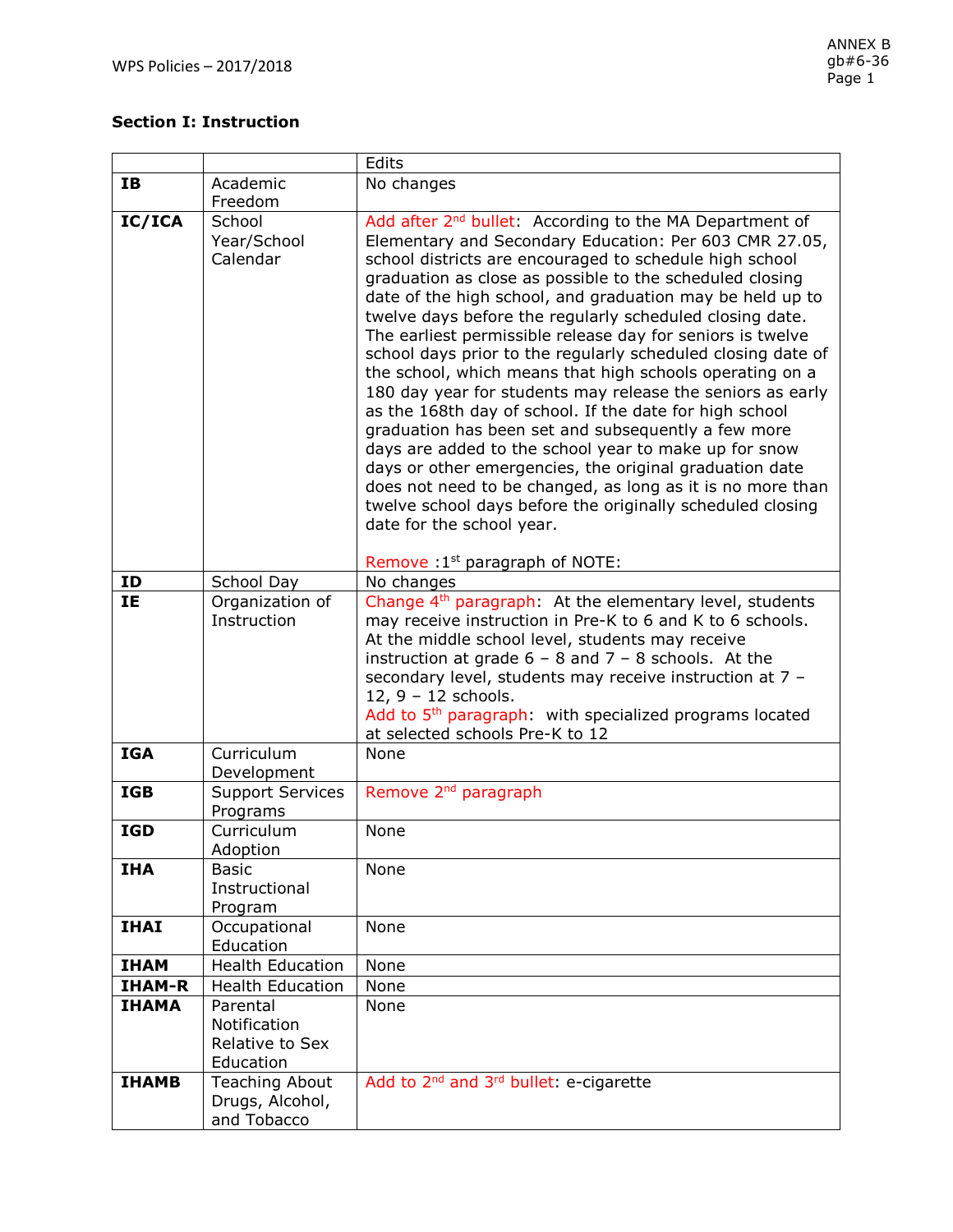| <b>IHB</b><br><b>IHBA</b>    | Special<br>Instructional<br>Programs and<br>Accommodations<br>Programs for            | Remove: 1 <sup>st</sup> paragraph. Change in all paragraphs:<br>"children with special needs" to "students with disabilities".<br>Add to the end of 1 <sup>st</sup> paragraph: services Change in 3 <sup>rd</sup><br>paragraph: "these children" to "students" Change in 5th<br>paragraph: change "with" to "requiring", add the word<br>"services" to the end of the first sentence. Eliminate: NOTE<br>and entire paragraph at the bottom of the page.<br>None                                                                                                                                                                                                                                                                                              |
|------------------------------|---------------------------------------------------------------------------------------|---------------------------------------------------------------------------------------------------------------------------------------------------------------------------------------------------------------------------------------------------------------------------------------------------------------------------------------------------------------------------------------------------------------------------------------------------------------------------------------------------------------------------------------------------------------------------------------------------------------------------------------------------------------------------------------------------------------------------------------------------------------|
| <b>IHBAA</b>                 | Students with<br><b>Disabilities</b><br>Observations of                               |                                                                                                                                                                                                                                                                                                                                                                                                                                                                                                                                                                                                                                                                                                                                                               |
|                              | Special<br>Education<br>Programs                                                      | 3rd Bullet: change "special needs student" to "student with<br>disabilities". Eliminate: NOTE and entire paragraph at the<br>bottom of the page.                                                                                                                                                                                                                                                                                                                                                                                                                                                                                                                                                                                                              |
| <b>IHBD</b>                  | Compensatory<br>Education                                                             | Do not recommend adoption                                                                                                                                                                                                                                                                                                                                                                                                                                                                                                                                                                                                                                                                                                                                     |
| <b>IHBEA</b>                 | English Language<br>Learners                                                          | Remove: the word "Language" from title and 1 <sup>st</sup> paragraph                                                                                                                                                                                                                                                                                                                                                                                                                                                                                                                                                                                                                                                                                          |
| <b>IHBF</b>                  | Homebound<br>Instruction                                                              | Change in $1st$ paragraph: "of the illness or the<br>hospitalization" to "of the missed school days". Change in<br>2 <sup>nd</sup> paragraph: "Director of Pupil Services" to "school<br>principal".                                                                                                                                                                                                                                                                                                                                                                                                                                                                                                                                                          |
| <b>IHBG</b><br><b>IHBG-R</b> | Home Schooling<br>Home Schooling                                                      | Keep current policy<br>Remove                                                                                                                                                                                                                                                                                                                                                                                                                                                                                                                                                                                                                                                                                                                                 |
| <b>IHBH</b>                  | Alternative<br>School Programs                                                        | Remove from 1 <sup>st</sup> paragraph: "And, some children along<br>with a highly structured academic experience, require a<br>special focus on life skills and an appropriate vocational<br>involvement."<br>Change in 3 <sup>rd</sup> paragraph: "These alternative educational<br>programs will seek to provide an appropriate academic,<br>social, and vocational experience to aid these young<br>people either to reenter the regular school system, move<br>into another educational setting, or prepare them for<br>successful employment." To "These alternative educational<br>programs will seek to provide an appropriate structured<br>academic setting to aid these young "<br>Remove: NOTE: and entire paragraph at the bottom of the<br>page. |
| <b>IHCA</b>                  | Summer Schools                                                                        | Remove entire page                                                                                                                                                                                                                                                                                                                                                                                                                                                                                                                                                                                                                                                                                                                                            |
| IJ<br>$IJ-R$                 | Instructional<br><b>Materials</b><br>Reconsideration<br>of Instructional<br>Resources | Remove: NOTE: and entire paragraph at the bottom of the<br>page.<br>Change in 3 <sup>rd</sup> paragraph: "Students" to "child", "parents"<br>to "family"                                                                                                                                                                                                                                                                                                                                                                                                                                                                                                                                                                                                      |
| <b>IJL</b>                   | Library Materials<br>Selection and<br>Adoption                                        | none                                                                                                                                                                                                                                                                                                                                                                                                                                                                                                                                                                                                                                                                                                                                                          |
| <b>IJLA</b>                  | Library<br>Resources                                                                  | Underline "Disclosure of Information/Privacy of Circulation<br>Records" Underline "Re-evaluation (weeding) of Library<br>Resources                                                                                                                                                                                                                                                                                                                                                                                                                                                                                                                                                                                                                            |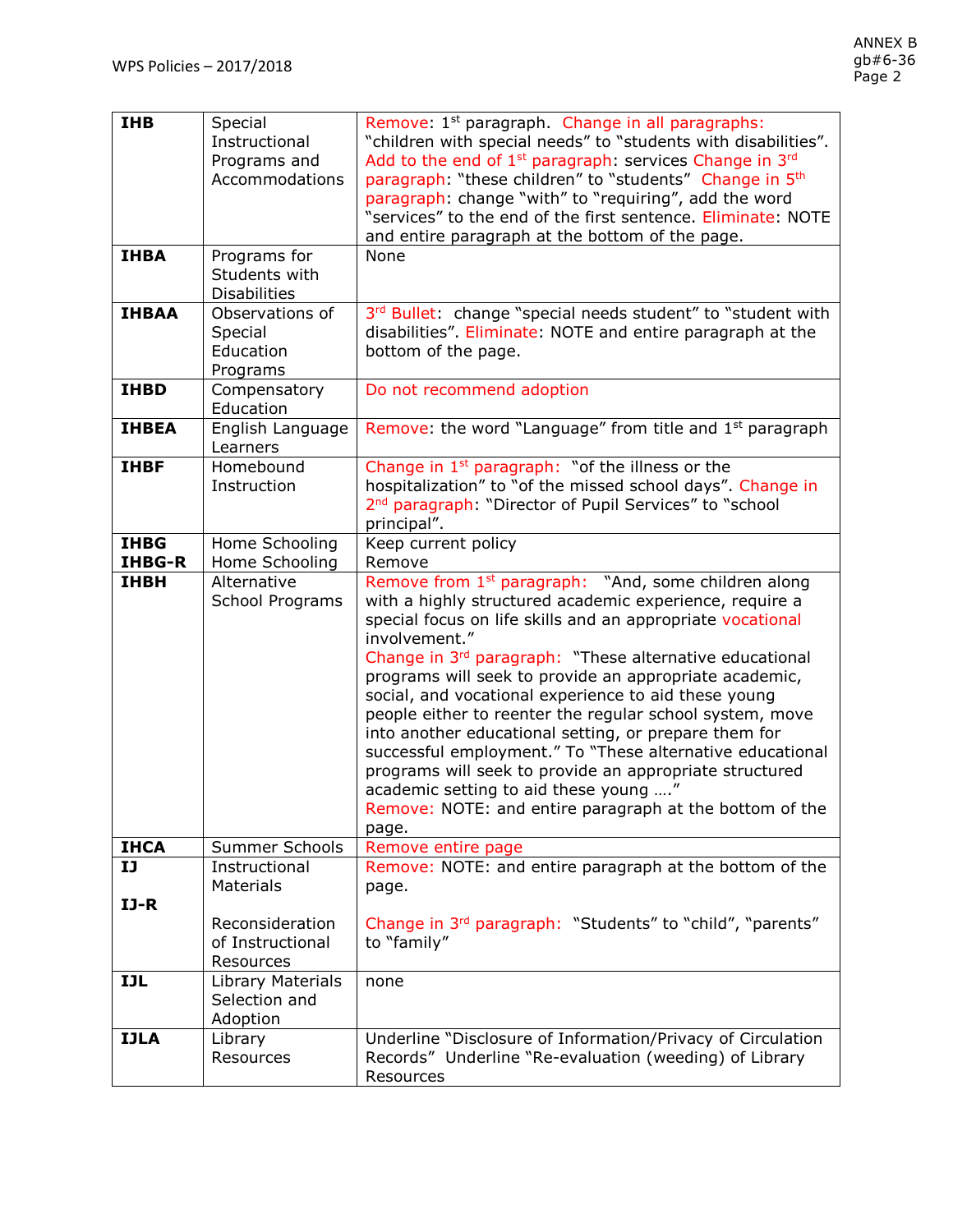| <b>IJND</b> | Curriculum and<br>Instruction -<br>Access to<br><b>Electronic Media</b> | Change paragraph 1: "various information formats" to<br>"digital resources" Change paragraph 2: The<br>Superintendent, in conjunction with the Director of<br>Technology, shall develop and implement appropriate<br>procedures to provide guidance for access to digital<br>resources. Guidelines shall address teacher supervision of<br>student computer or tablet use, ethical use of digital<br>resources and issues of privacy versus administrative<br>review of electronic files and communications. In addition,<br>guidelines shall prohibit utilization of digital resources for<br>prohibited or illegal activities and for the use of other<br>programs with the potential of damaging or destroying<br>programs or data.                                      |
|-------------|-------------------------------------------------------------------------|-----------------------------------------------------------------------------------------------------------------------------------------------------------------------------------------------------------------------------------------------------------------------------------------------------------------------------------------------------------------------------------------------------------------------------------------------------------------------------------------------------------------------------------------------------------------------------------------------------------------------------------------------------------------------------------------------------------------------------------------------------------------------------|
|             |                                                                         | Reword paragraph 3: the Superintendent or designee will<br>develop and implement appropriate procedures to provide<br>guidance for access to digital resources. Guidelines will<br>address ethical use of digital resources and issues of<br>privacy versus administrative review of electronic files and<br>communications. In addition, guidelines will prohibit use<br>of digital resources for prohibited or illegal activities or<br>damaging or destroying programs or data.                                                                                                                                                                                                                                                                                          |
|             |                                                                         | Change: The School District shall provide reasonable<br>public notice to address and communicate its internet<br>safety measures.                                                                                                                                                                                                                                                                                                                                                                                                                                                                                                                                                                                                                                           |
|             |                                                                         | to: Annually the district will provide the Committee with<br>an update of its student acceptable use policy to be<br>published in the student handbook. The Committee will<br>review this policy in conjunction with the student<br>handbook.<br><b>Empowered Digital Use</b>                                                                                                                                                                                                                                                                                                                                                                                                                                                                                               |
|             |                                                                         | <b>Under Empowered Digital Use: Change to:</b><br>Permission/Agreement Form                                                                                                                                                                                                                                                                                                                                                                                                                                                                                                                                                                                                                                                                                                 |
|             |                                                                         | Empowered Digital Use form Change to: Student<br>Handbook<br>Remove: the student or staff member Change: "this<br>document shall" to "this document will" Remove: "In<br>order to modify or rescind the agreement, the student's<br>parent/guardian (or the student who is at least 18 years<br>old) must provide the Director of Technology with a written<br>request.<br>Insert: All staff must agree to and sign the Employee<br>Acceptable Use Form<br><b>Under Employee Use Change: "shall" to "will" Change:"</b><br>only for purposes directly related to educational and<br>instructional purposes." To "for work related activities<br>only"<br><b>Under Community Use: Remove: On recommendation</b><br>of the Superintendent in conjunction with the Director of |
|             |                                                                         | Technology, the district shall determine when and which<br>computer equipment, software, and information access                                                                                                                                                                                                                                                                                                                                                                                                                                                                                                                                                                                                                                                             |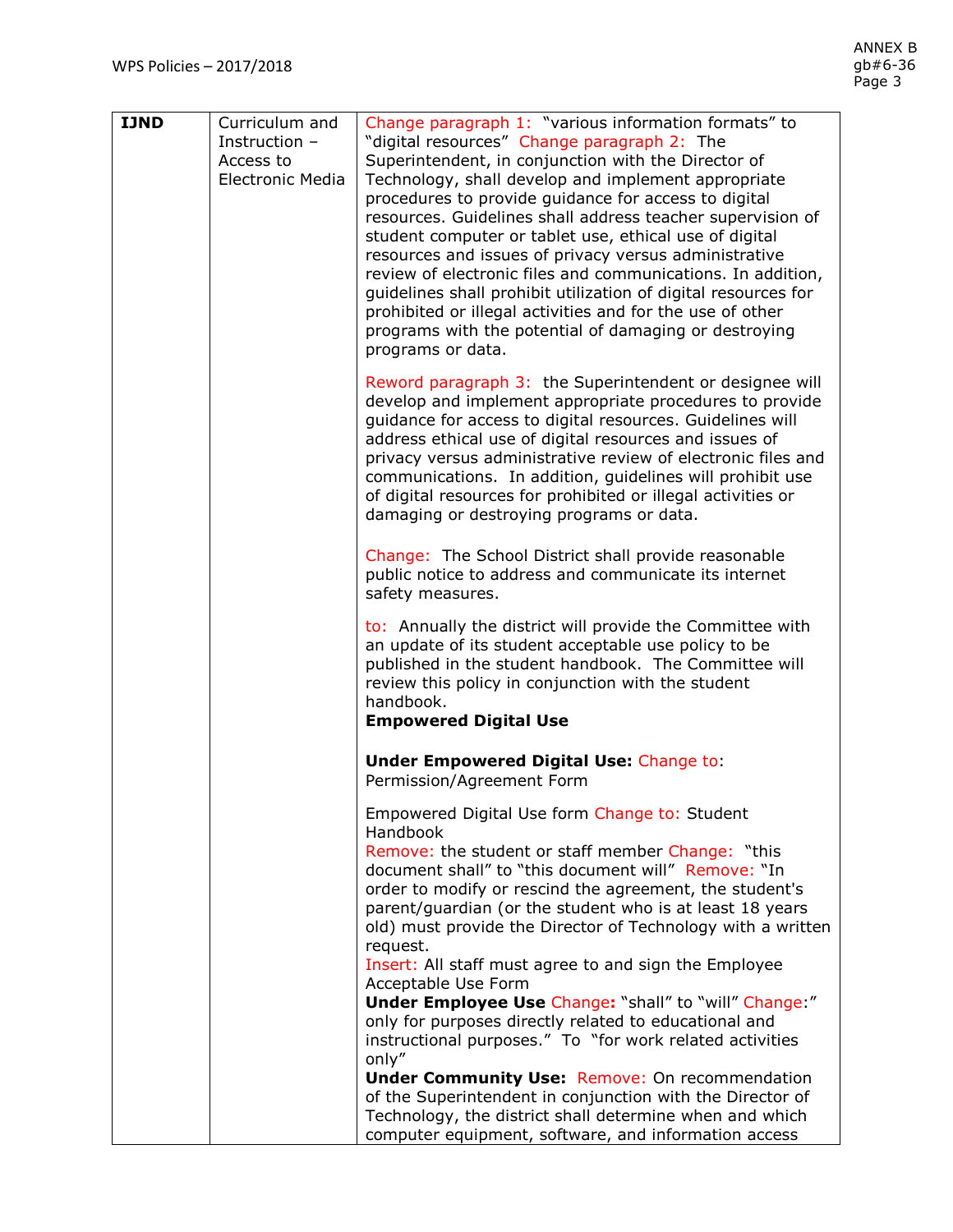|                                  |                                                                                                                                                             | systems will be available to the community. All guests will                                                                                                                                                                                                                                                                                                                                                                                                                                                                                                                                                                                                                                                                                                                                                                                                                                                                                                                                                                                                                                                                                                                                                                                                                                                                                                                                                                                                                                                                                                                                                     |
|----------------------------------|-------------------------------------------------------------------------------------------------------------------------------------------------------------|-----------------------------------------------------------------------------------------------------------------------------------------------------------------------------------------------------------------------------------------------------------------------------------------------------------------------------------------------------------------------------------------------------------------------------------------------------------------------------------------------------------------------------------------------------------------------------------------------------------------------------------------------------------------------------------------------------------------------------------------------------------------------------------------------------------------------------------------------------------------------------------------------------------------------------------------------------------------------------------------------------------------------------------------------------------------------------------------------------------------------------------------------------------------------------------------------------------------------------------------------------------------------------------------------------------------------------------------------------------------------------------------------------------------------------------------------------------------------------------------------------------------------------------------------------------------------------------------------------------------|
|                                  |                                                                                                                                                             | be prompted to, and must accept the district's Access to<br>Digital Resources Policy before accessing the district<br>network. Add: The Superintendent or designee will<br>determine when and which computer equipment, software,<br>and information access systems will be available to the<br>community.                                                                                                                                                                                                                                                                                                                                                                                                                                                                                                                                                                                                                                                                                                                                                                                                                                                                                                                                                                                                                                                                                                                                                                                                                                                                                                      |
|                                  |                                                                                                                                                             | <b>Disregard of Rules and Responsibility for Damages:</b><br>remove: Disregard of Rules and                                                                                                                                                                                                                                                                                                                                                                                                                                                                                                                                                                                                                                                                                                                                                                                                                                                                                                                                                                                                                                                                                                                                                                                                                                                                                                                                                                                                                                                                                                                     |
|                                  |                                                                                                                                                             | Change: required Empowered Digital Use documents to:<br>the Student Handbook or Employee Acceptable Use form,<br>Change: shall to will and network to: and/or other<br>computing and telecommunications technologies<br>Last paragraph Change: Individuals shall reimburse the<br>district for repair or replacement of district property lost,<br>stolen, damaged, or vandalized while under their care.<br>Individuals shall reimburse the district for repair or<br>replacement of district property lost, stolen, damaged, or<br>vandalized while under their care. To: School officials will<br>apply the same educational suitability criteria used to<br>review other educational resources when questions arise<br>concerning access to digital resources.<br>Remove: NOTE                                                                                                                                                                                                                                                                                                                                                                                                                                                                                                                                                                                                                                                                                                                                                                                                                              |
| <b>IJNDB</b>                     | Acceptable Use                                                                                                                                              | <b>Change: EMPOWERED DIGITAL USE POLICY TO</b>                                                                                                                                                                                                                                                                                                                                                                                                                                                                                                                                                                                                                                                                                                                                                                                                                                                                                                                                                                                                                                                                                                                                                                                                                                                                                                                                                                                                                                                                                                                                                                  |
| <b>IJNDB-E</b><br><b>IJNDB-R</b> | Policy $-$<br>Technology<br>User Agreement<br>for Participation<br>in an Electronic<br>Communications<br>System<br>Acceptable Use<br>Policy -<br>Technology | <b>ACCEPTABLE USE POLICY Change: The School</b><br>Committee recognizes the need for students to be<br>prepared to contribute to and excel in a connected, global<br>community. To that end, the district provides ongoing<br>student instruction that develops digital citizenship skill<br>sets for using technology as a tool. Information and<br>communication technology are an integrated part of our<br>curriculum across subjects and grades in developmentally<br>appropriate ways and are aligned with the Massachusetts<br>Curriculum Frameworks and standards, including seeking<br>knowledge and understanding; thinking critically and<br>solving problems; listening, communicating, and<br>interacting effectively; and engaging and competing in a<br>global environment. To: The Worcester Public Schools will<br>provide access for employees and students to interactive<br>technology, including but not limited to, access to external<br>networks for appropriate educational purposes.<br>Educational purposes will be defined as classroom<br>activities, career and professional development, and high<br>quality self-discovery activities of an educational nature.<br>The purpose of the system/network is to assist in<br>preparing students for success in life and work by<br>providing access to a wide range of information and the<br>ability to communicate with others. The system/network<br>will be used for communication (staff, parent, and<br>student), productivity, and to assist staff in upgrading<br>existing skills and acquiring new skills through a broader |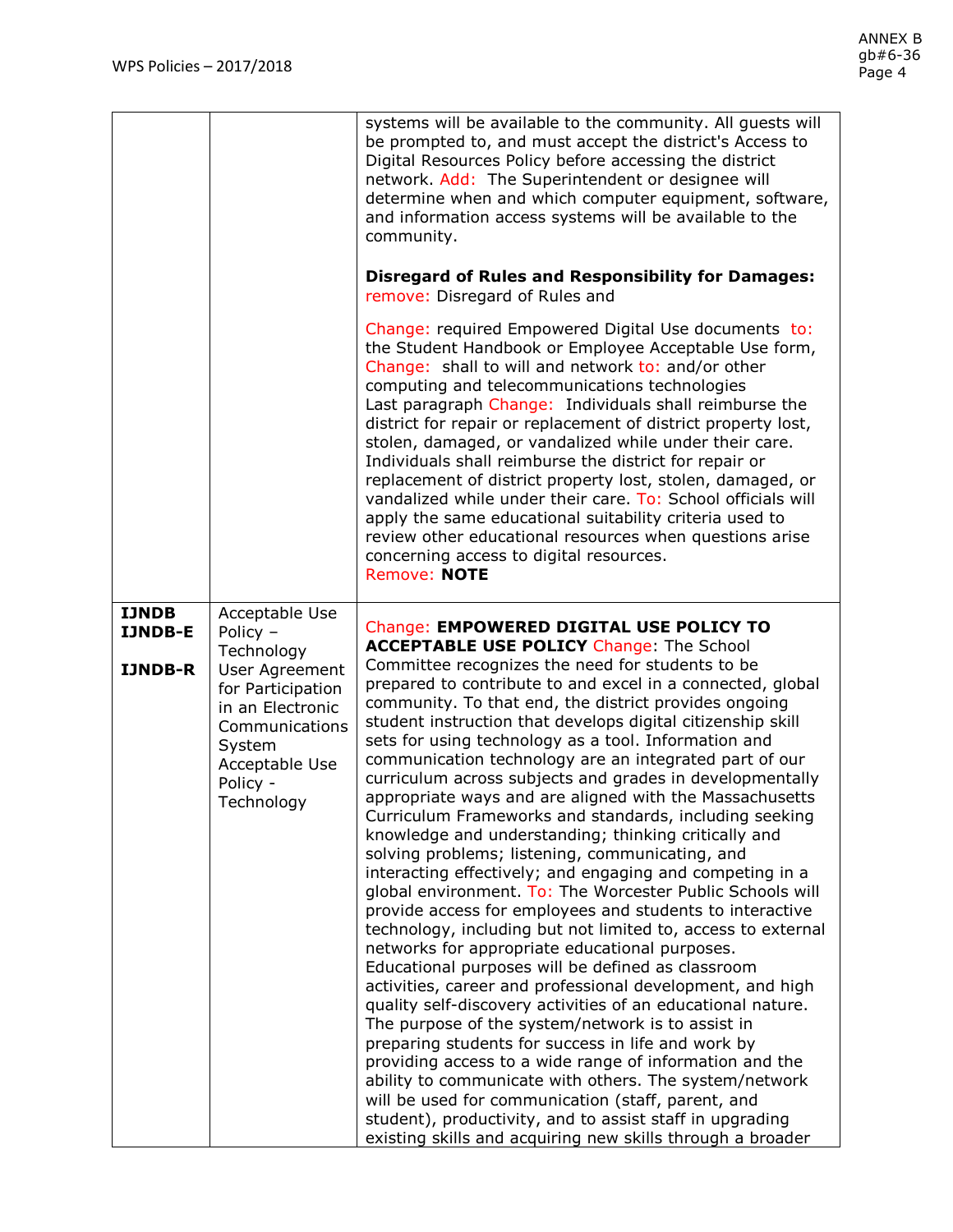| exchange of information. The system/network will also be<br>used to provide information to the community, including<br>parents, governmental agencies, and businesses. Under<br>Availability change: system/ to information systems and<br>Change: All users shall acknowledge that they understand<br>that using digital devices, whether personal or school<br>owned, and the school district network is a privilege and<br>when using them in accordance with School District<br>guidelines they will retain that privilege.                                                                                                                                              |
|------------------------------------------------------------------------------------------------------------------------------------------------------------------------------------------------------------------------------------------------------------------------------------------------------------------------------------------------------------------------------------------------------------------------------------------------------------------------------------------------------------------------------------------------------------------------------------------------------------------------------------------------------------------------------|
| The Superintendent or designee shall develop and<br>implement administrative guidelines, regulations,<br>procedures, and user agreements, consistent with law and<br>policy, which shall include but not be limited to the<br>following:                                                                                                                                                                                                                                                                                                                                                                                                                                     |
| Digital devices, software, and networks shall be<br>used in school for educational purposes and<br>activities.<br>An individual's personal information (including<br>$\bullet$<br>home/mobile phone numbers, mailing addresses,<br>and passwords) and that of others shall be kept<br>private.<br>Individuals will show respect for themselves and<br>others when using technology including social<br>media.<br>Users shall give acknowledgement to others for<br>their ideas and work<br>• Users shall report inappropriate use of technology<br>immediately                                                                                                               |
| These procedures shall be reviewed annually by district<br>administration together with students and teachers and<br>shall provide a springboard for teaching and learning<br>around topics such as internet safety, digital citizenship,<br>and ethical use of technology.                                                                                                                                                                                                                                                                                                                                                                                                  |
| To: Access to the information systems and network<br>including external networks, will be made available to<br>employees and students for instructional and<br>administrative purposes in accordance with administrative<br>regulations and procedures.                                                                                                                                                                                                                                                                                                                                                                                                                      |
| Access to the information systems and network is a<br>privilege, not a right. All users will be required to<br>acknowledge receipt and understanding of all<br>administrative regulations and procedures governing use<br>of the system and will agree in writing to comply with such<br>regulations and procedures. Noncompliance with applicable<br>regulations and procedures may result in suspension or<br>termination of user privileges and other disciplinary actions<br>consistent with the policies of the Worcester Public<br>Schools. Violations of law may result in criminal<br>prosecution as well as disciplinary action by the Worcester<br>Public Schools. |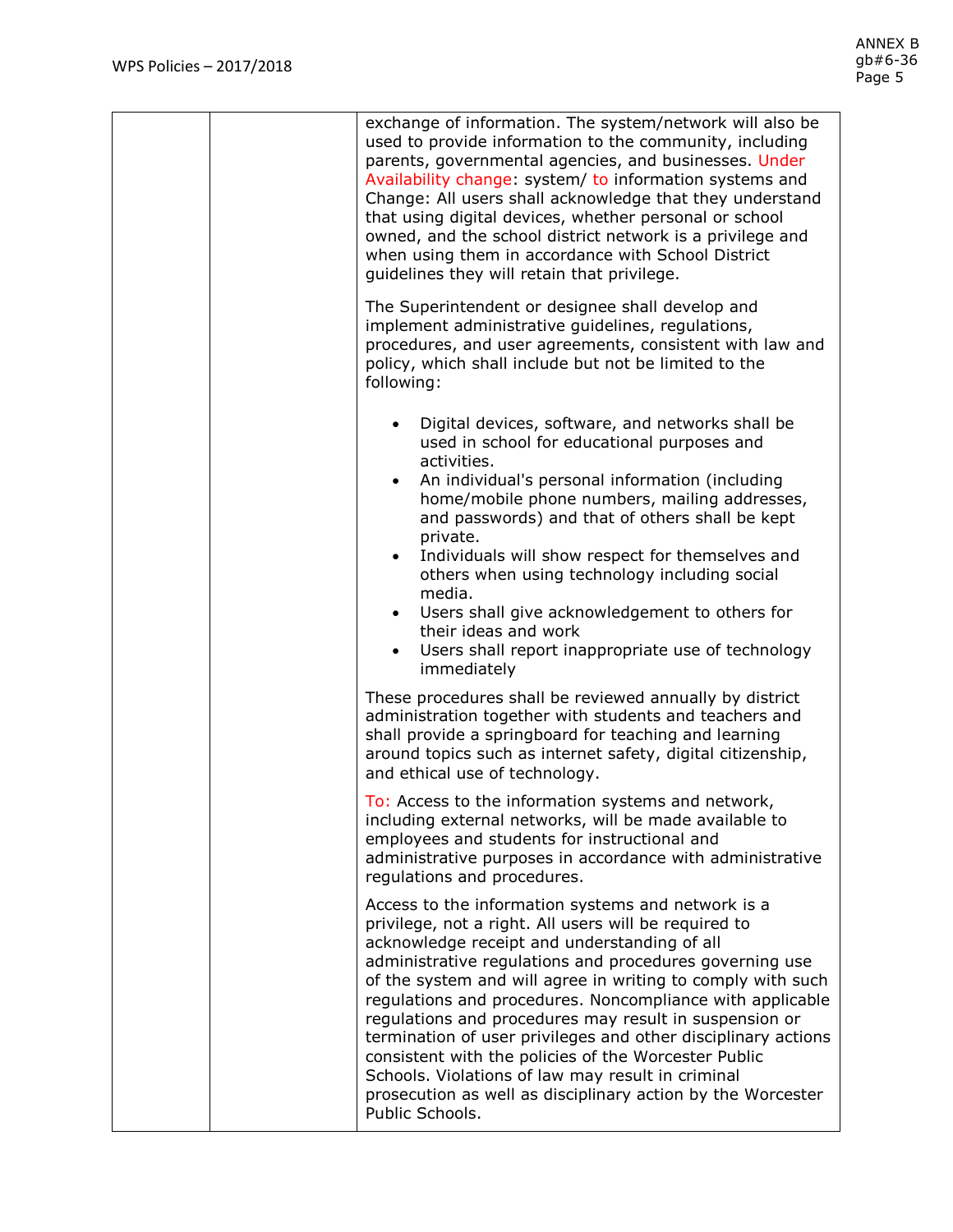|                                |                                                                                                 | <b>Acceptable Use</b>                                                                                                                                                                                                                                                                                                                                                                                                                                                                                                                                                                                                                                                                                                                                                                                                                                                                                                                                                                                                                                                                                                                                                                                                                                                                                                                                                                                                                                                 |
|--------------------------------|-------------------------------------------------------------------------------------------------|-----------------------------------------------------------------------------------------------------------------------------------------------------------------------------------------------------------------------------------------------------------------------------------------------------------------------------------------------------------------------------------------------------------------------------------------------------------------------------------------------------------------------------------------------------------------------------------------------------------------------------------------------------------------------------------------------------------------------------------------------------------------------------------------------------------------------------------------------------------------------------------------------------------------------------------------------------------------------------------------------------------------------------------------------------------------------------------------------------------------------------------------------------------------------------------------------------------------------------------------------------------------------------------------------------------------------------------------------------------------------------------------------------------------------------------------------------------------------|
|                                |                                                                                                 | The Superintendent or designee will develop and<br>implement administrative regulations, procedures, and<br>user agreements, consistent with the purposes and<br>mission of the Worcester Public Schools as well as with<br>applicable law.                                                                                                                                                                                                                                                                                                                                                                                                                                                                                                                                                                                                                                                                                                                                                                                                                                                                                                                                                                                                                                                                                                                                                                                                                           |
|                                |                                                                                                 | <b>Monitored Use</b>                                                                                                                                                                                                                                                                                                                                                                                                                                                                                                                                                                                                                                                                                                                                                                                                                                                                                                                                                                                                                                                                                                                                                                                                                                                                                                                                                                                                                                                  |
|                                |                                                                                                 | Official emails, documents, and other district digital<br>resources used by students and staff will not be considered<br>confidential and may be monitored at any time by<br>designated staff to ensure appropriate use for instructional<br>and administrative purposes.                                                                                                                                                                                                                                                                                                                                                                                                                                                                                                                                                                                                                                                                                                                                                                                                                                                                                                                                                                                                                                                                                                                                                                                             |
|                                |                                                                                                 | Liability                                                                                                                                                                                                                                                                                                                                                                                                                                                                                                                                                                                                                                                                                                                                                                                                                                                                                                                                                                                                                                                                                                                                                                                                                                                                                                                                                                                                                                                             |
|                                |                                                                                                 | The Worcester Public Schools will not be liable for users'<br>inappropriate use of electronic resources or violations of<br>copyright restrictions, users' mistakes or negligence, or<br>costs incurred by users. The Worcester Public Schools will<br>not be responsible for ensuring the accuracy or usability of<br>any information found on external networks.                                                                                                                                                                                                                                                                                                                                                                                                                                                                                                                                                                                                                                                                                                                                                                                                                                                                                                                                                                                                                                                                                                    |
| <b>IJNDC</b><br><b>IJNDC-R</b> | School and<br>District Web<br>Pages<br>Web Site<br>Guidelines and<br>Procedures for<br>Approval | <b>Change: INTERNET to WEB PAGE</b><br>Remove: Entire section and ADD:<br><b>Purpose</b><br>The Worcester Public Schools has established a district-<br>wide website for district, school, and program use. The<br>district maintains these web pages for educational,<br>informative purposes, and support only, in furtherance of<br>its educational mission. In addition, the district maintains<br>a social media presence on several platforms to expand<br>the district communication reach where the public at large<br>consumes online media.<br><b>Supervision and Approval of Web Pages and Social</b><br><b>Media Posts</b><br>Only those web pages and posts maintained in accordance<br>with Committee policy and established procedures will be<br>recognized as official representations of the district or<br>individual schools. All information on a school or district<br>web page or social media site must accurately reflect the<br>mission, goals, policies, program, and activities of the<br>school and district. Web pages and posts must have a<br>purpose that falls within at least one of three categories:<br>1. Support of curriculum, instruction, and employees -<br>intended to provide educational and employee<br>resources and information.<br>2. Public information - intended to communicate<br>information about the schools, community, and district<br>to students, staff, parents, community, and the public<br>at large. |
|                                |                                                                                                 | 3. District technology support - intended to provide and<br>respond to instructional and administrative technology<br>needs of students and staff.                                                                                                                                                                                                                                                                                                                                                                                                                                                                                                                                                                                                                                                                                                                                                                                                                                                                                                                                                                                                                                                                                                                                                                                                                                                                                                                    |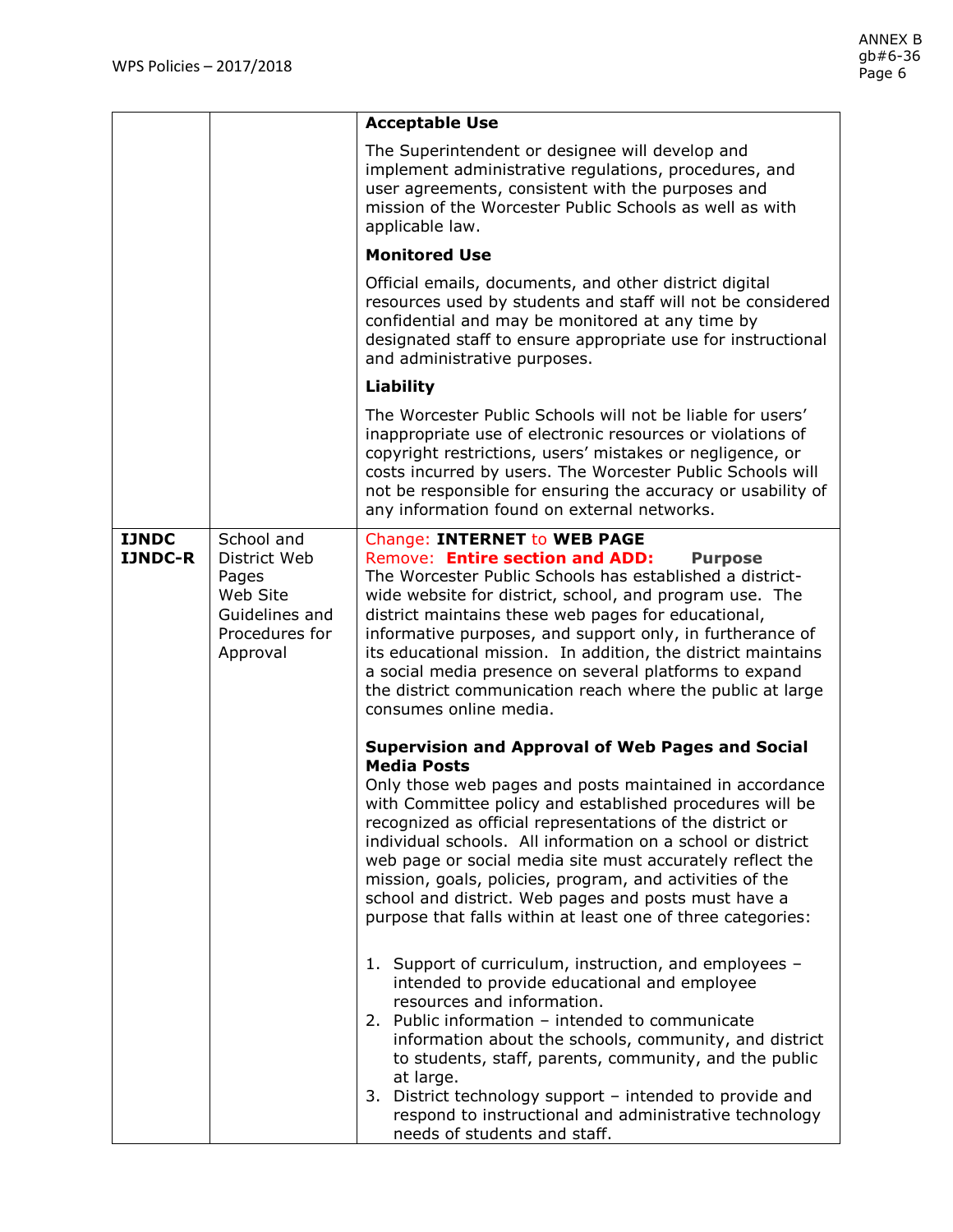| The Superintendent (or designee) may select the person or<br>persons (the Online Media Specialist) responsible for<br>overseeing the district's web pages/posts and maintaining<br>the web pages/posts in a manner consistent with this<br>policy and Policy IJND: Access to Digital Resources. The<br>Online Media Specialist must approve all links from the<br>main district web pages/post to other sites on the<br>Internet. The Online Media Specialist will review the links<br>to ensure the links fall within the categories specified<br>above.                |
|--------------------------------------------------------------------------------------------------------------------------------------------------------------------------------------------------------------------------------------------------------------------------------------------------------------------------------------------------------------------------------------------------------------------------------------------------------------------------------------------------------------------------------------------------------------------------|
| Staff members may publish web pages related to their<br>school, class, or courses on their school's web site.<br>Building principals or managers must periodically review<br>staff members' online material for appropriate content.                                                                                                                                                                                                                                                                                                                                     |
| Student or staff work (for example, audio, video, written<br>material, musical pieces, and graphic or other artwork)<br>may be published on district web pages, as detailed below.                                                                                                                                                                                                                                                                                                                                                                                       |
| <b>Content Standards</b><br>All web page/posts are expected to be accurate,<br>grammatically correct, and free of spelling errors. Student<br>work may deviate from this standard depending upon the<br>age and grade level of the student. Web pages/posts<br>should be well organized and professional in appearance.<br>Web pages/posts must not contain copyrighted or<br>trademarked material belonging to others unless written<br>permission to display such material has been obtained<br>from the owner and the owner is credited on the district's<br>website. |
| The district is ultimately responsible for any post that<br>appears on the district, school web pages, or official social<br>media site. Concern about the content of any page(s)<br>created by students or staff should be directed to the<br>principal, manager, or to the Superintendent's office.                                                                                                                                                                                                                                                                    |
| <b>Safety Precautions</b><br>1. Student photographs<br>A. Student photographs will be published only with<br>the written consent of the student's parent or<br>guardian.<br>B. Student photographs will not be accompanied by<br>identifying information about the student(s).<br>2. Student work<br>A. Student work (for example, audio, video, written<br>material, musical pieces, and graphic or other<br>artwork) may be published only with the written<br>consent of the student's parent or guardian.                                                            |
|                                                                                                                                                                                                                                                                                                                                                                                                                                                                                                                                                                          |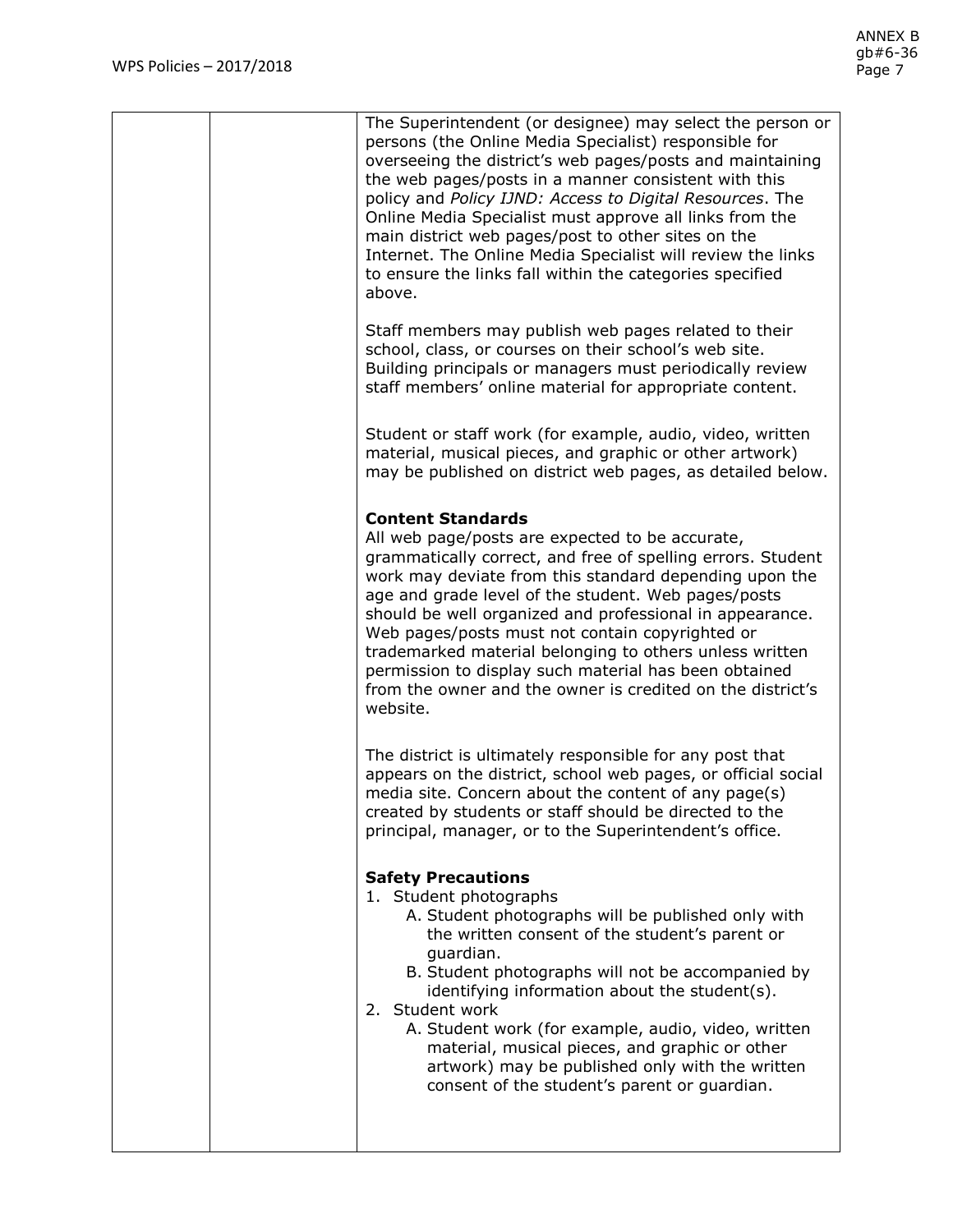|              |                           | 3. Staff photographs, identifying information and work                      |
|--------------|---------------------------|-----------------------------------------------------------------------------|
|              |                           | A. Photographs of staff members, accompanied by the                         |
|              |                           | staff member's full name, may be published only                             |
|              |                           | with the staff member's written consent.                                    |
|              |                           | B. Staff work, (for example, audio, video, written                          |
|              |                           | material, musical pieces, and graphic or other                              |
|              |                           | artwork), may be published only with the staff<br>member's written consent. |
| <b>IJNDD</b> | Policy on                 | <b>Change: POLICY ON to: ELECTRONIC</b>                                     |
|              | Facebook and              | <b>COMMUNICATION/</b> 1 <sup>st</sup> paragraph: change: "the School        |
|              | Social                    | Principals" to "principals"1) using social media or other                   |
|              | Networking Web            | electronic means" to: 1. and any/all other Internet sites                   |
|              | <b>Sites</b>              | or social networks, or via cell phone, texting, or telephone.               |
|              |                           | Change a, b, c, d, e, f to:                                                 |
|              |                           | A. Teachers may not list current students as "friends" on                   |
|              |                           | networking sites                                                            |
|              |                           | B. All electronic communication with students should be                     |
|              |                           | through the district's official communication system                        |
|              |                           | and telephone system, except in emergency situations                        |
|              |                           | C. Teachers will not give out their private cell phone or                   |
|              |                           | home phone numbers without prior approval of the<br>district                |
|              |                           | D. Inappropriate contact via any means of communication                     |
|              |                           | is prohibited                                                               |
|              |                           | Under 2) and 3): Change "posting to publicly posting                        |
|              |                           | Change: 4), 5, 6), to                                                       |
|              |                           | 4. Monitoring and penalties for improper use of district                    |
|              |                           | computers, tablets, and all relevant digital resources                      |
|              |                           | 5. The possibility of penalties, including dismissal from                   |
|              |                           | employment, for failure to exercise good judgment in<br>online conduct      |
|              |                           | 6. The importance of professionalism in all communication                   |
|              |                           | 7. Adherence to student privacy rights and the rights of                    |
|              |                           | employees to have their personnel and medical                               |
|              |                           | information kept confidential. Information that is                          |
|              |                           | protected by law from disclosure to third parties will                      |
|              |                           | not be communicated online in a way that                                    |
|              |                           | unreasonably exposes such information                                       |
|              |                           | 8. Records retention requirements for student data and                      |
|              |                           | transcripts                                                                 |
|              |                           |                                                                             |
| <b>IJOA</b>  | <b>Field Trips</b>        | Insert: The Worcester Public Schools does not condone or                    |
|              |                           | take responsibility for privately funded trips without                      |
|              |                           | authorization of the school principal.                                      |
|              |                           |                                                                             |
| <b>IJOB</b>  | Community                 | No changes                                                                  |
|              | Resource                  |                                                                             |
|              | Persons/                  |                                                                             |
| <b>IJOC</b>  | <b>Speakers</b><br>School | No changes                                                                  |
|              | Volunteers                |                                                                             |
|              |                           |                                                                             |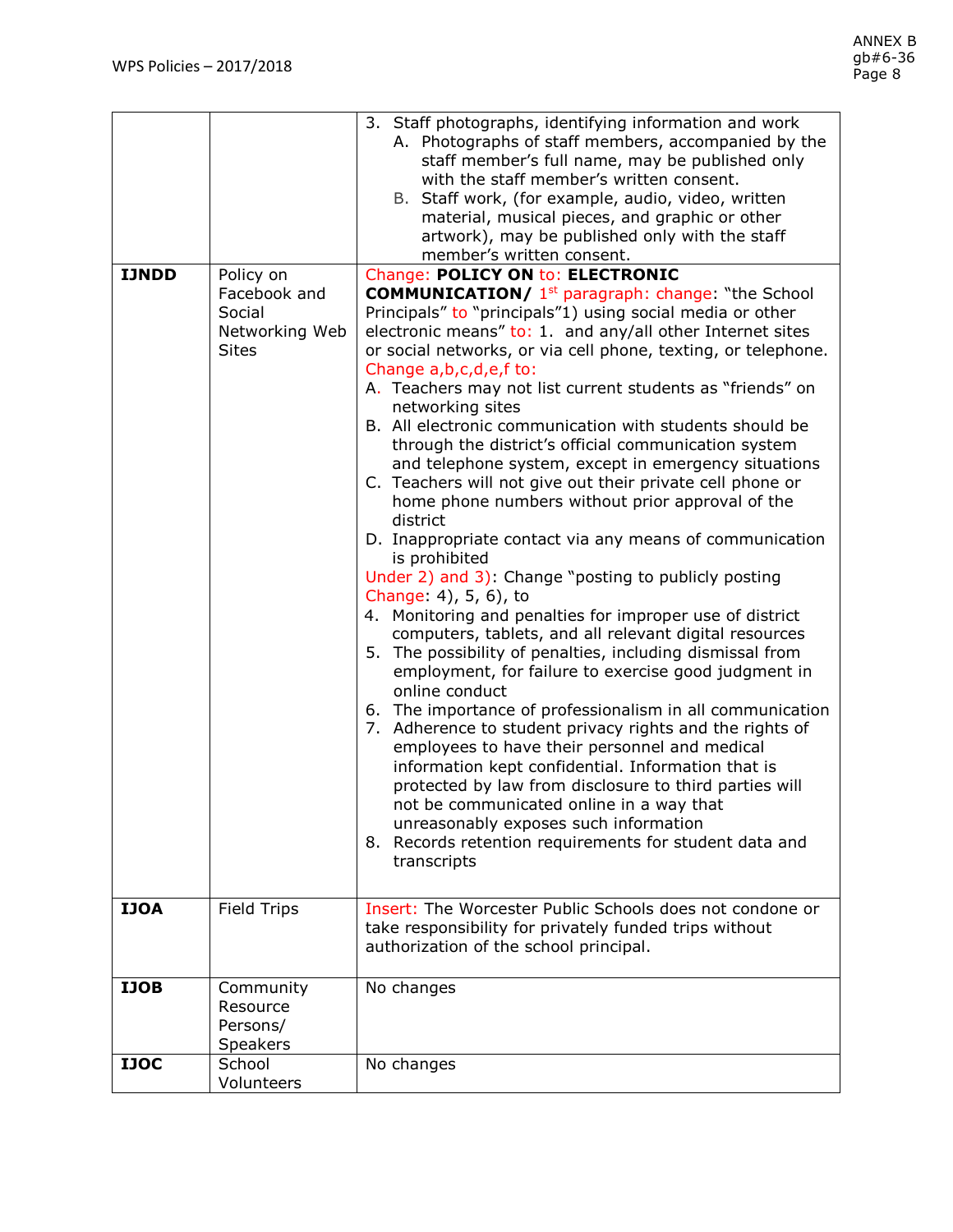| IK         | Student                         | 1st paragraph, 2 <sup>nd</sup> sentence: change "parent" to                                   |
|------------|---------------------------------|-----------------------------------------------------------------------------------------------|
|            | Progress<br>Reports to          | parent/guardian                                                                               |
|            | Parents/                        |                                                                                               |
|            | Guardians                       |                                                                                               |
| <b>IKE</b> | Promotion and                   | No changes                                                                                    |
|            | Retention of<br><b>Students</b> |                                                                                               |
| <b>IKF</b> | Graduation                      | Change course requirements to: Grade 9 beginning                                              |
|            | Requirements                    | 2013-14                                                                                       |
|            |                                 | 4 credits English<br>4 credits Mathematics (Effective with the graduating                     |
|            |                                 | class of 2019, three of the four courses must include                                         |
|            |                                 | Algebra I and II, Geometry or Trigonometry)                                                   |
|            |                                 | 3 credits Science and Technology/Engineering<br>3 credits History/Social Science (including 1 |
|            |                                 | credit World History and 2 credits U.S.                                                       |
|            |                                 | History)<br>2 credits Foreign                                                                 |
|            |                                 | Language (of the                                                                              |
|            |                                 | same language) 1                                                                              |
|            |                                 | credit Arts<br>5 credits additional core courses                                              |
|            |                                 | Additionally, students must complete a physical                                               |
|            |                                 | education course each year                                                                    |
|            |                                 | Grades 10, 11 & 12 students enrolled prior to                                                 |
|            |                                 | $2013 - 14$                                                                                   |
|            |                                 | 4 credits English<br>3 credits Mathematics                                                    |
|            |                                 | 3 credits Science and Technology/Engineering                                                  |
|            |                                 | 3 credits Social Studies (includes 2 credits of U.S.                                          |
|            |                                 | History)<br>1/ <sub>2</sub> credit Health                                                     |
|            |                                 | 1 credit Physical Education                                                                   |
|            |                                 | Remove: NOTE                                                                                  |
| IL         | Evaluation of                   | No changes                                                                                    |
|            | Instructional                   |                                                                                               |
| <b>IMA</b> | Programs<br>Teaching            | No changes                                                                                    |
|            | Activities/                     |                                                                                               |
|            | Presentations                   |                                                                                               |
| <b>IMB</b> | Teaching about                  | No changes                                                                                    |
|            | Controversial                   |                                                                                               |
|            | Issues/<br>Controversial        |                                                                                               |
|            | Speakers                        |                                                                                               |
| <b>IMD</b> | School                          | No changes                                                                                    |
|            | Ceremonies and                  |                                                                                               |
|            | Observances                     |                                                                                               |
| <b>IMG</b> | Animals in<br>Schools           | No changes                                                                                    |
|            |                                 |                                                                                               |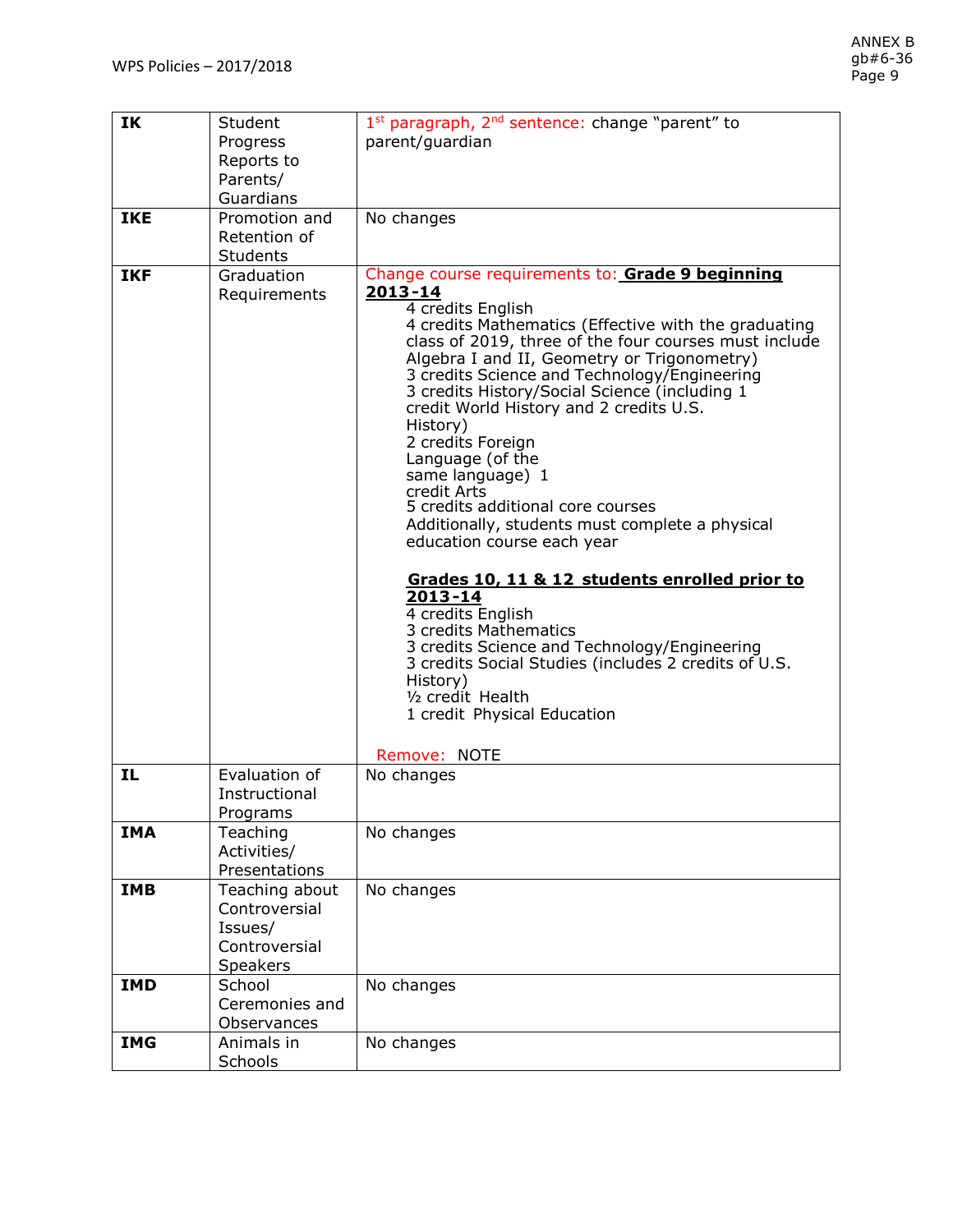# **Worcester Public Schools Policy Manual Section I Instruction**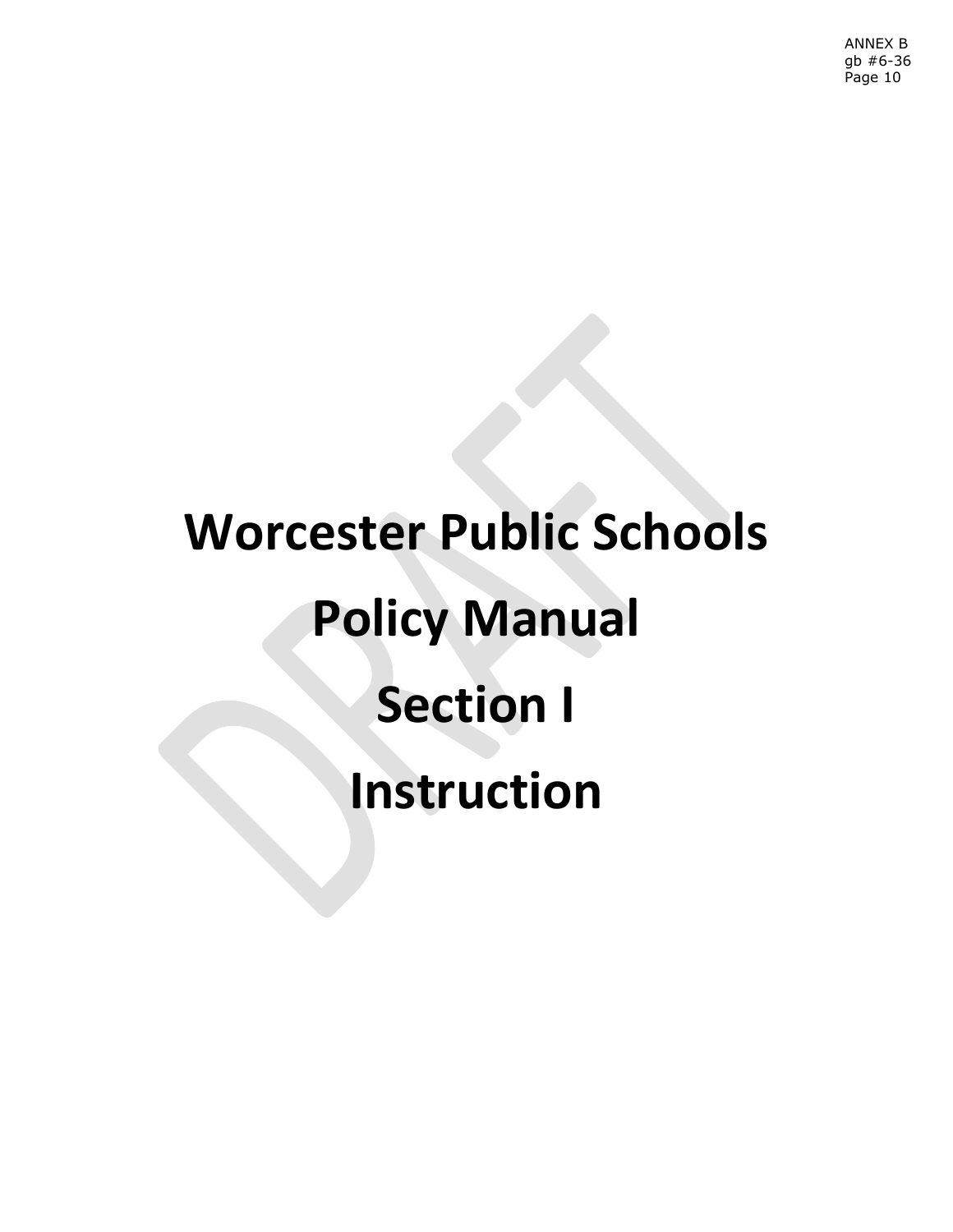## **File: IB – ACADEMIC FREEDOM**

The School Committee seeks to educate students in the democratic tradition, to foster recognition of individual freedom and social responsibility, to inspire meaningful awareness of and respect for the Constitution and the Bill of Rights.

Fairness in procedures will be observed both to safeguard the legitimate interests of the schools and to exhibit by appropriate example the basic objectives of a democratic society as set forth in the Constitutions of the United States and the Commonwealth.

SOURCE: MASC October 2016

LEGAL REF: Constitution of the Commonwealth of MA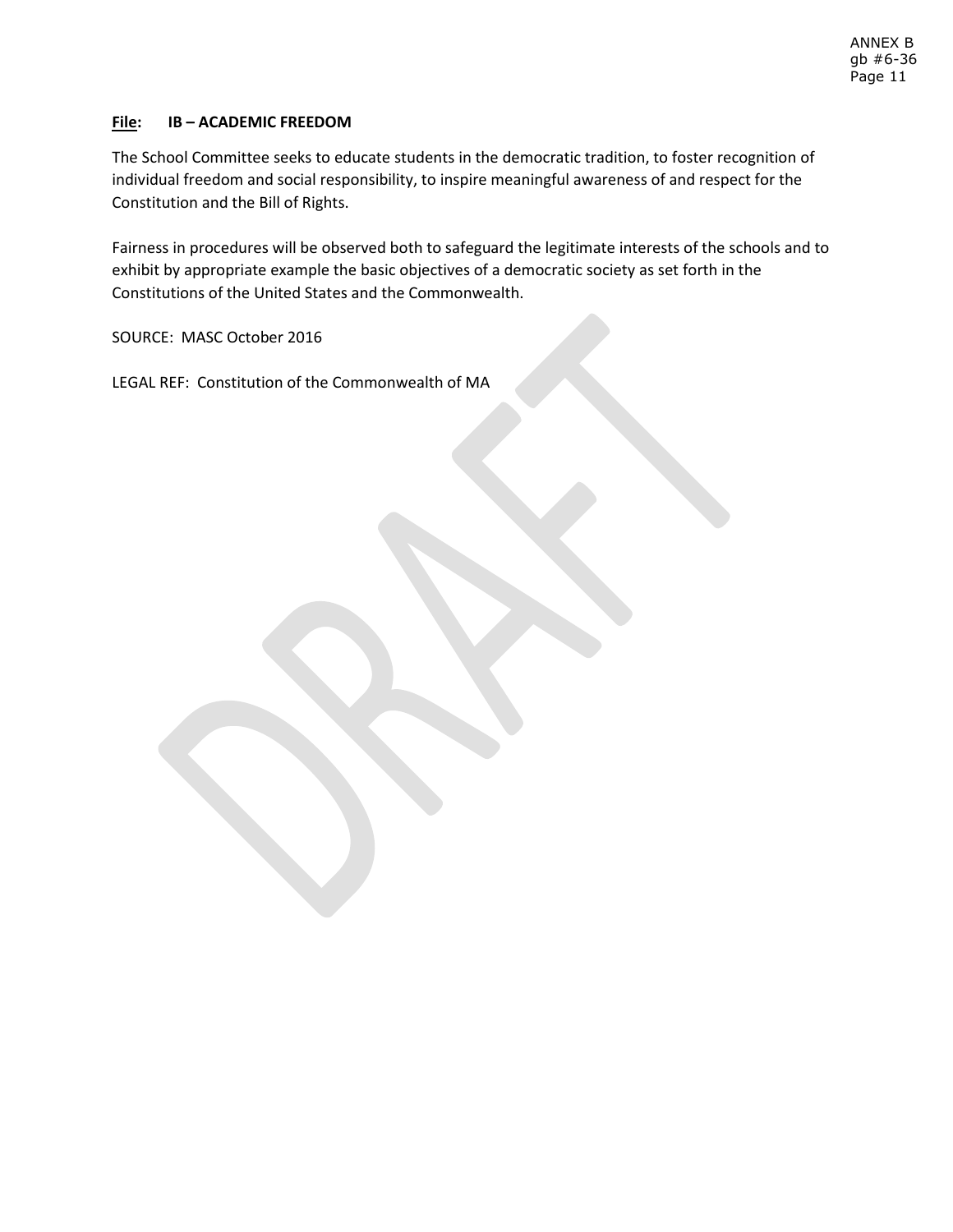# **File: IC/ICA – SCHOOL YEAR/SCHOOL CALENDAR**

The school calendar for the ensuing year will be prepared by the Superintendent and submitted to the School Committee for approval annually. The number of days or instructional hours scheduled for the school year will be determined in accordance with the following standards set by the Massachusetts Board of Elementary and Secondary Education:

- 1. Elementary school will operate for a minimum of 180 days. Schools shall ensure that every elementary school student is scheduled to receive a minimum of 900 hours per school year of structured learning time, as defined in regulation. Time which a student spends at school breakfast and lunch, passing between classes, in homeroom, at recess, in non-directed study periods, receiving school services, and participating in optional school programs shall not count toward meeting the minimum structured learning time requirement for that student.
- 2. Secondary schools will operate for a minimum of 180 days. Schools shall ensure that every secondary school student is scheduled to receive a minimum of 990 hours per school year of structured learning time, as defined in regulation. Time which a student spends at school breakfast and lunch, passing between classes, in homeroom, at recess, in non-directed study periods, receiving school services, and participating in optional school programs shall not count toward meeting the minimum structured learning time requirement for that student.

According to the MA Department of Elementary and Secondary Education: Per 603 CMR 27.05, school districts are encouraged to schedule high school graduation as close as possible to the scheduled closing date of the high school, and graduation may be held up to twelve days before the regularly scheduled closing date. The earliest permissible release day for seniors is twelve school days prior to the regularly scheduled closing date of the school, which means that high schools operating on a 180 day year for students may release the seniors as early as the 168th day of school. If the date for high school graduation has been set and subsequently a few more days are added to the school year to make up for snow days or other emergencies, the original graduation date does not need to be changed, as long as it is no more than twelve school days before the originally scheduled closing date for the school year.

For the information of staff, students, and parents, the calendar will set forth the days schools will be in session; holidays and vacation periods; in service days; and parent conferences.

SOURCE: MASC October 2016

LEGAL REF.: M.G.L. 4:7; 69:1G; 71:1; 71:4A; 71:73; 136:12 603 CMR 27.00.

**The category "School Year" is designed for policies about the year for students, rather than the working year for teachers and other staff members.**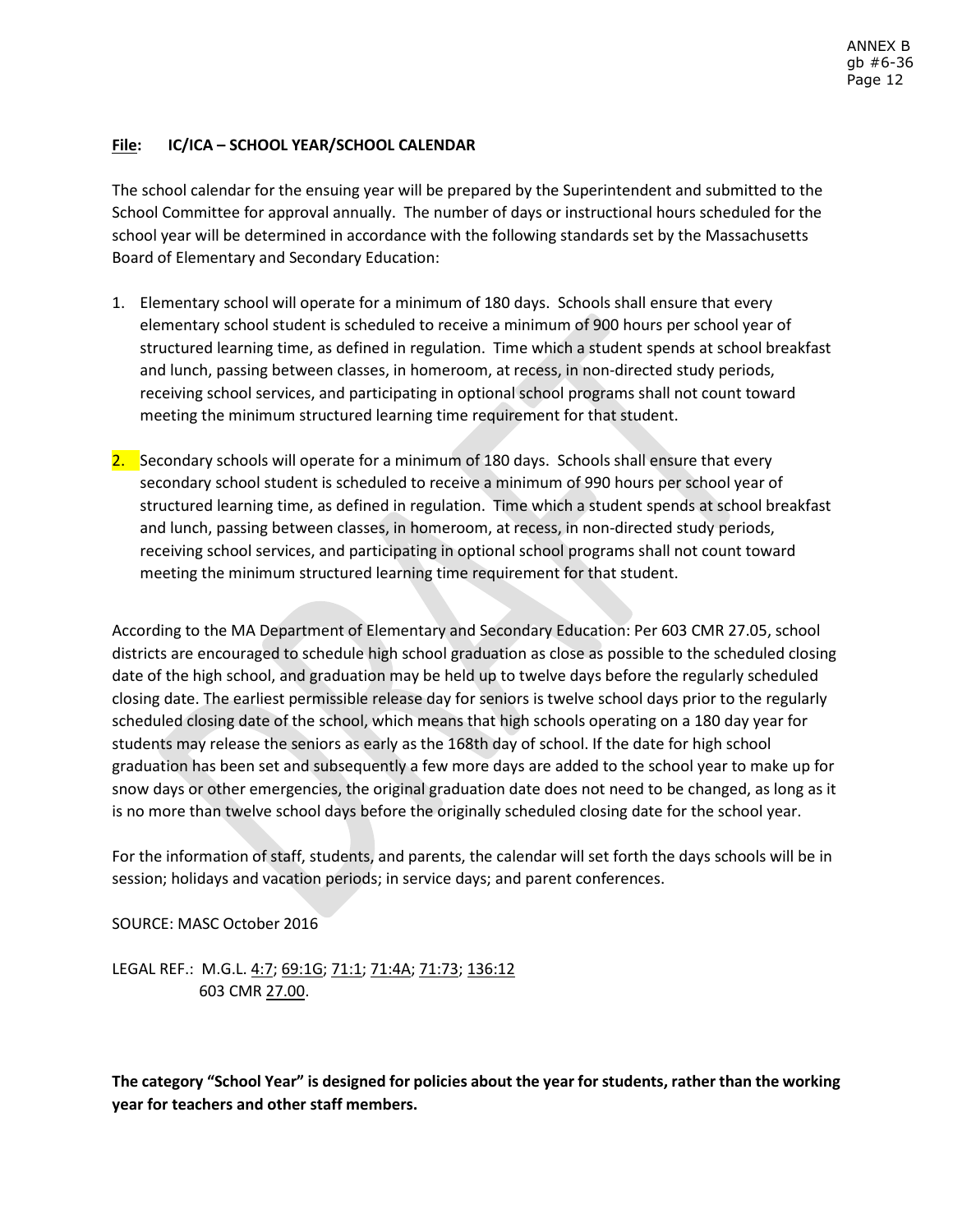## **File: ID – SCHOOL DAY**

The length of the school day is established in the collective bargaining agreements with the various school unions. The specific opening and closing times of the schools will be recommended by the Superintendent and set by the Committee.

The Superintendent is authorized to make minor changes in opening and closing times to simplify transportation scheduling; however, major changes in schedules will be subject to Committee approval.

Parents and guardians will be informed of the opening and closing times set by the Committee. To help insure the safety of all children, parents will also be notified that students will not be admitted into the school building until the start of the official day unless bus schedules require earlier admittance.

SOURCE: MASC October 2016

LEGAL REF.: M.G.L. 15:1G; 69:1G; 71:59 603 CMR 27.00

**NOTE: Each Committee should verify the specific times set in the handbook for allowing students into the school building. In some cases this may be established in the collective bargaining agreements.**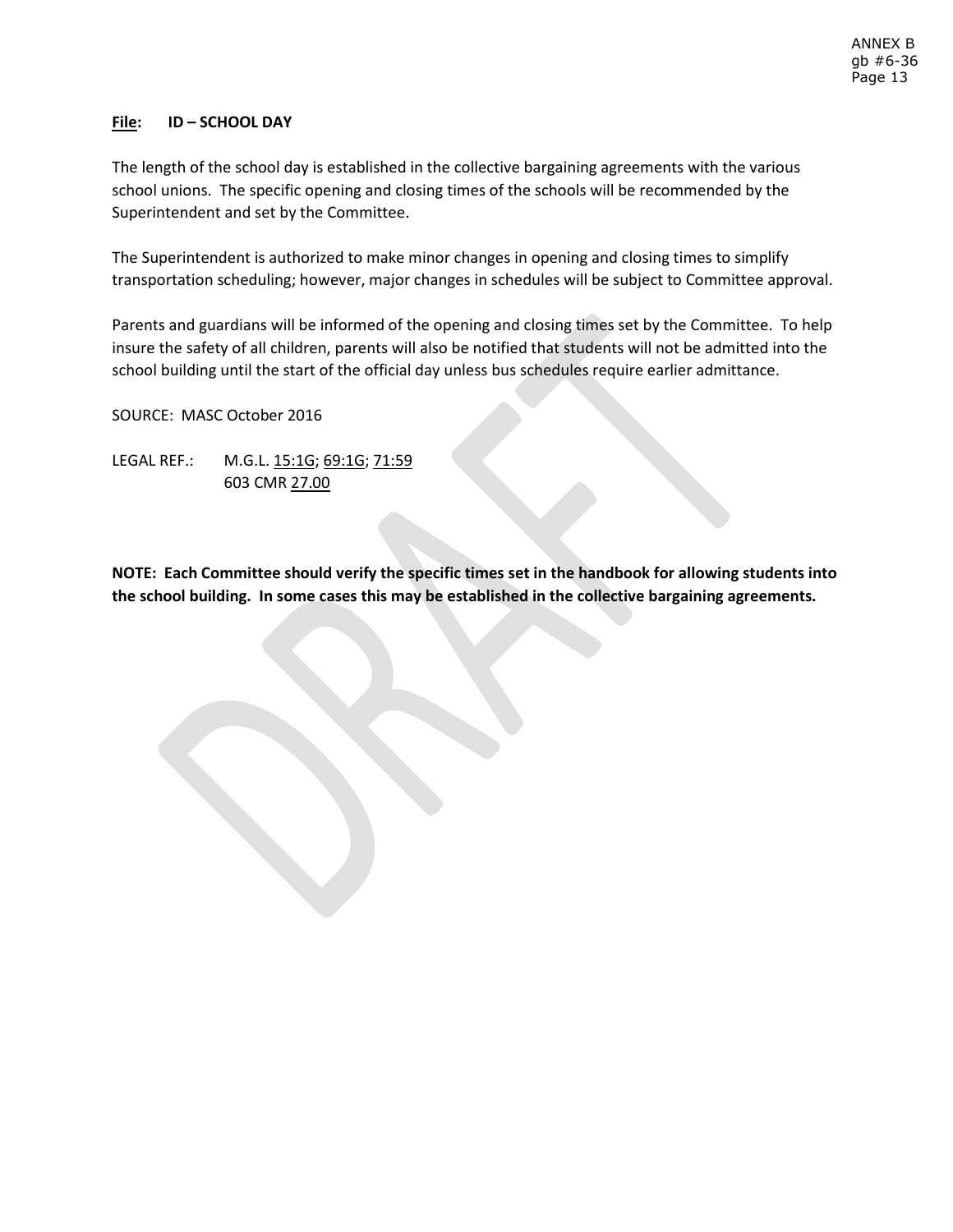# **File: IE – ORGANIZATION OF INSTRUCTION**

The District offers a diversified educational program compatible with the needs of the community and state standards.

The organizational plan is designed to facilitate the philosophy of educating every student, each to his/her fullest potential.

The structure will consist of multiple levels (for example, Primary/Elementary, Middle and Secondary levels).

At the elementary level, students may receive instruction in Pre-K to 6 and K to 6 schools. At the middle school level, students may receive instruction at grade 6 – 8 and 7 – 8 schools. At the secondary level, students may receive instruction at  $7 - 12$ ,  $9 - 12$  schools.

Special education services are integrated across each grade level in all schools with specialized programs located at selected schools Pre-K to 12.

The organization is designed to meet the standards established within the Curriculum Frameworks as required by the Department of Elementary and Secondary Education, time and Learning regulations, and to serve the needs of all students.

CROSS REFS: IC/ICA School Year / School Calendar

LEGAL REFS: 603 CMR 27.00

SOURCE: MASC October 2016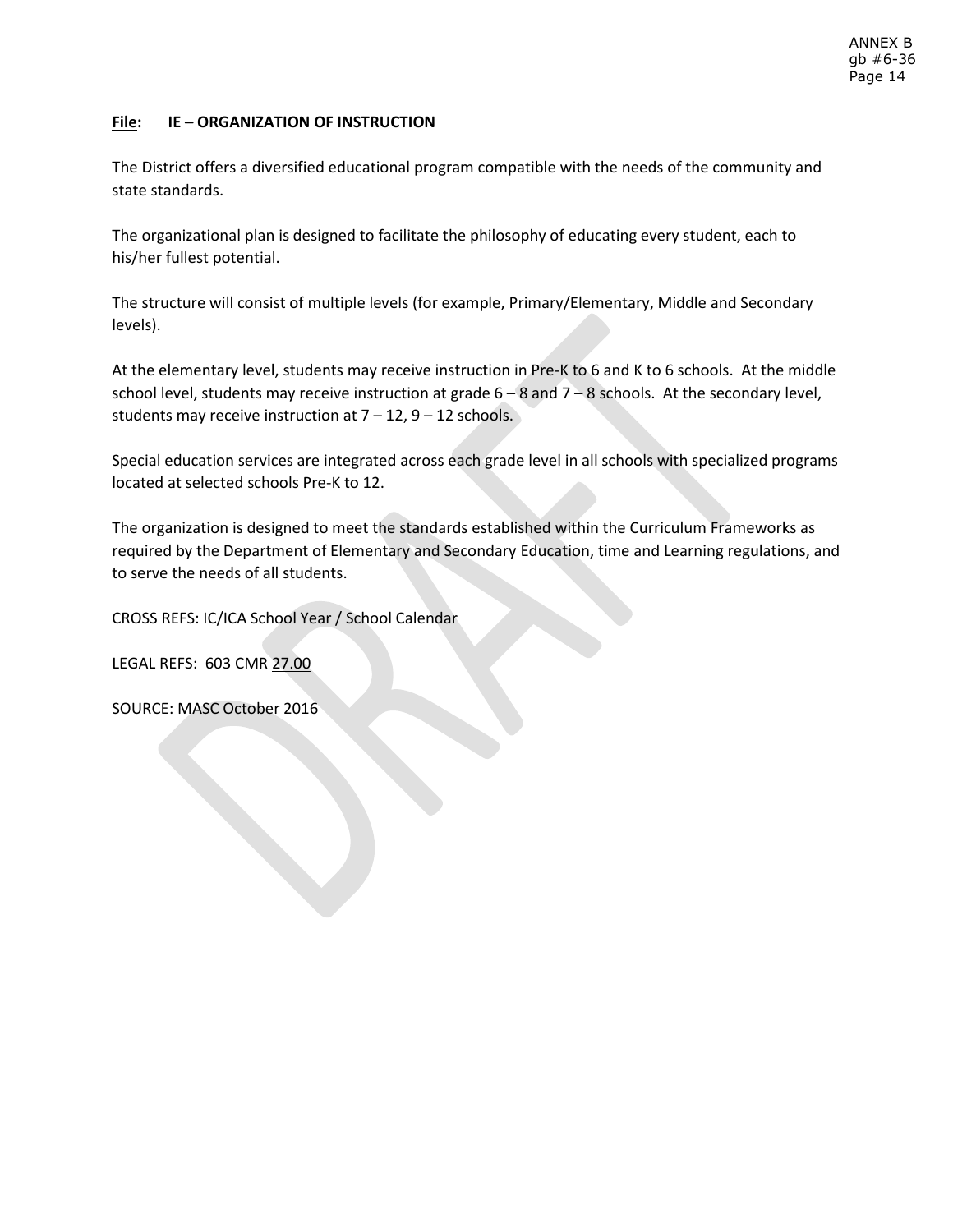# **File: IGA – CURRICULUM DEVELOPMENT**

Constant adaptation and development of the curriculum is necessary if the District is to meet the needs of the students in its schools. To be successful, curriculum development must be a collaborative enterprise involving staff and administrators utilizing their professional expertise.

The Committee expects its faculty and administration to regularly evaluate the education program and to recommend modifications of practice and changes in curriculum content as well as the addition or deletion of courses to the instructional program.

SOURCE: MASC

LEGAL REF.: M.G.L. 69:1E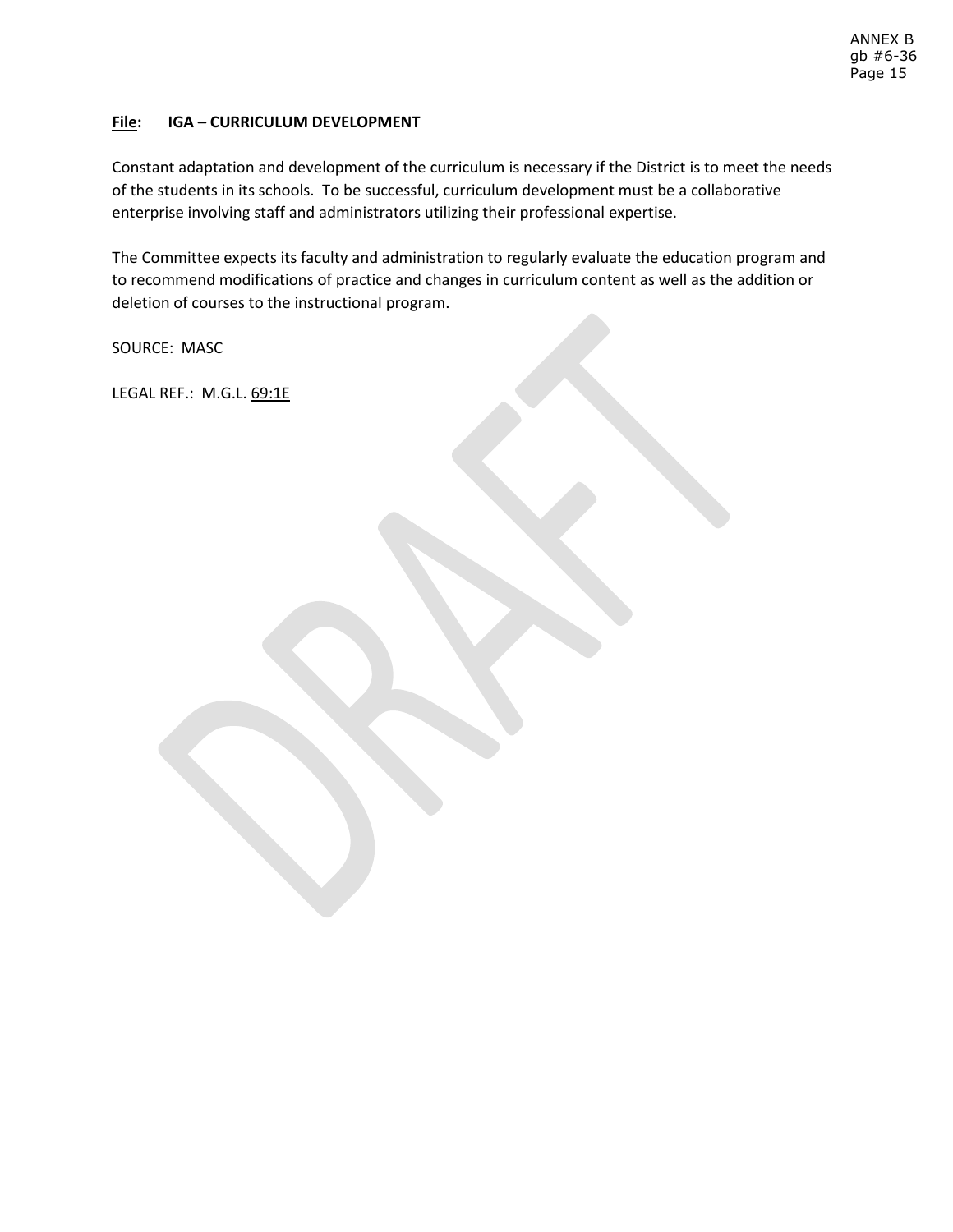# **File: IGB – SUPPORT SERVICES PROGRAMS**

To support the classroom activities and other instructional needs of the District, various educational services as listed shall be provided. The Student Services staff will work in cooperation with building staff and the administration of the District in the coordination and the supervision of the curriculum implementation of the instructional program, and support services programs.

SOURCE: MASC October 2016

CROSS REF.: ACE, , Nondiscrimination on the Basis of Handicap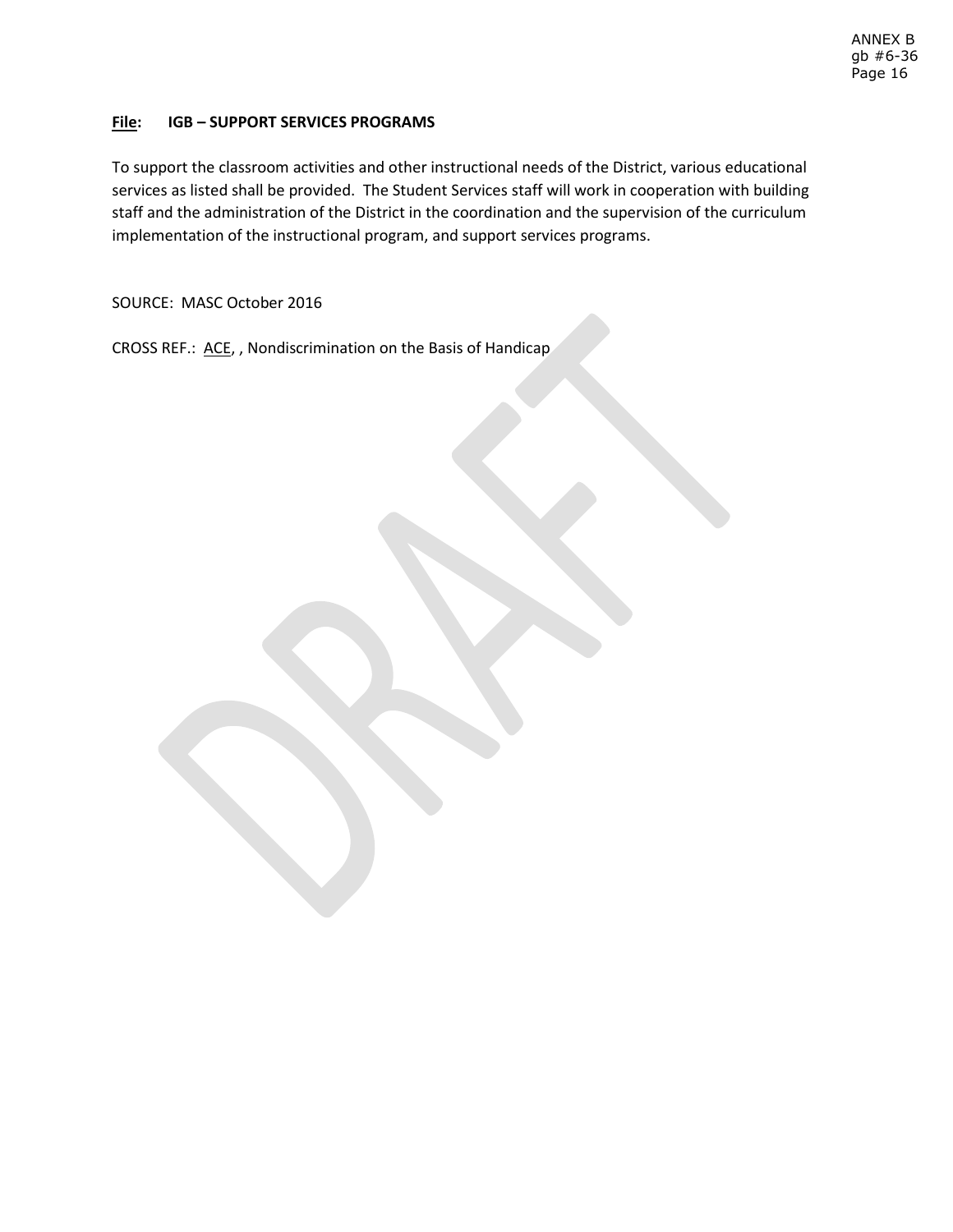# **File: IGD – CURRICULUM ADOPTION**

The School Committee will rely on its professional staff to design and implement instructional programs and courses of study that will forward the educational goals of the school system.

The Superintendent will have authority to approve new programs and courses of study after they have been thoroughly studied and found to support educational goals. The Committee itself will consider, and officially adopt, new programs and courses when they constitute an extensive alteration in instructional content or approach.

The Committee wishes to be informed of all new courses and substantive revisions in curriculum. It will receive reports on changes under consideration. Its acceptance of these reports, including a listing of the high school program of studies, will constitute its adoption of the curriculum for official purposes.

SOURCE: MASC

LEGAL REF.: M.G.L. 71:1; 69:1E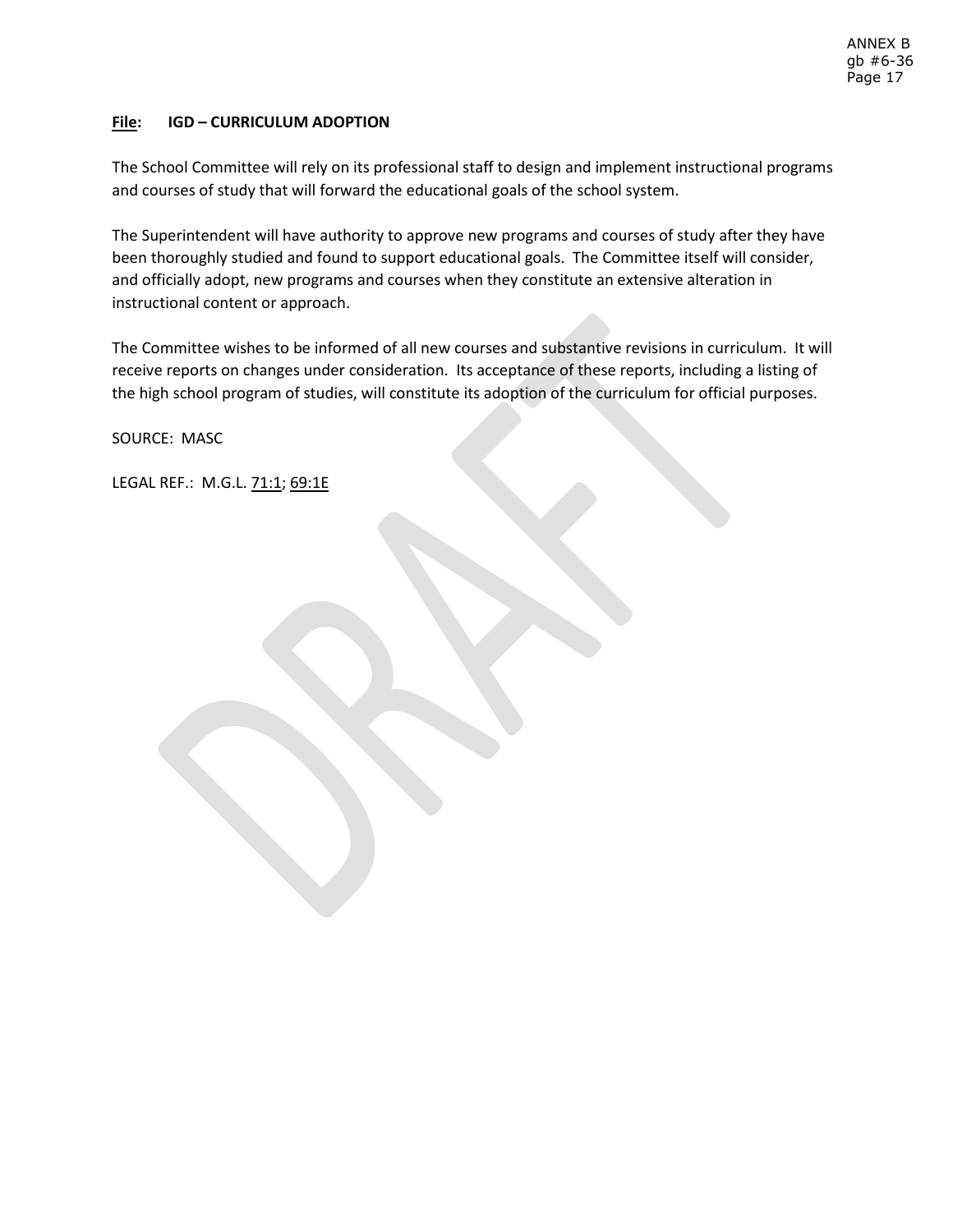## **File: IHA – BASIC INSTRUCTIONAL PROGRAM**

State law requires that schools:

….shall give instruction and training in orthography, reading, writing, the English language and grammar, geography, arithmetic, drawing, music, the history and Constitution of the United States, the duties of citizenship, health education, physical education and good behavior…

The law further states that American history and civics, including the Constitution of the United States, the Declaration of Independence, the Bill of Rights, local history and government will be taught as required subjects in the public schools.

Physical education is compulsory for all students, except that no student will be required to take part in physical education exercises if a physician certifies in writing that such exercises would be injurious to the student.

## The Fundamental Skills

The business of schools is to equip all children with the skills, tools, and attitudes that will lay the basis for learning now and in the future. This means giving highest priority to developing skills in reading, writing, speaking, listening, and solving numerical problems.

The first claim of the community's and School Committee's resources will be made for the realization of these priorities. School dollars, school talent, school time, and whatever innovation in program is required must be concentrated on these top-ranking goals. No student should be bypassed or left out of the school's efforts to teach the fundamental skills. Schooling for basic literacy must reach all students, in all neighborhoods, and from all homes.

SOURCE: MASC October 2016

CROSS REFS: ADF, School District Wellness Program

LEGAL REFS.: M.G.L. 71:1,2,3: 71:13

603 CMR 26:05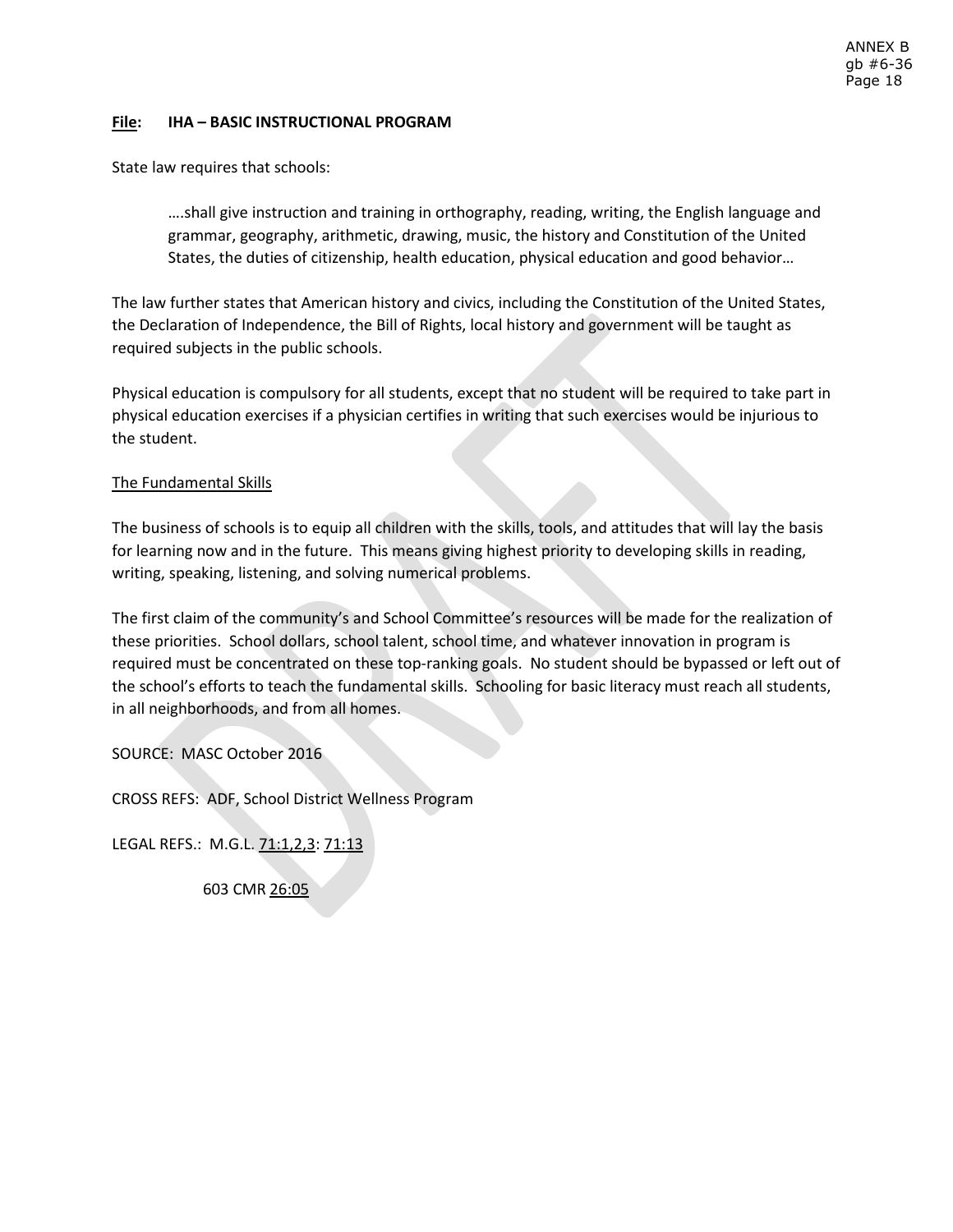#### ANNEX B gb #6-36 Page 19

## **File: IHAI – OCCUPATIONAL EDUCATION**

The School Committee recognizes that students in pre-kindergarten through grade 12 should:

- 1. Be afforded the opportunity to be informed about the world of work.
- 2. Be aware of the many vocations available to them.
- 3. Develop a respect for the dignity of work.
- 4. Be allowed the opportunity to develop an understanding regarding the technical, consumer, occupational, recreational; and cultural aspects of industry and technology; they should also be afforded the opportunity to develop skills related to such aspects through creative problem solving experiences.

SOURCE: MASC October 2016

LEGAL REFS.: M.G.L. 71:37K; 71:38A through 71:38F; 74:1 et seq.

603 CMR 4:00

**NOTE: This category may be used for career education, vocational education, or both. If a school system participates in collaborative programs, the details of such programs are more appropriately filed under LBB, Cooperative Educational Programs.**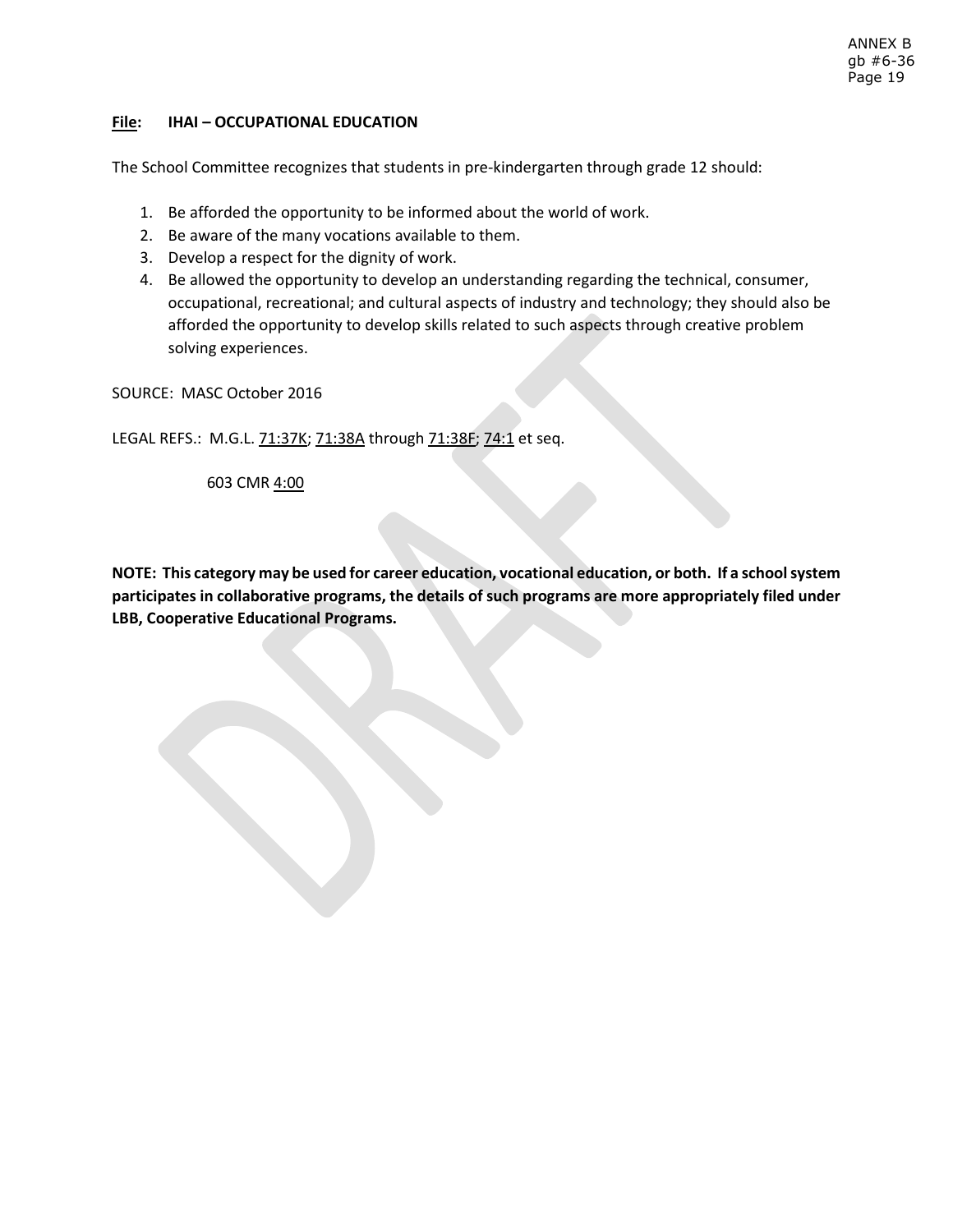# **File: IHAM – HEALTH EDUCATION**

Good health depends upon continuous life-long attention to scientific advances and the acquisition of new knowledge.

The School Committee believes that the greatest opportunity for effective health education lies within the public schools because of their potential to reach children at the age when positive, lifelong health habits are best engendered and because the schools are equipped to provide qualified personnel to conduct health education programs.

The School Committee is committed to sound, comprehensive, research-based health education program as an integral part of each student's general education.

The health education program will emphasize a contemporary approach to the presentation of health information, skills, and the knowledge necessary for students to understand and appreciate the functioning and proper care of the human body. Students also will be presented with information regarding complex social, physical and mental health problems, which they might encounter in society. In an effort to help students make intelligent choices on alternative behavior of serious personal consequence, health education will examine the potential health hazards of social, physical and mental problems existing in the larger school-community environment.

In order to promote a relevant, dynamic approach to the instruction of health education, the School Committee will continue to stress the need for curricular, personnel, and financial commitments that are necessary to assure the high quality of the system's health education program.

SOURCE: MASC October 2016

LEGAL REF.: M.G.L. 71:1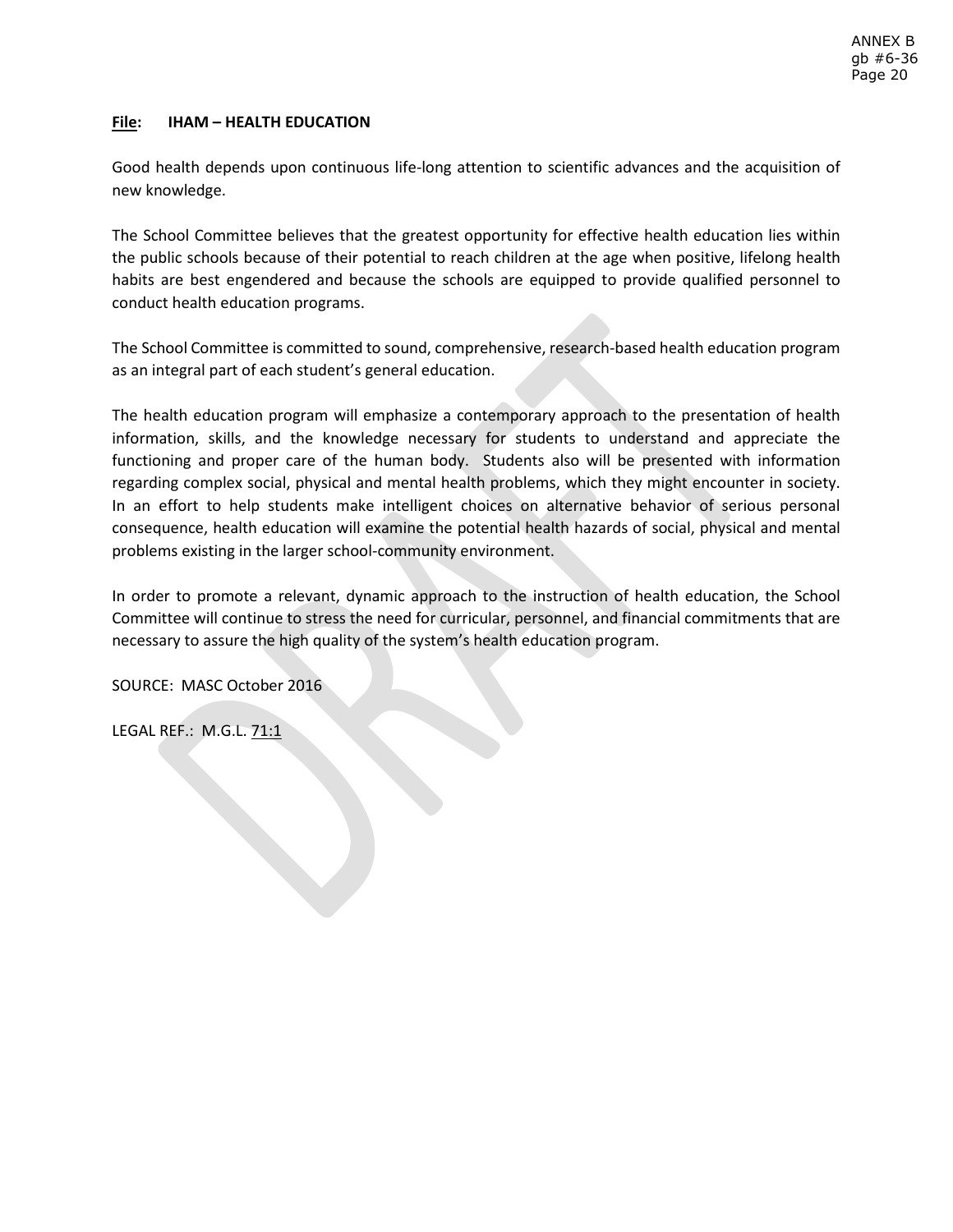## **File: IHAM-R – HEALTH EDUCATION**

## **(Exemption Procedure)**

Exemption will be granted from a specific portion of health education curriculum on the grounds that the material taught is contrary to the religious beliefs and/or teachings of the student or the student's parent/guardian.

A request for exemption must be submitted in writing to the Principal in advance of instruction in that portion of the curriculum for which the exemption is requested. The request must state the particular conflict involved.

The Principal will confer with the teacher to determine the length of time a student will be exempt. The teacher will develop an alternative activity for which the student will receive credit.

The Principal will inform the parent/guardian of disposition of the request within a reasonable number of school days of receipt of the request.

SOURCE: MASC

LEGAL REF.: M.G.L. 71:1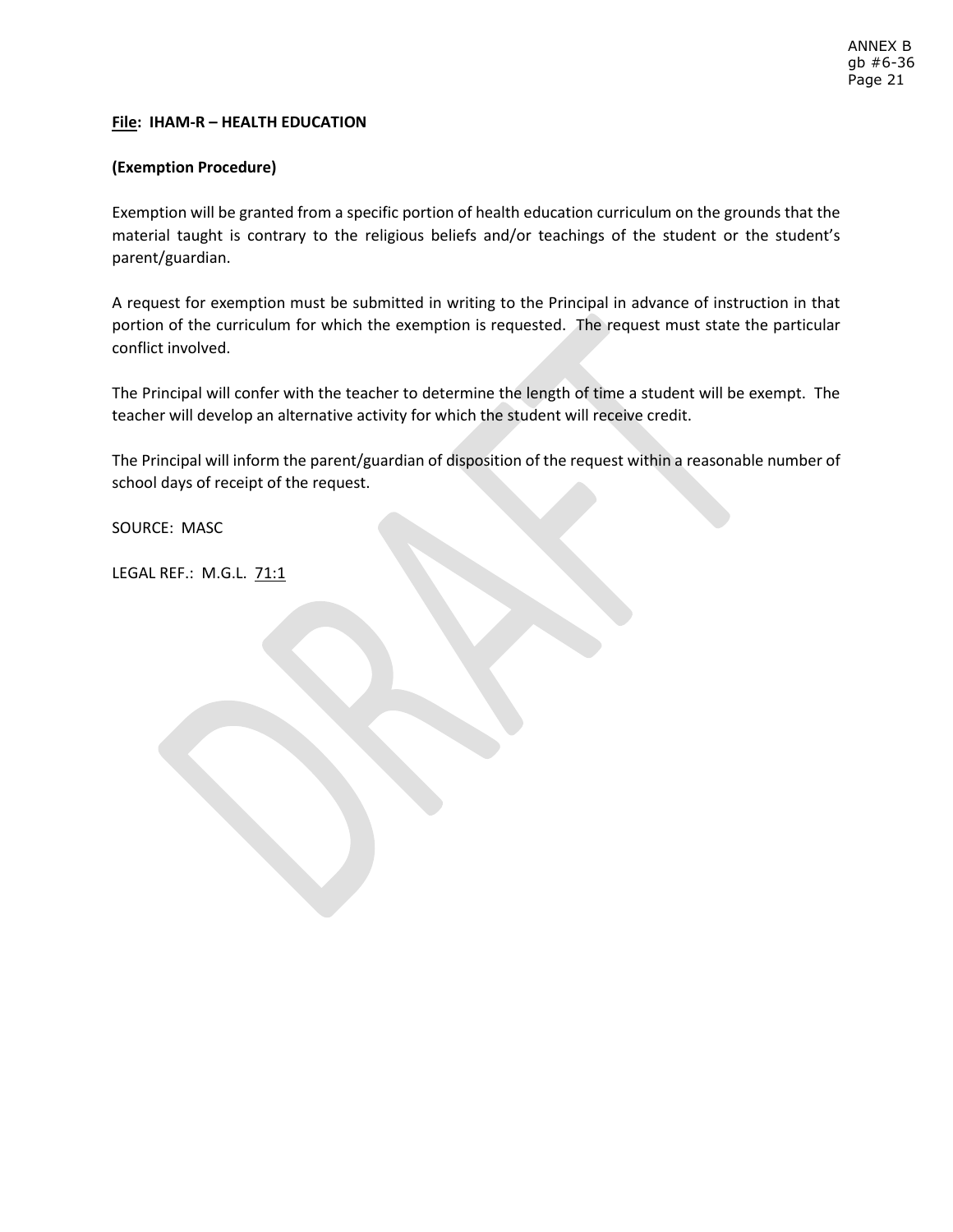## **File: IHAMA – PARENTAL NOTIFICATION RELATIVE TO SEX EDUCATION**

In accordance with law, the School Committee has adopted this policy on the rights of parents and guardians of our students in relation to curriculum that primarily involves human sexual education or human sexuality issues.

At the beginning of each school year, all parents/guardians of students in our schools will be notified in writing of the courses and curriculum that primarily involve human sexual or human sexuality issues. The Superintendent of Schools will determine the administrator(s) responsible for sending the notice(s). Parents/guardians of students who enroll in school after the start of the school will be given notice at the time of enrollment. If planned curricula change during the school year, to the extent practicable, parents/guardians will be notified of this fact in a timely manner before implementation.

Each such notice to parents/guardians will include a brief description of the curriculum covered by this policy, and will inform parents/guardians that they may:

- 1. Exempt their child from any portion of the curriculum that primarily involves human sexual issues, without penalty to the student, by sending a letter to the school Principal requesting an exemption. Any student who is exempted by request of the parent/guardian under this policy may be given an alternative assignment.
- 2. Inspect and review program instruction materials for these curricula, which will be made reasonably accessible to parents/guardians and others to the extent practicable. Parents/guardians may arrange with the Principal to review the materials at the school and may also review them at other locations that may be determined by the Superintendent of Schools.

A parent/guardian who is dissatisfied with a decision of the Principal concerning notice, access to instructional materials, or exemption for the student under this policy may send a written request to the Superintendent for review of the issue. The Superintendent or designee will review the issue and give the parent/guardian a timely written decision, preferably within two weeks of the request. A parent/guardian who is dissatisfied with the Superintendent's decision may send a written request to the School Committee for review of the issue. The School committee will review the issue and give the parent/guardian a timely written decision, preferably with four weeks of the request. A parent/guardian who is still dissatisfied after this process may send a written request to the Commissioner of Education for review of the issue in the dispute.

The Superintendent of Schools will distribute a copy of this policy to each Principal by September 1 of each year.

SOURCE: MASC October 2016

LEGAL REFS: M.G.L. 71:32A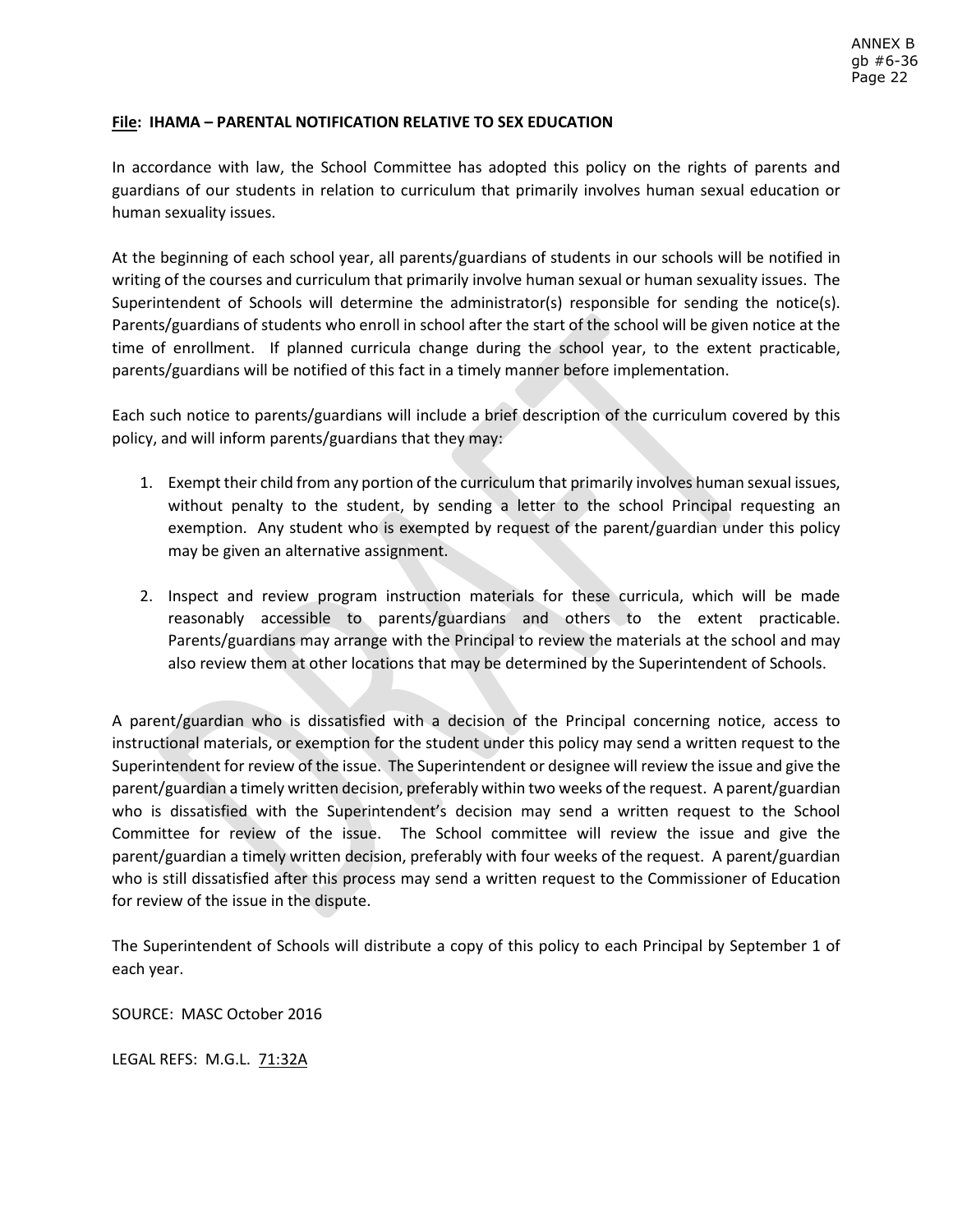## **File: IHAMB – TEACHING ABOUT ALCOHOL, TOBACCO, AND DRUGS**

In accordance with state and federal law, the District shall provide age-appropriate, developmentally appropriate, evidence-based alcohol, tobacco, and drug prevention education programs in grades  $K - 12$ .

The alcohol, tobacco, and drug prevention program shall address the legal, social, and health consequences of alcohol, tobacco, and drug use, with emphasis on nonuse by school-age children. The program also shall include information about effective techniques and skill development for delaying and abstaining from using, as well as skills for addressing peer pressure to use alcohol, tobacco, or drugs.

The objectives of this program, as stated below, are rooted in the Committee's belief that prevention requires education, and that the most important aspect of the policies and guidelines of the District should be the education of children and youth on healthy decision-making:

- To prevent, delay, and/or reduce alcohol, tobacco, and drug use among children and youth.
- To increase students' understanding of the legal, social, and health consequences of alcohol, tobacco, e-cigarette, and drug use.
- To teach students self-management skills, social skills, negotiation skills, and refusal skills that will help then to make healthy decisions and avoid alcohol, tobacco, e-cigarette, and drug use.

The curriculum, instructional materials, and outcomes used in this program shall be recommended by the Superintendent and approved by the School Committee.

This policy shall be posted on the district's website and notice shall be provided to all students and parents in accordance with state law. Additionally, the district shall file a copy of this policy with DESE in accordance with law in a manner requested by DESE.

SOURCE: MASC March 2016

LEGAL REFS: M.G.L. 71:1, 71:96

CROSS REFS: GBEC, Drug Free Workplace Policy **JICH**, Drug and Alcohol Use by Students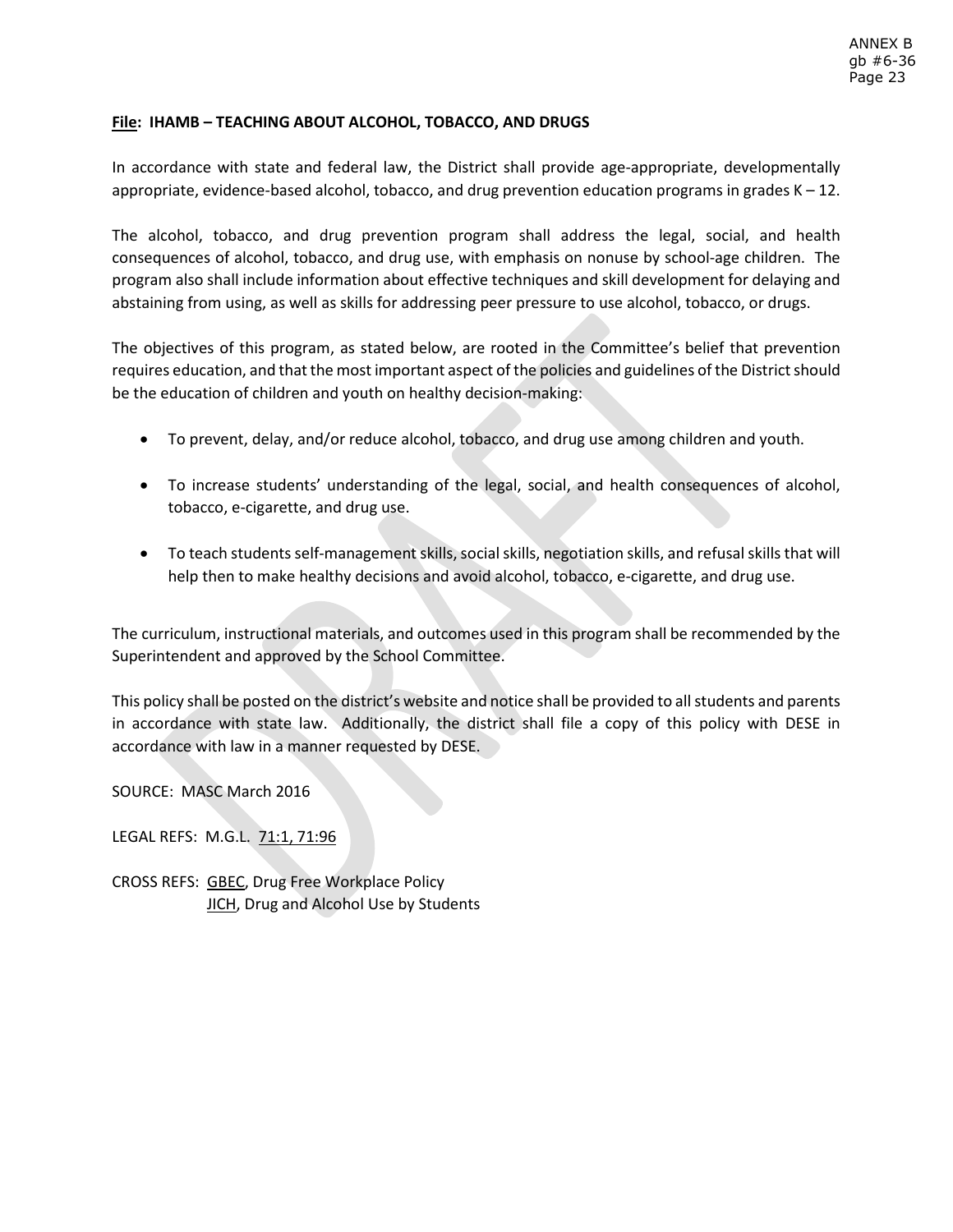## **File: IHB – SPECIAL INSTRUCTIONAL PROGRAMS AND ACCOMMODATIONS**

#### **(PROGRAMS FOR STUDENTS WITH DISABILITIES)**

The requirements of law and regulation will be followed in the identification of children with special needs, in referrals for their evaluation, in prescribing for them suitable programs and in assessing their educational progress. In keeping with state requirements, all students with disabilities between the ages of three to twenty-two who have not attained high school diploma or its equivalent will be eligible for special education services.

The School Committee believes that most students with disabilities can be educated in the regular school program if they are given special instruction, accommodations and the support they need. Students with disabilities should also be given the opportunity to participate in the school system's non-academic and extracurricular activities.

The Committee recognizes that the needs of certain children are so great that special programs, special classes or special schools may be necessary. When appropriate programs, services or facilities are not available within the public schools, the committee will provide students with access to schools where such instruction and accommodations are available.

It is the desire of the Committee that the schools work closely with parents in designing and providing programs and services to students with disabilities. Parents will be informed, and conferred with, whenever a child is referred for evaluation. In the event of any disagreement concerning diagnosis, program plan, special placement, or evaluation, the parents will be accorded the right of due process.

The Committee will secure properly trained personnel to work with the children requiring special needs services. Since the financial commitment necessary to meet the needs of all of these children is extensive, the Committee will make every effort to obtain financial assistance.

SOURCE: MASC October 2016

LEGAL REFS: The Individuals with Disabilities Ed. Act (PL 108-446, adopted 12/03/04) Rehabilitation Act of 1973

M.G.L. 71B:1 et seq.

603 CMR 28:00 inclusive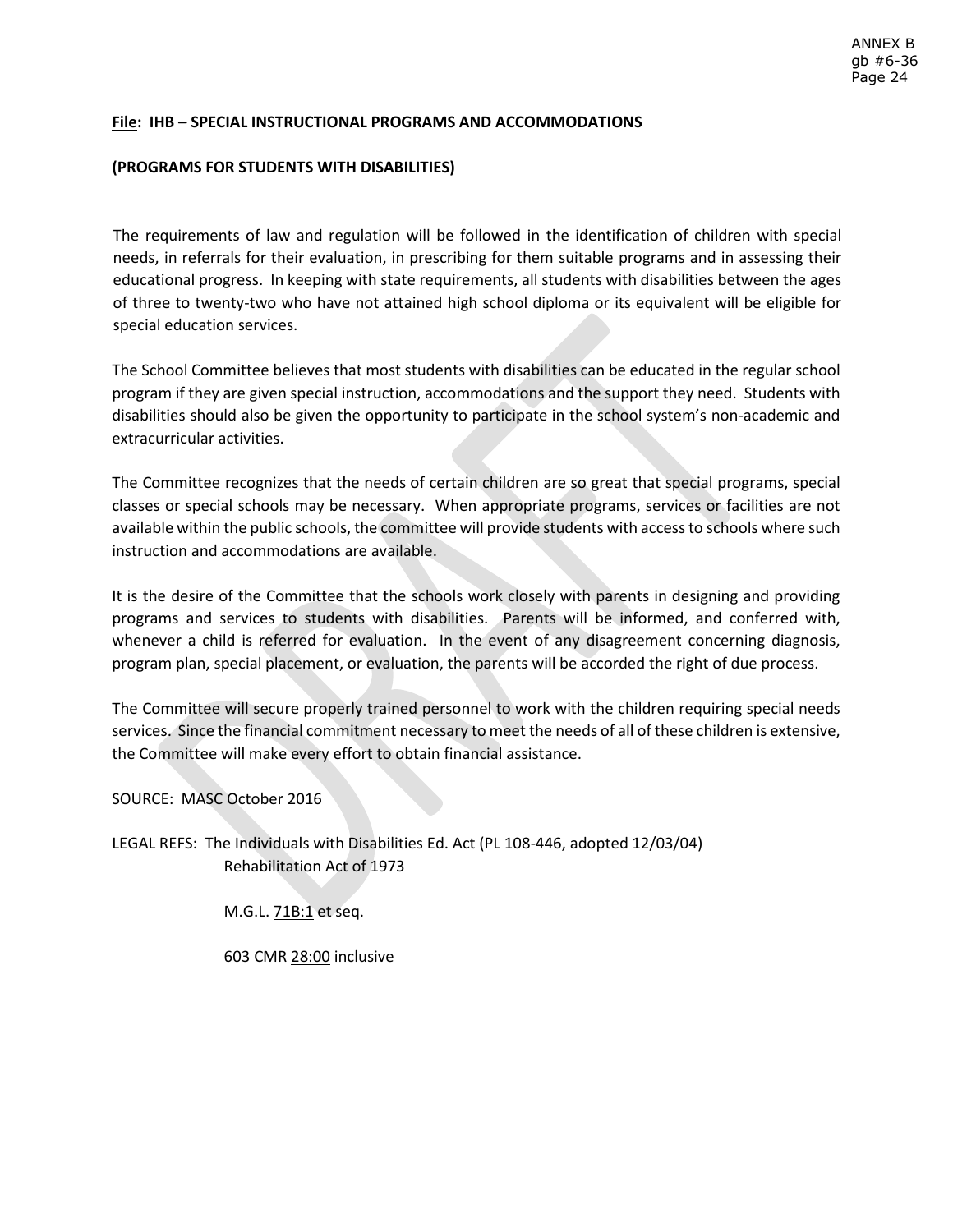#### ANNEX B gb #6-36 Page 25

## **File: IHBA – PROGRAMS FOR STUDENT WITH DISABILITIES**

In keeping with the intention of the state of Massachusetts to offer educational opportunities to all students that will enable them to lead fulfilling and productive lives, the District shall provide appropriate educational opportunities to all resident students in accordance with the requirements of state and federal statutes.

LEGAL REF.: Rehabilitation Act of 1973, Section 504

SOURCE: MASC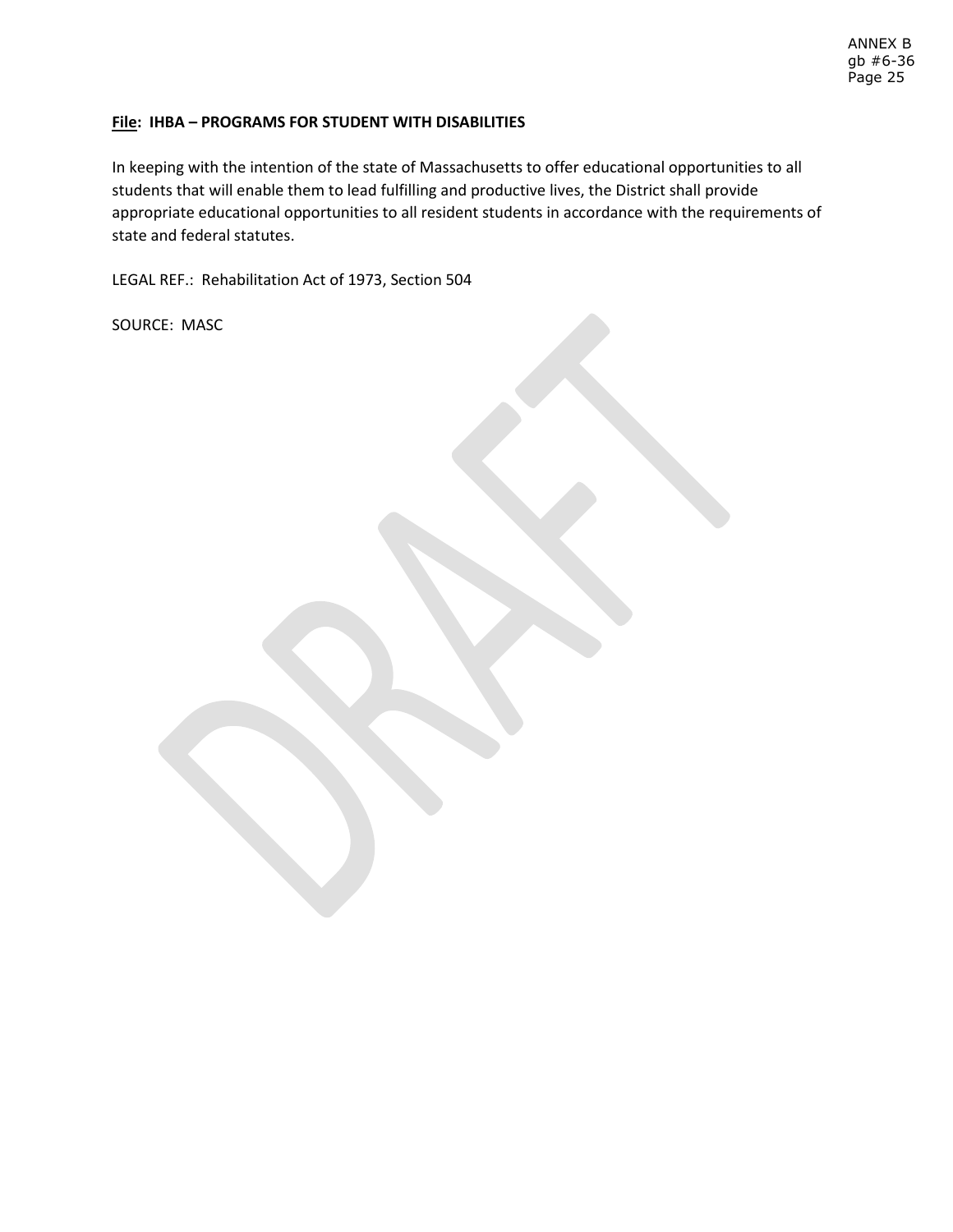# **File: IHBAA – OBSERVATIONS OF SPECIAL EDUCATION PROGRAMS**

- 1. Parent' request to observe their child(ren), current program, or a potential placement must be made at least five days in advance with the Special Education Director or designee and/or Principal.
- 2. The Special Education Director or designee shall contact the parent/guardian(s) for initial scheduling conversation within five (5) days of receipt of the parents' request.
- 3. When a parent/guardian requests an observation of a students with disabilities or program, the Special Education Director or designee will seek approval from the Director of Special Education and the building principal before it is processed. Such approval may only be withheld for those reasons outlined within law and DESE regulation.
- 4. The Special Education Director or designee and/or Principal will work with the classroom teacher and the observer to set up the specifics of the observation (including, but not limited to, scheduling and placement of the observer in the classroom).
- 5. The number, frequency, and duration of observation periods will be determined on an individual student basis in accordance with law and regulation. The start and end time of observation periods and a schedule of observation periods will be stated in advance. In order to minimize classroom or student disruption, the length of individual observation periods may be limited.
- 6. If the observer is not the parent/guardian, the parent/guardian, the parent/guardian must sign a release for the individual to observe.
- 7. The number of observers at any one time may be limited.
- 8. The observer will be informed that he/she is not to interfere with the educational environment of the classroom. If his/her presence presents a problem, he/she will be asked to leave. This notice is particularly important, since the presence of parents can influence both the performance of their child(ren) and those of others.
- 9. The observer will be asked to submit his/her report of the observation in advance of any follow-up TEAM meeting.
- 10. The observer will be informed that he/she is there to evaluate the appropriateness of a specific educational program to meet the needs of an individual child. He/she is not there to evaluate a teacher's ability to perform his/her contractual job duties.
- 11. The observer will be instructed regarding the disclosure of confidential or personally identifiable information relating to other children. Staff must be mindful of removing materials which may be part of students' records from plain view. In the event that removal is not possible the observer may be asked to sign a non-disclosure agreement.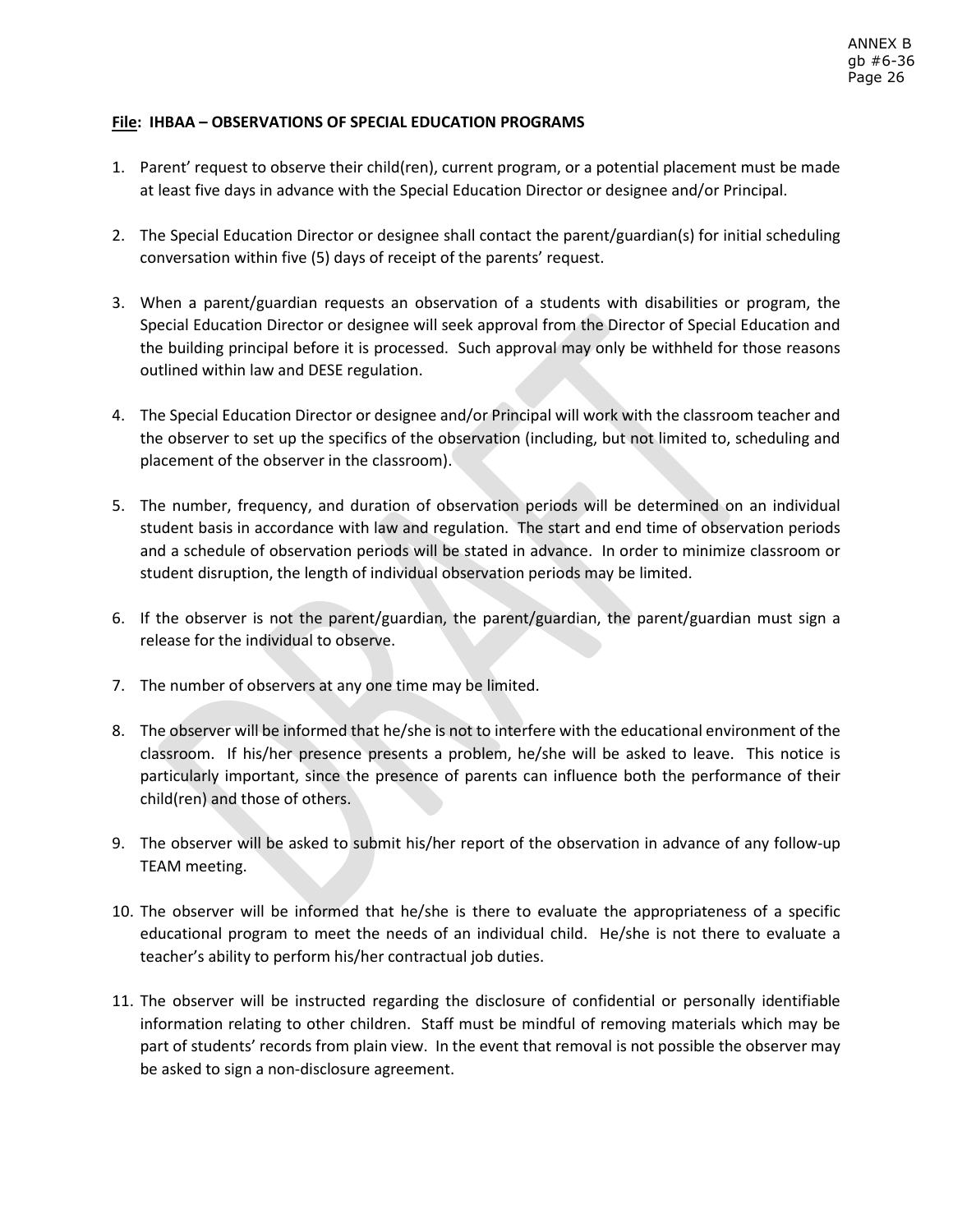12. A school administrator, or designee, also will observe at the same time and take notes as to what is observed, paying particular attention to note anything that is non-typical concerning the period. This observation summary will be placed in the student's file and provided to the parent/guardian(s) prior to any follow-up TEAM meeting.

LEGAL REF.: MGL 71B:3

Massachusetts department of Elementary and Secondary Education Technical Assistance Advisory SPED 2009-2 dated January 8, 2009.

CROSS REF.: KI, Visitors to Schools

SOURCE: MASC

ADOPTED: September 2009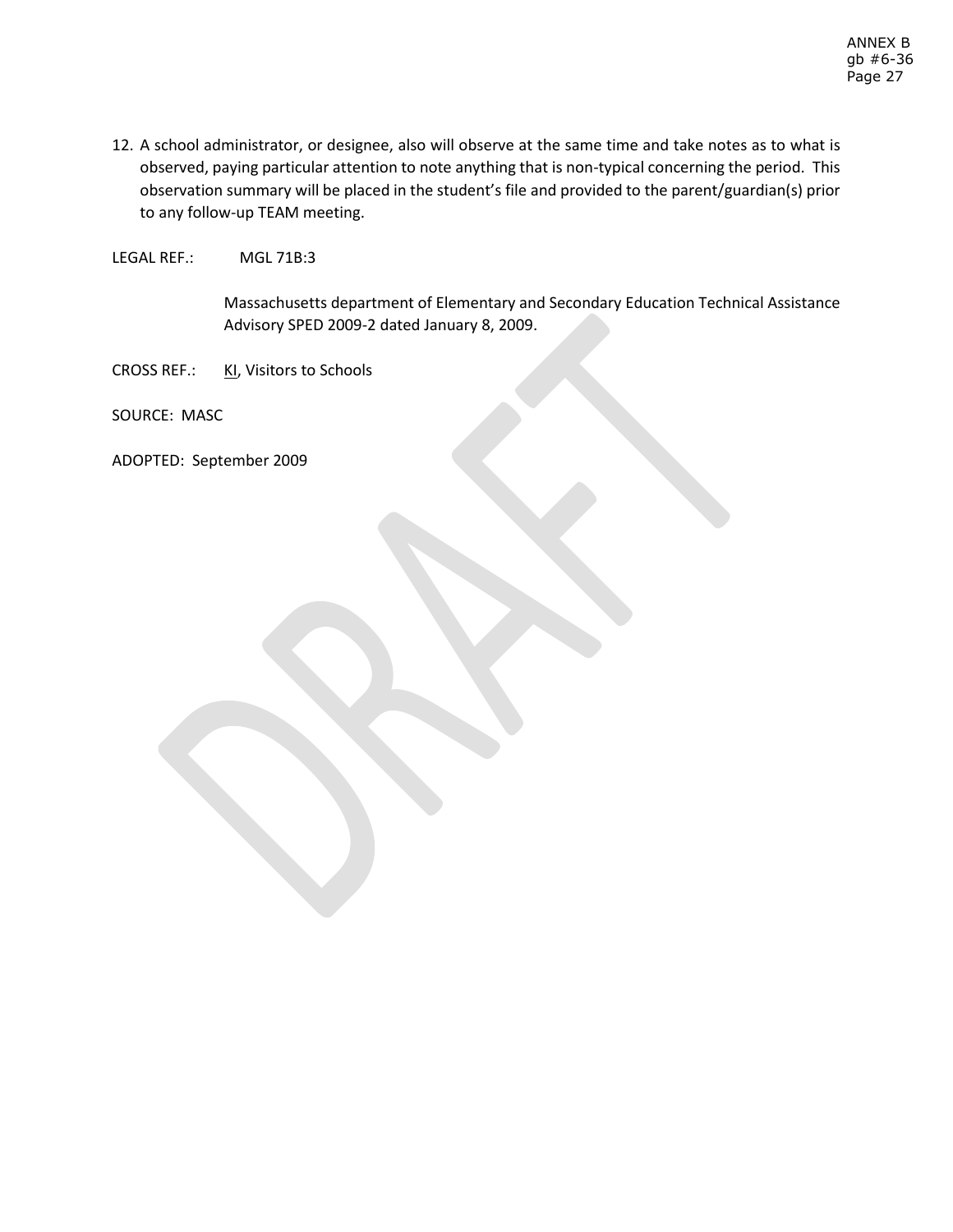## **File: IHBEA – ENGLISH LEARNERS**

The District shall provide suitable research-based language instructional programs for all identified English learners in grades Kindergarten through 12 in accordance with the requirements of state and federal statutes and Massachusetts Dept. of Elementary and Secondary Education regulations and guidance.

The District shall identity students whose dominant language may not be English through home language surveys that identify a primary home language is other than English, observations, intake assessments, and recommendations of parents, teachers and other persons. Identified students shall b assessed annually to determine their level of proficiency in the English language.

The District shall certify to the Massachusetts Dept. of Elementary and Secondary Education each year those students whose dominant language is not English, including specification of the number of non-English languages identified as dominant languages and the number and percent of students who speak each non-English language as their dominant language.

The District shall provide additional information as required by the Massachusetts Dept. of Elementary and Secondary Education to comply with federal law.

SOURCE: MASC October 2016

LEGAL REFS.: PL114-95 Every Student Succeeds Act 42 U.S.C. 2000d (Title VI of the Civil rights Act of 1964)

603 CMR 14.00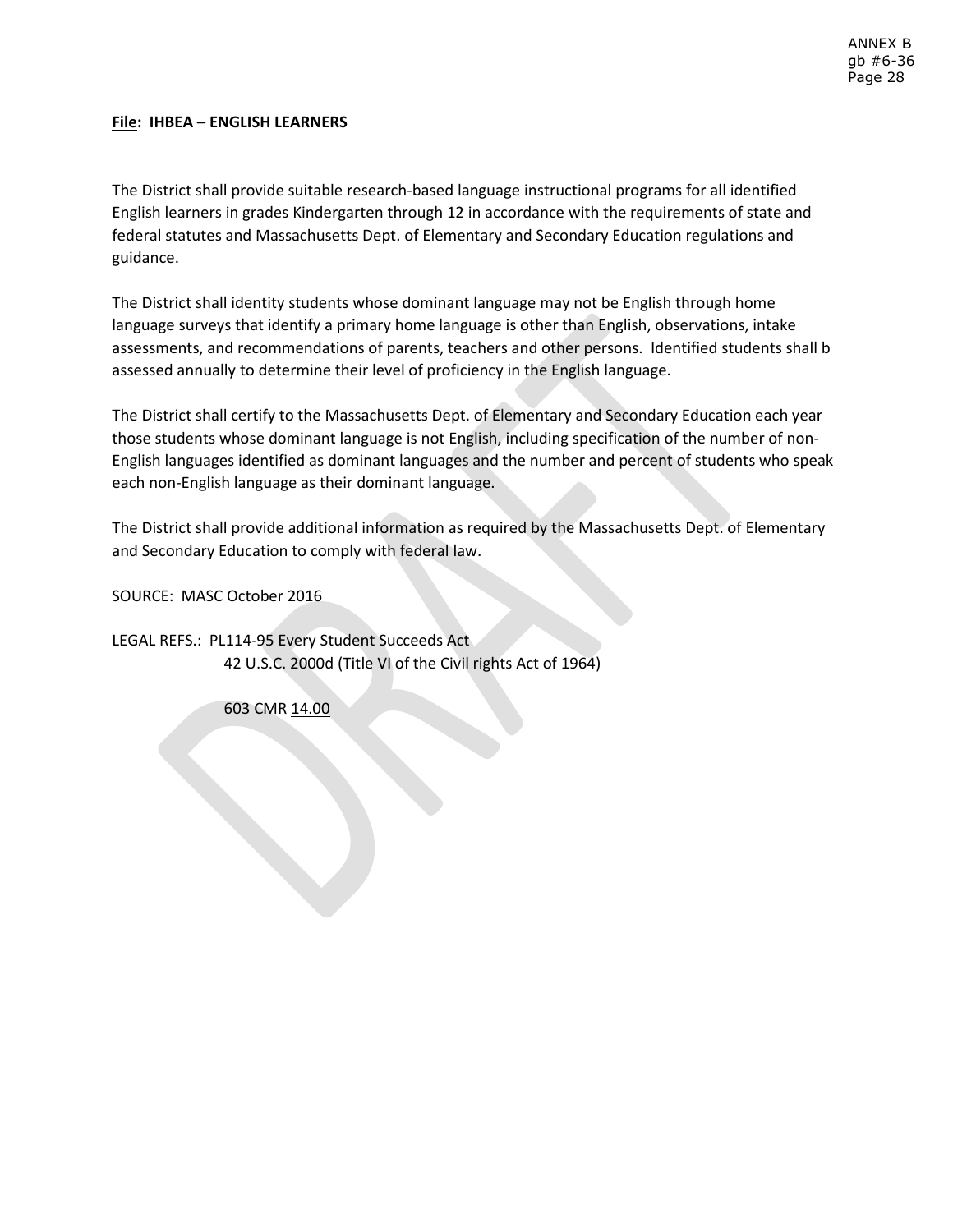## **File: IHBF – HOMEBOUND INSTRUCTION**

The schools may furnish homebound instruction to those students who are unable to attend classes for at least two consecutive weeks due to a physical injury, medical situation, or a severe emotional problem. The instruction is designed to provide maintenance in the basic academic courses so that when a student returns to school he/she will not be at a disadvantage because of the missed school days.

To qualify for the program the student needs a written statement from a medical doctor requesting the homebound instruction, stating the reasons why, and estimating the time the student will be out of school. This statement needs to be sent to the school principal.

Homebound instruction is offered in basic elementary subjects and in secondary subjects which do not require laboratories and special equipment, subject in all cases to the availability of qualified teachers. Certified teachers shall be assigned to homebound instruction by the Superintendent or designee.

SOURCE: MASC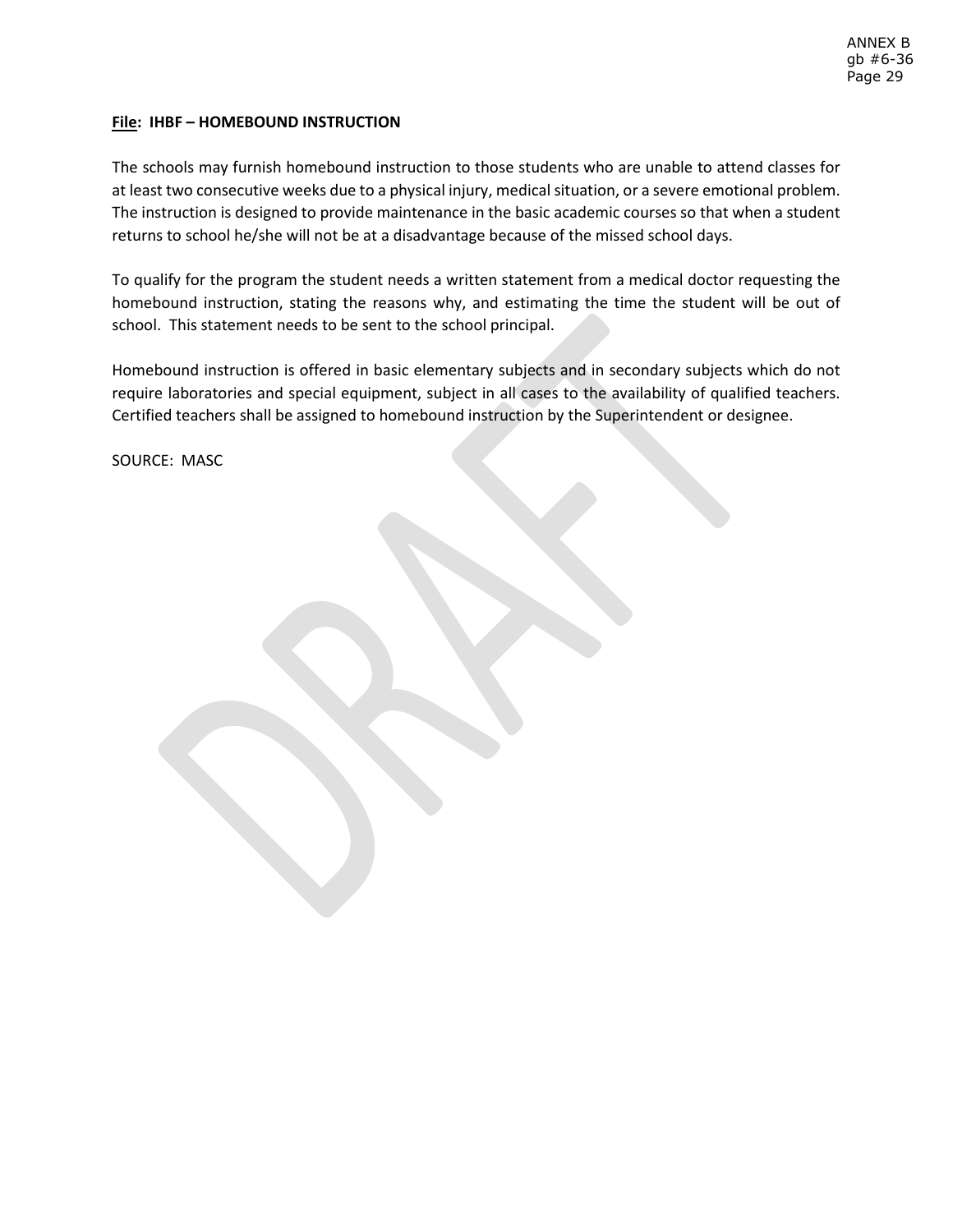## **File: IHBG – HOME SCHOOLING**

#### HOME SCHOOLING

Parents/guardians who choose to educate their children at home, as allowed under Massachusetts law, can fulfill the requirements of the compulsory attendance statute by having their educational programs reviewed and accepted in advance by the Worcester Public Schools. The notifications to homeschool (elementary and secondary versions) are available upon request from the office of the Child Study Department at (508) 799-3175.

Parents are expected to provide evidence of their child's Home Schooling Program once a year. Students completing high school through Home Schooling Programs are not eligible for a Worcester Public Schools' Diploma.

A student being educated through Home Schooling may have access to public school activities of an extracurricular nature (e.g. sports, clubs) with the approval of the superintendent or designee.

The district reserves the right to allow enrolled students to have precedence or priority over the home schooled student with regard to placement on sports teams and activities that have limited enrollment provided that he or she does not displace an enrolled student. Home schooled students applying to participate in district-sponsored sports must follow the Worcester Public Schools athletic eligibility guidelines.

#### SOURCE: MASC

LEGAL REFS.: M.G.L. [69:1D;](https://malegislature.gov/Laws/GeneralLaws/PartI/TitleXII/Chapter69/section1d) [76:1,](https://malegislature.gov/Laws/GeneralLaws/PartI/TitleXII/Chapter76/section1) Care and Protection of Charles

Care and Protections of Charles - MASS. Supreme Judicial Court 399 Mass. 324 (1987)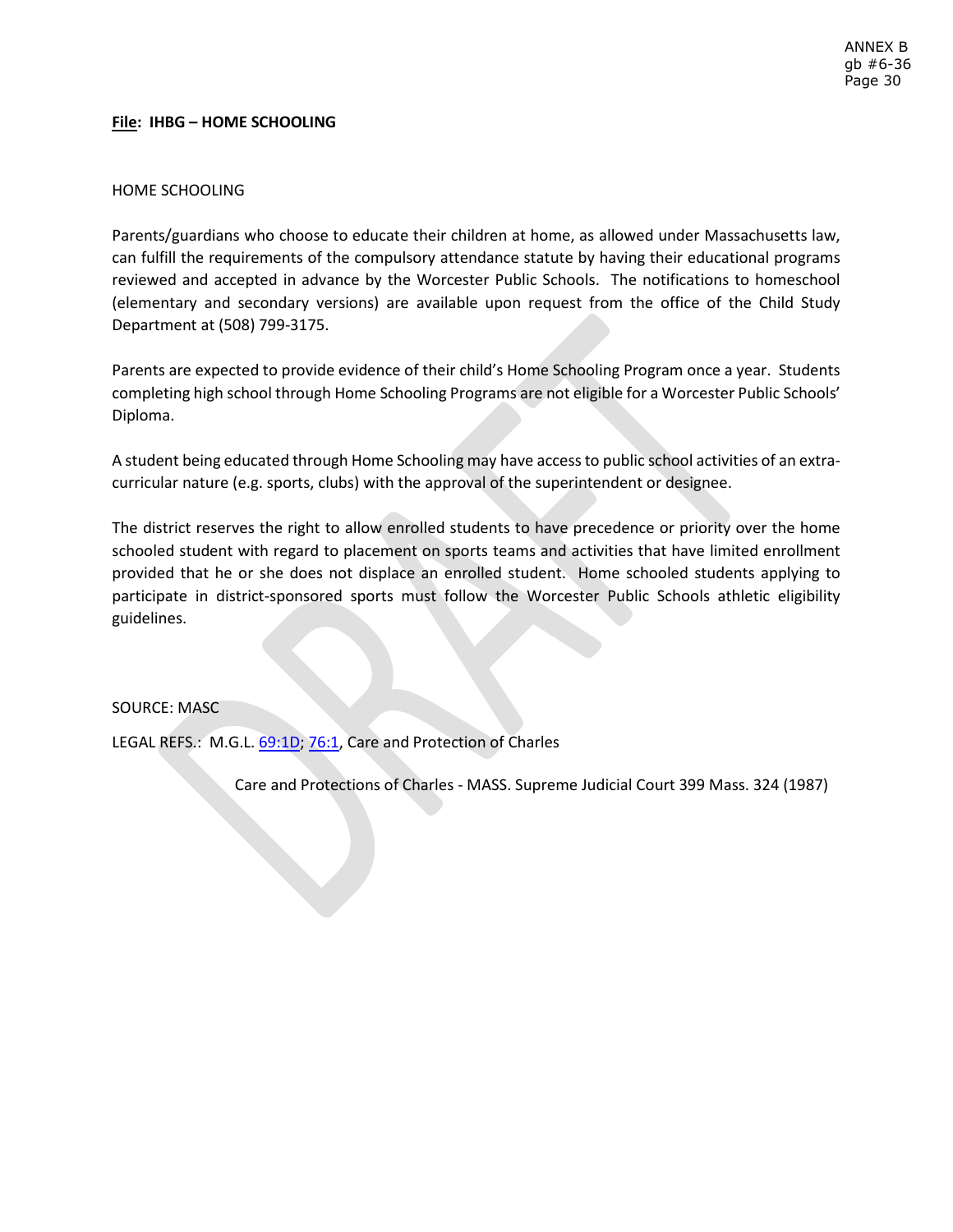# **File: IHBH – ALTERNATIVE SCHOOL PROGRAMS**

Some children have great difficulty coping with the conventional school program and as a result will drop out of school. Some children require more support and direct supervision than is reasonably available unconventional school settings.

The School Committee will provide alternative education programs where these needs have been identified, where establishment of such programs is feasible, and where the proposed programs fall within the function normally associated with the public school system.

These alternative educational programs will seek to provide an appropriate structured academic, setting to aid these young people wither to reenter the regular school system, move into another educational setting, or prepare them for successful employment.

SOURCE: MASC October 2016

LEGAL REFS.: M.G.L. 71:37I; 71:37J

603 CMR 17.00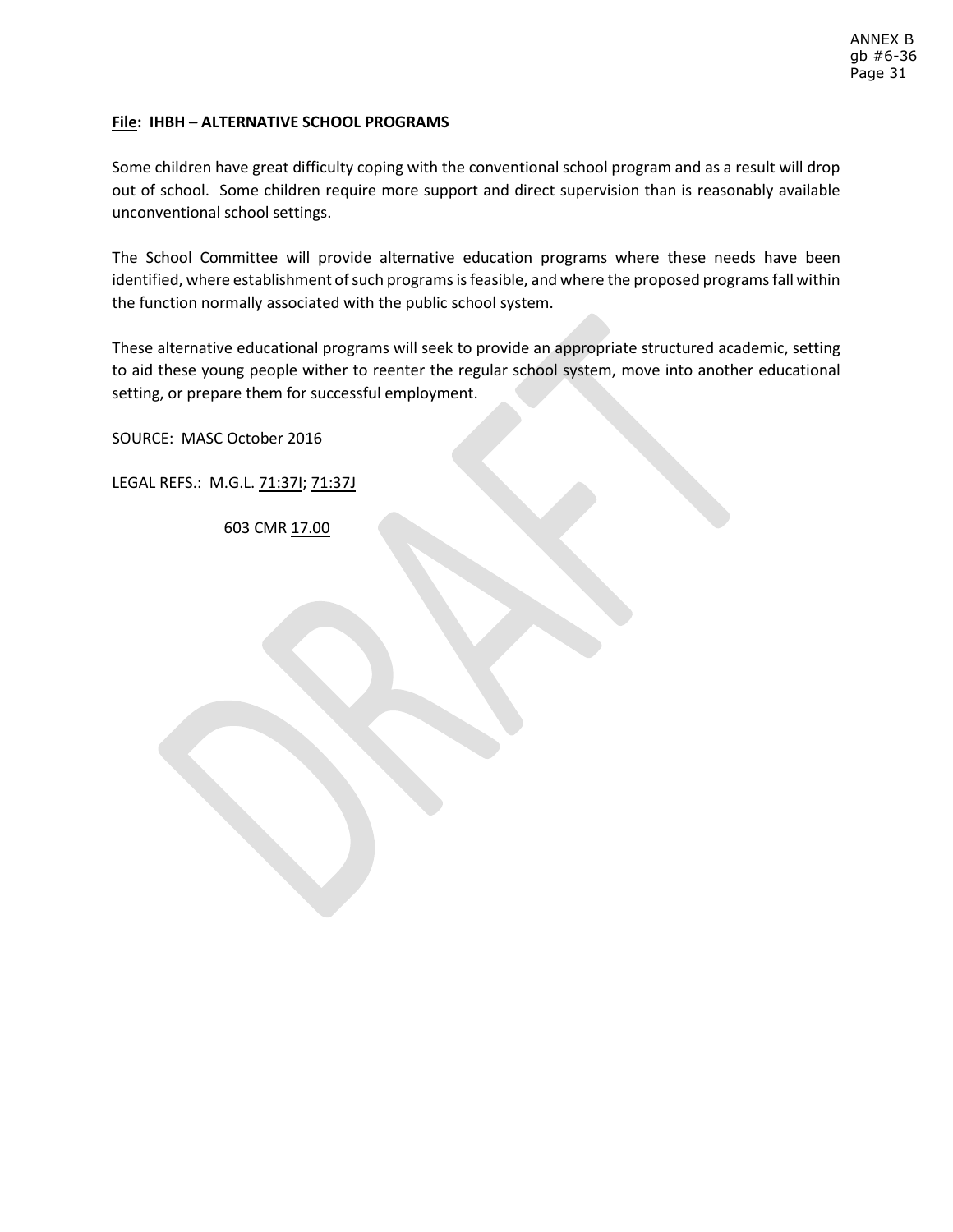## **File: IJ – INSTRUCTIONAL MATERIALS**

The School Committee believes that materials appropriate to the needs of the school program must be available to each student and teacher. These will be furnished by the School Committee subject to budgetary constraints.

The task of selecting instructional materials for programs will be delegated to the professional staff of the school system. Because instructional programs and materials are of great importance, only those that meet the following criteria will be approved by the Committee:

- 1. They must present balanced views of international, national, and local issues and problems of the past, present and future.
- 2. They must provide materials that stimulate growth in factual knowledge, literary appreciation, aesthetic and ethical values.
- 3. They must help students develop abilities in critical reading and thinking.
- 4. They must help develop and foster an appreciation of cultural diversity and development in the United States and throughout the world.
- 5. They must provide for all students an effective basic education that does not discriminate on the basis of race, age, color, religion, national origin, sex, gender identity, physical disabilities or sexual orientation.
- 6. They must allow sufficient flexibility for meeting the special needs of individual students and groups of students.

SOURCE: MASC October 2016

LEGAL REFS.: M.G.L. 30B:7; 71:48; 71:49; 71:50

BESE regulations 603 CMR [26.00](http://www.doe.mass.edu/lawsregs/603cmr26.html)

CROSS REF.: [KEC,](http://z2policy.ctspublish.com/masc/DocViewer.jsp?docid=265&z2collection=master#JD_KEC) Public Complaints about the Curriculum or Instructional Materials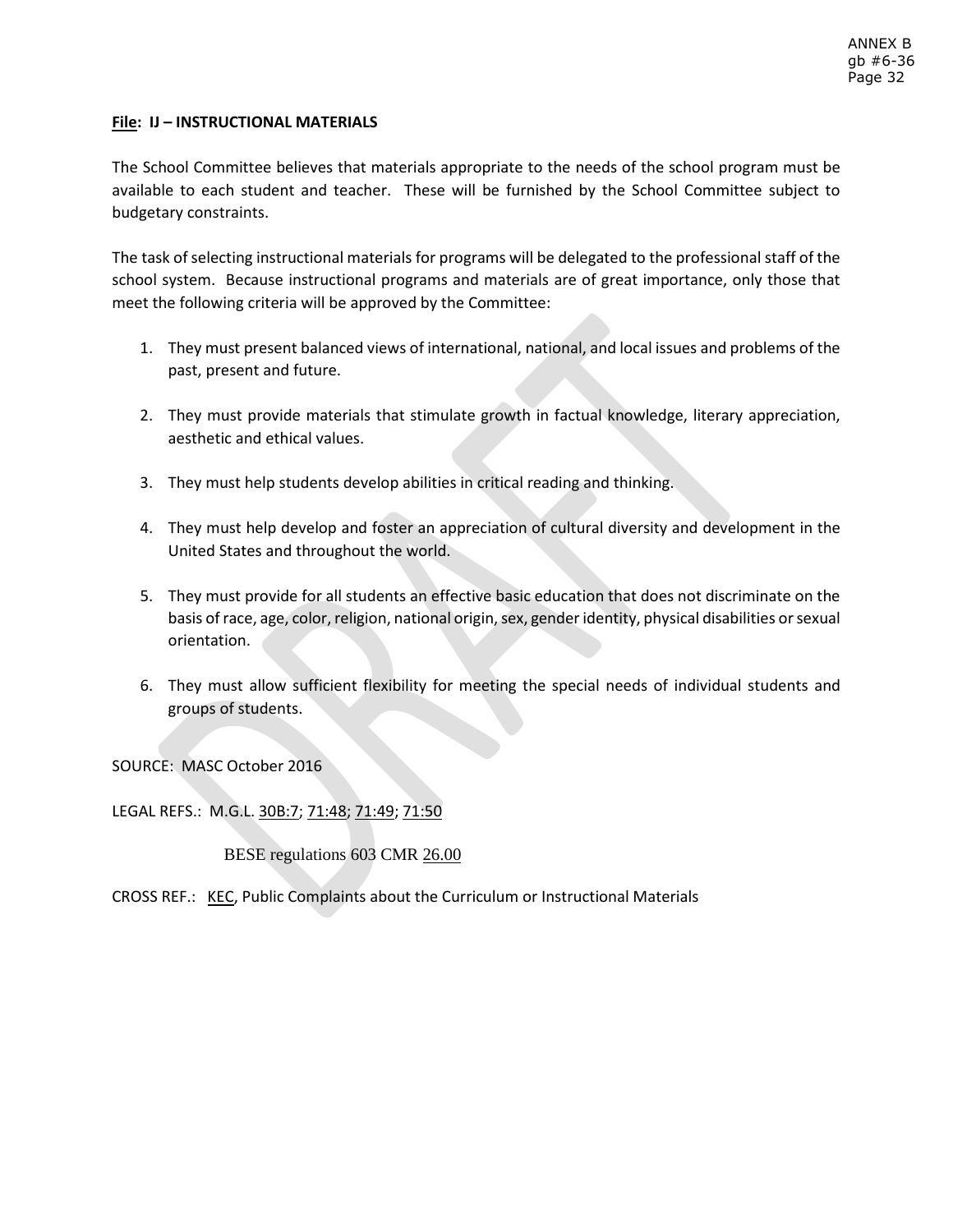## **File: IJ-R - RECONSIDERATION OF INSTRUCTIONAL RESOURCES**

Material that is challenged usually belongs to one of the three basic categories: religion, ideology, or profanity/obscenity. Board policies regarding these areas shall be as follows:

#### **Religion -- Factual, unbiased material on religions has a place in school libraries.**

**Ideologies -- Libraries should, with no thought toward swaying reader judgment, make available a balanced collection of primary and factual material, on the level of their students on various ideologies or philosophies which exert or have exerted a strong force, either favorably or unfavorably, in government, current events, politics, education and other phases of life.**

**Profanity/obscenity -- Materials shall be subjected to a test of literary merit and reality in context using the criteria established.**

When a problem concerning instructional resources in a school arises, the disposition of the problem will be made in a reasonable period of time using District adopted procedures.

In accordance with the statement of philosophy, no questioned materials shall be removed from the school pending a final decision. Pending the outcome of the request for reconsideration, however, access to questioned materials can be denied to the child of the family making the complaint, if they so desire.

If the decision of the School Committee is that the questioned instructional resource be retained, the District will not convene a Review Committee relative to the same complaint for a period of three years. If a substantially different point of view is advanced, it will be investigated. (The period of three years does not apply in this instance).

If an individual or a group undertakes action to keep material from the shelves by checking it out and failing to return it, or by taking turns in keeping it checked out so that it is not available for student use, the Superintendent shall request, in writing, the return of the material. If it is not returned within thirty (30) days, a bill for the current replacement cost of the item shall be rendered to the party holding the item.

After the School Committee has adopted new materials or approved certain methods, that decision will not be reconsidered for a period of three years beginning with the end of the school year when the adoption is made.

SOURCE: MASC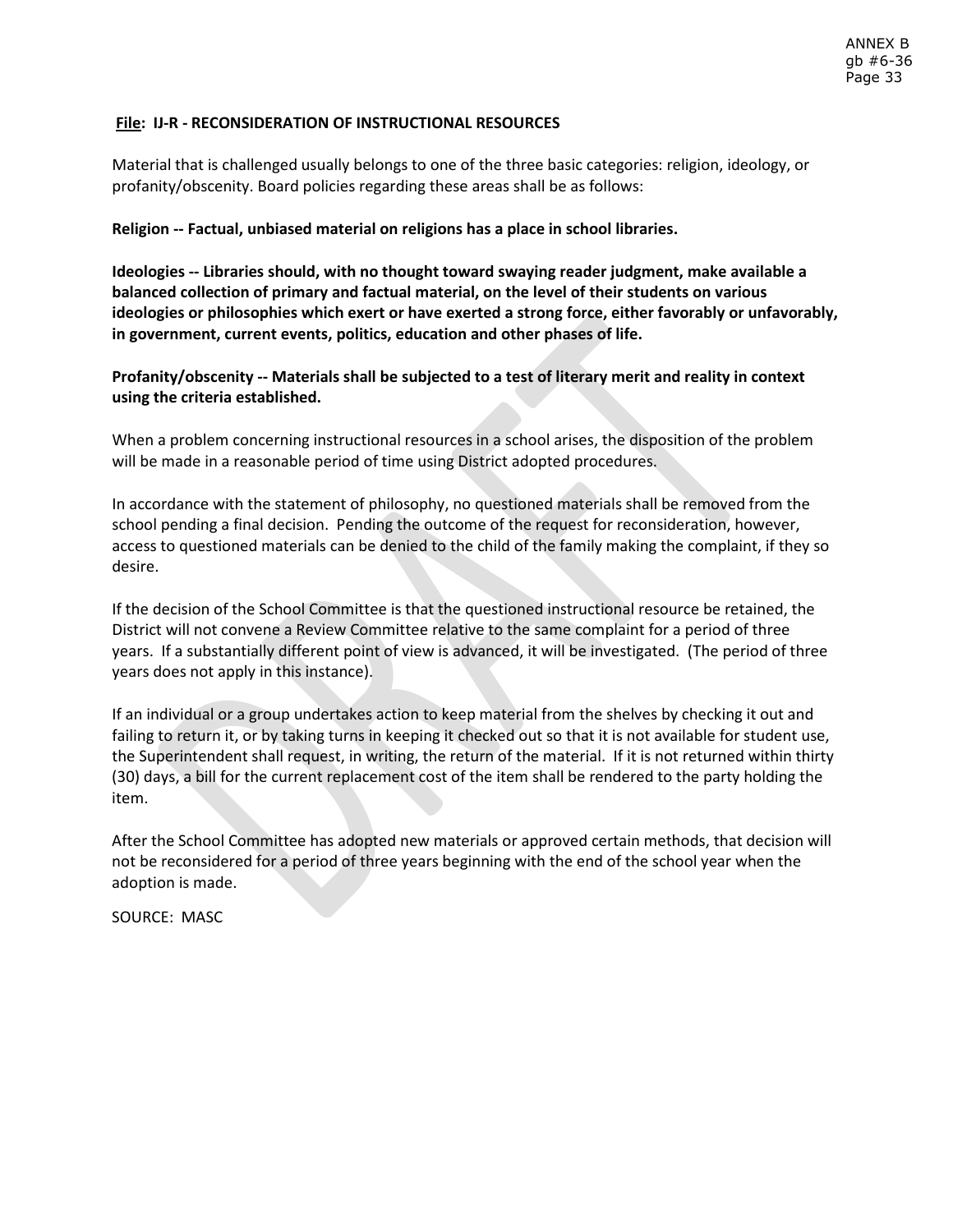## **File: IJL - LIBRARY MATERIALS SELECTION AND ADOPTION**

The School Committee endorses the School Library Bill of Rights, as adopted by the American Library Association, which asserts that the responsibility of the school library is to:

1. Provide materials that will enrich and support the curriculum, taking into consideration the varied interests, abilities, and maturity levels of the students served.

2. Provide materials that will stimulate growth in factual knowledge, literary appreciation, aesthetic values, and ethical standards.

3. Provide a background of information that will enable students to make intelligent judgments in their daily lives.

4. Provide materials on opposing sides of controversial issues so that young citizens may develop under guidance the practice of critical reading and thinking.

5. Provide materials representative of the many religious, ethnic, and cultural groups and their contributions to our American heritage.

6. Place principle above personal opinion and reason above prejudice in the selection of materials of the highest quality in order to assure a comprehensive collection appropriate for the users of the library.

Initial purchase suggestions for library materials may come from all personnel--teachers, coordinators, and administrators. Students will also be encouraged to make suggestions. The librarian will recommend materials to be included in the school library. Final approval and authority for distribution of funds will rest with the building Principal subject to the approval of the Superintendent.

Gifts of library books will be accepted in keeping with the above policy on selection. Complaints about library books will be handled in line with Committee policy on complaints about instructional materials.

SOURCE: MASC

LEGAL REF.: 603 CM[R 26:05](http://www.doe.mass.edu/lawsregs/603cmr26.html?section=05)

CROSS REF.: [KEC,](http://z2policy.ctspublish.com/masc/DocViewer.jsp?docid=265&z2collection=master#JD_KEC) Public Complaints about the Curriculum or Instructional Materials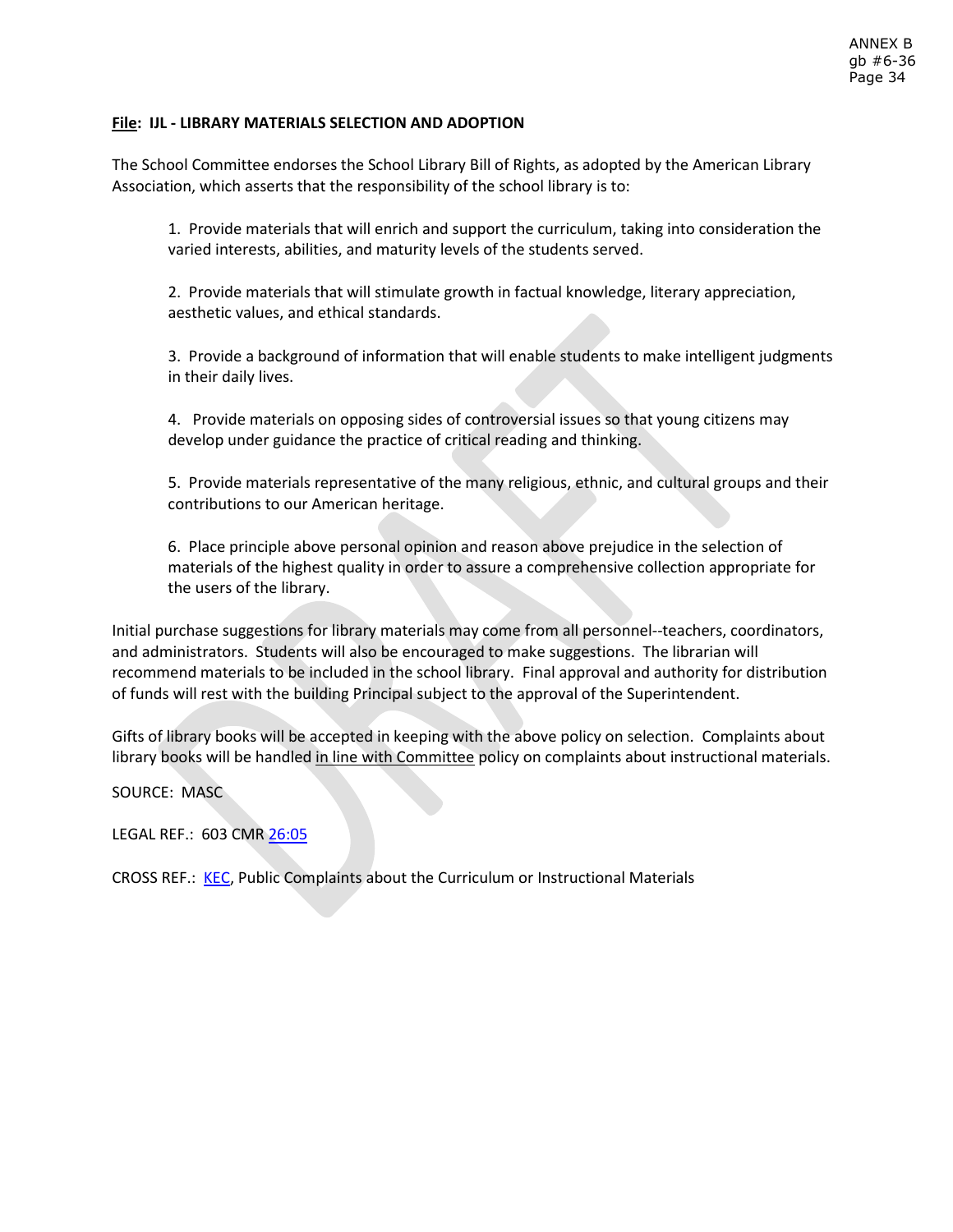## **File: IJLA - LIBRARY RESOURCES**

The primary objective of the library/media center is to implement its resources to enrich and to support the educational program of the school.

## Definition of Library Resources

Library resources are those print, non-print, and digital materials found in school libraries which support curricular and personal information needs.

## Criteria for Selection of Library Resources

The criteria for selection of library resources in the District are:

Needs of the individual student

Based on knowledge of students Based on requests of parents and students

Needs of the individual school

Based on knowledge of the curriculum of the school Based on requests from the professional staff

 Provision of a wide range of materials on many levels of difficulty with a diversity of appeal and the presentation of different points of view.

- **Provision of materials of high artistic quality.**
- **Provision of materials with superior format.**
- Reputable, unbiased, professionally prepared selection aids are consulted as guides.

In accordance with the District's policy of providing instructional materials on opposing sides of controversial issues, it should be noted that neither the media centers nor the District serve as advocates for the ideas expressed in any materials, nor does the presence of any material indicate automatic endorsement of the ideas expressed therein.

## Disclosure of Information/Privacy of Circulation Records

Circulation records shall not be made available to anyone except pursuant to such process, order, or subpoena as may be authorized by law.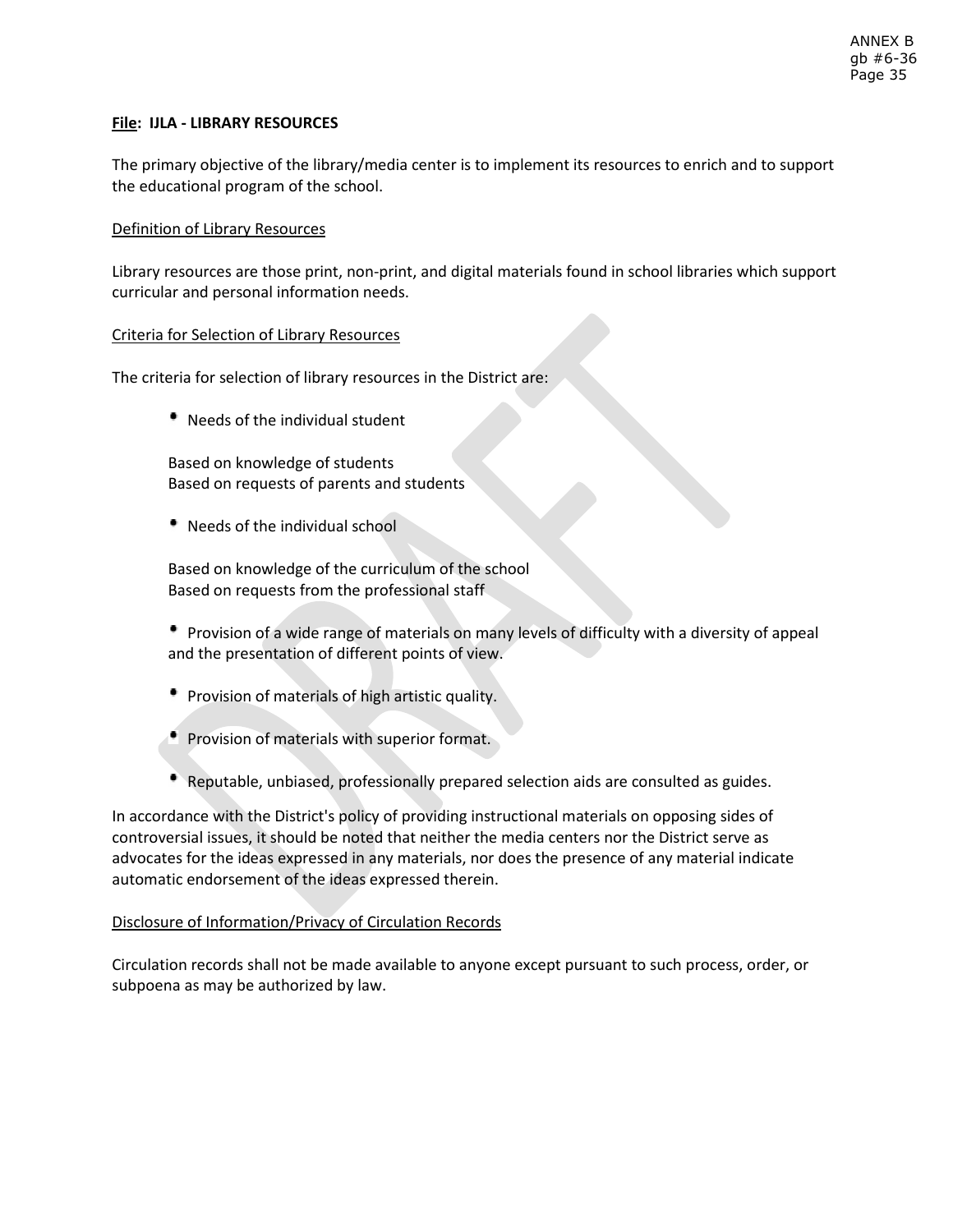## Re-evaluation (Weeding) of Library Resources

The continuous review of library/media center materials is necessary as a means of maintaining a useful and active collection. As new materials are selected and added, some older materials are withdrawn. The responsibility for determining which materials are to be withdrawn rests with the professional staff.

Among the reasons for withdrawing an item are the following:

 Curricular changes have rendered superfluous some materials (or multiple copies of materials) formerly used but no longer in demand.

Some materials contain factual material that is no longer accurate nor current.

 Some materials intended for recreational reading have become dated or unattractive and are no longer in demand. (Some such books, which are deemed "standards" or "classics", will be retained even though they rarely circulate).

 Some materials have become worn out, damaged or physically deteriorated and have lost utility and/or appeal.

 Some materials have been superseded by newer items, which present the same information, but in superior format.

Withdrawn library/media center materials are processed in one or more of the following ways:

- Made available to be used as resource or supplementary material by teachers.
- Offered to other media centers in the District, as it is possible that a material, which lacks utility in one building, may have some usefulness in another.
- Contributed to appropriate charitable or educational agencies.
- Discarded, when warranted.

Continuing evaluation is closely related to the goals and responsibilities of library/media centers and is a valuable tool of collection development. This procedure is not to be used as a convenient or expedient means to remove materials presumed to be controversial or likely to be disapproved by segments of the community. Materials are not to be proscribed or removed because of actual or potential partisan or doctrinal disapproval, nor because of the origin, background or views of those contributing to their creation.

SOURCE: MASC October 2016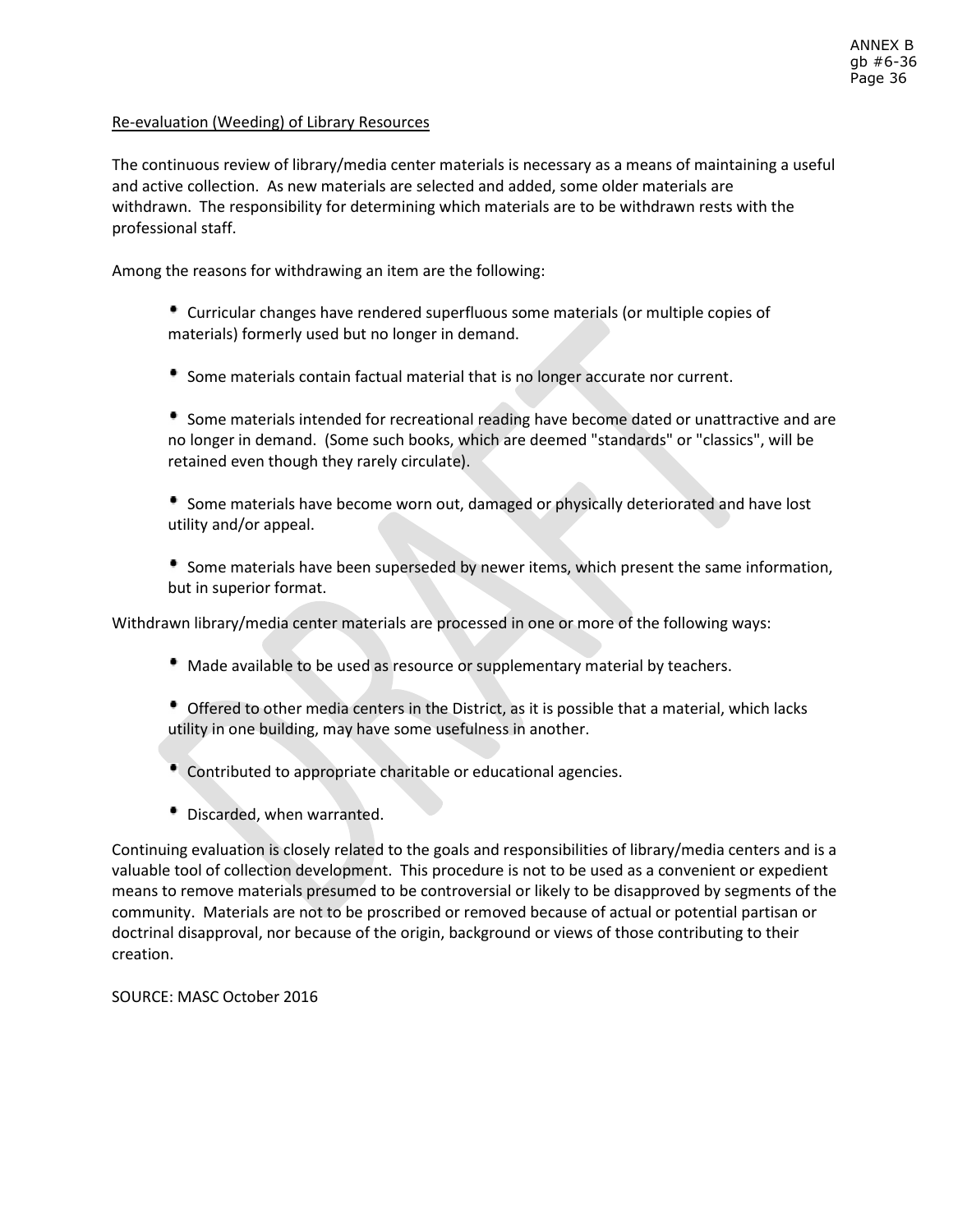## **File: IJND - ACCESS TO DIGITAL RESOURCES**

The School Committee supports the right of students, employees, and community members to have reasonable access to digital resources and believes it is incumbent upon users to utilize this privilege in an appropriate manner.

## **Safety Procedures and Guidelines**

The Superintendent or designee will develop and implement appropriate procedures to provide guidance for access to digital resources. Guidelines will address ethical use of digital resources and issues of privacy versus administrative review of electronic files and communications. In addition, guidelines will prohibit use of digital resources for prohibited or illegal activities or damaging or destroying programs or data.

Internet safety measures shall be implemented that effectively address the following:

- Controlling access by minors to inappropriate matter on the Internet as defined by the Children's Internet Protection Act (CIPA) and the Children's Online Privacy Protection Act (COPPA);
- Safety and security of minors when they are using e-mail, instant messaging applications, and other forms of direct electronic communications;
- Preventing unauthorized access, including hacking, viruses, and other unlawful activities by minors online;
- Unauthorized disclosure, use and dissemination of personal information regarding minors.

Annually the district will provide the Committee with an update of its student acceptable use policy to be published in the student handbook. The Committee will review this policy in conjunction with the student handbook.

## **PERMISSION/AGREEMENT FORM**

All students and faculty must agree to and sign the Student Handbook prior to being granted independent access to digital resources and district networks. The required form, which specifies guidelines for using digital resources and district networks, must be signed by the parent or legal guardian of minor students (those under 18 years of age) and also by the student. The document will be kept on file as a legal, binding document. All staff must agree to and sign the Employee Acceptable Use form.

#### **Employee Use**

Employees will use email, district devices, and district networks for work related activities only.

#### **Community Use**

The Superintendent or designee will determine when and which computer equipment, software, and information access systems will be available to the community.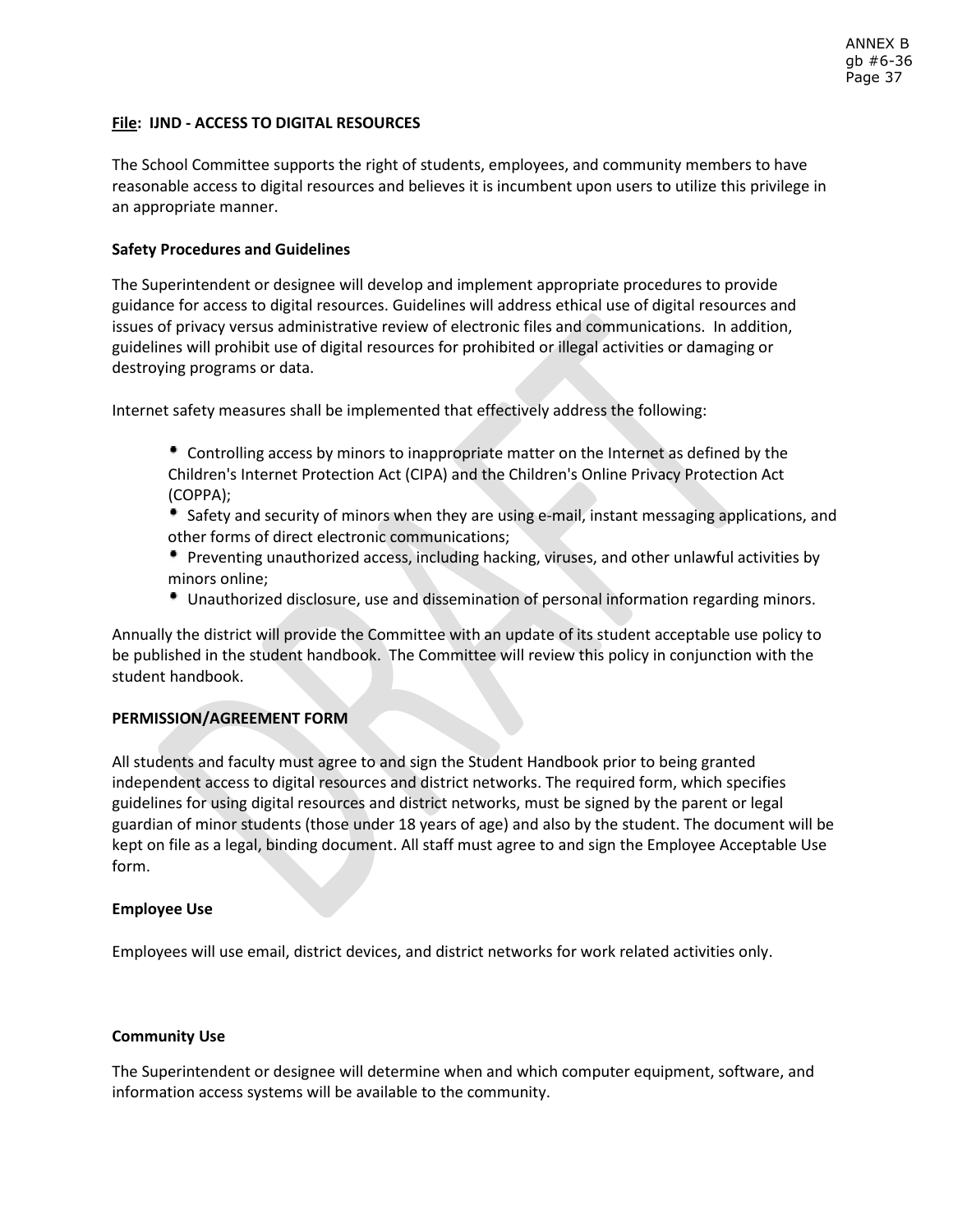## **Disregard of Rules**

Individuals who refuse to sign the student handbook or Employee Acceptable Use form, or who violate district rules governing the use of district technology or networks will be subject to loss or restriction of the privilege of using equipment, software, information access systems, and/or other computing and telecommunications technologies.

## **Responsibility for Damages**

Individuals may be responsible for the repair or replacement of any district property lost, stolen, damaged, or vandalized while under their care.

## **Responding to Concerns**

School officials will apply the same educational suitability criteria used to review other educational resources when questions arise concerning access to digital resources.

SOURCE: MASC

LEGAL REFS: 47 USC § 254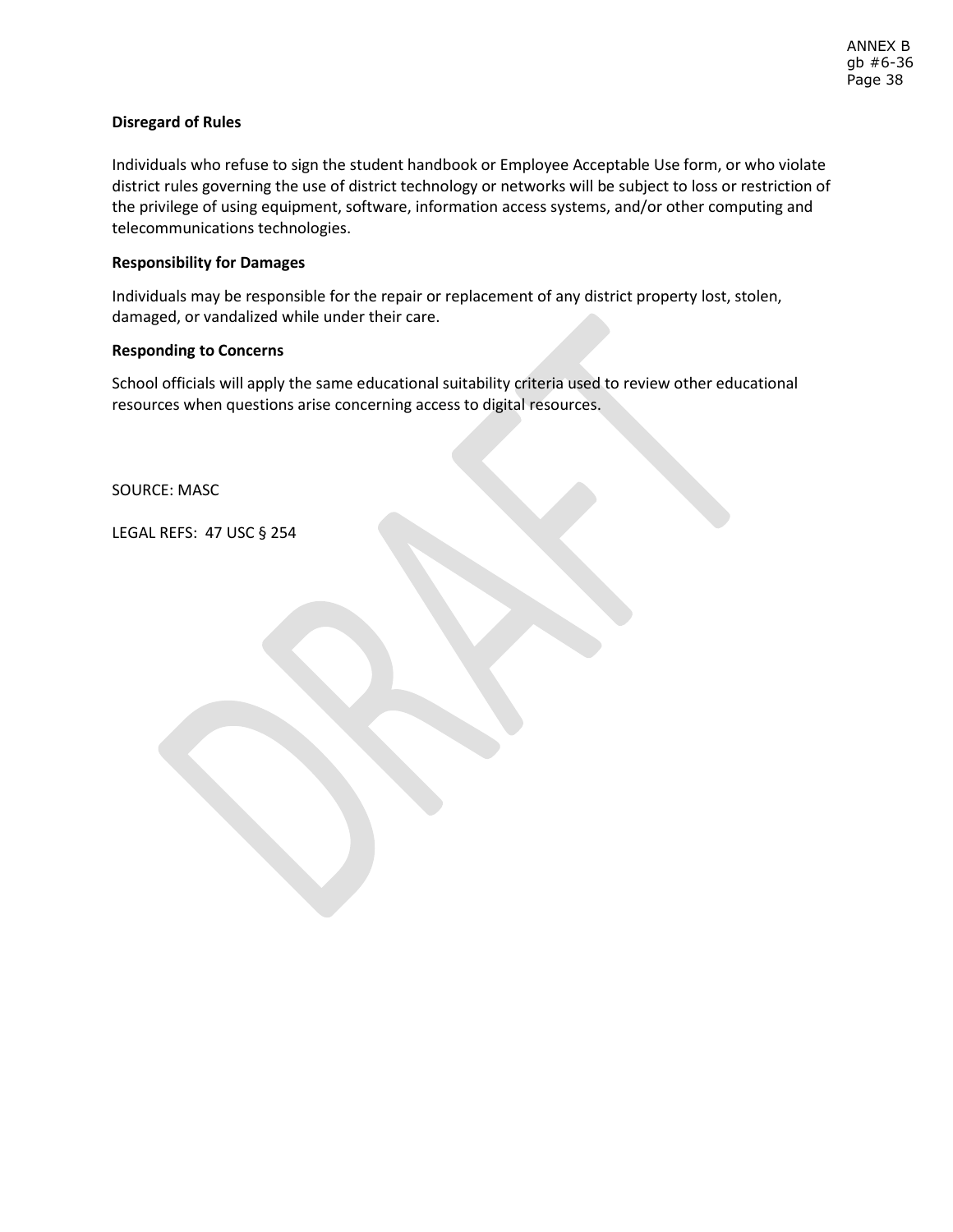# **File: IJNDB – ACCEPTABLE USE POLICY**

## **Purpose**

The Worcester Public Schools will provide access for employees and students to interactive technology, including but not limited to, access to external networks for appropriate educational purposes. Educational purposes will be defined as classroom activities, career and professional development, and high quality self-discovery activities of an educational nature. The purpose of the system/network is to assist in preparing students for success in life and work by providing access to a wide range of information and the ability to communicate with others. The system/network will be used for communication (staff, parent, and student), productivity, and to assist staff in upgrading existing skills and acquiring new skills through a broader exchange of information. The system/network will also be used to provide information to the community, including parents, governmental agencies, and businesses.

## **Availability**

The Superintendent or designee shall implement, monitor, and evaluate the district's information systems and network for instructional and administrative purposes.

Access to the information systems and network, including external networks, will be made available to employees and students for instructional and administrative purposes in accordance with administrative regulations and procedures.

Access to the information systems and network is a privilege, not a right. All users will be required to acknowledge receipt and understanding of all administrative regulations and procedures governing use of the system and will agree in writing to comply with such regulations and procedures. Noncompliance with applicable regulations and procedures may result in suspension or termination of user privileges and other disciplinary actions consistent with the policies of the Worcester Public Schools. Violations of law may result in criminal prosecution as well as disciplinary action by the Worcester Public Schools.

## **Acceptable Use**

The Superintendent or designee will develop and implement administrative regulations, procedures, and user agreements, consistent with the purposes and mission of the Worcester Public Schools as well as with applicable law.

# **Monitored Use**

Official emails, documents, and other district digital resources used by students and staff will not be considered confidential and may be monitored at any time by designated staff to ensure appropriate use for instructional and administrative purposes.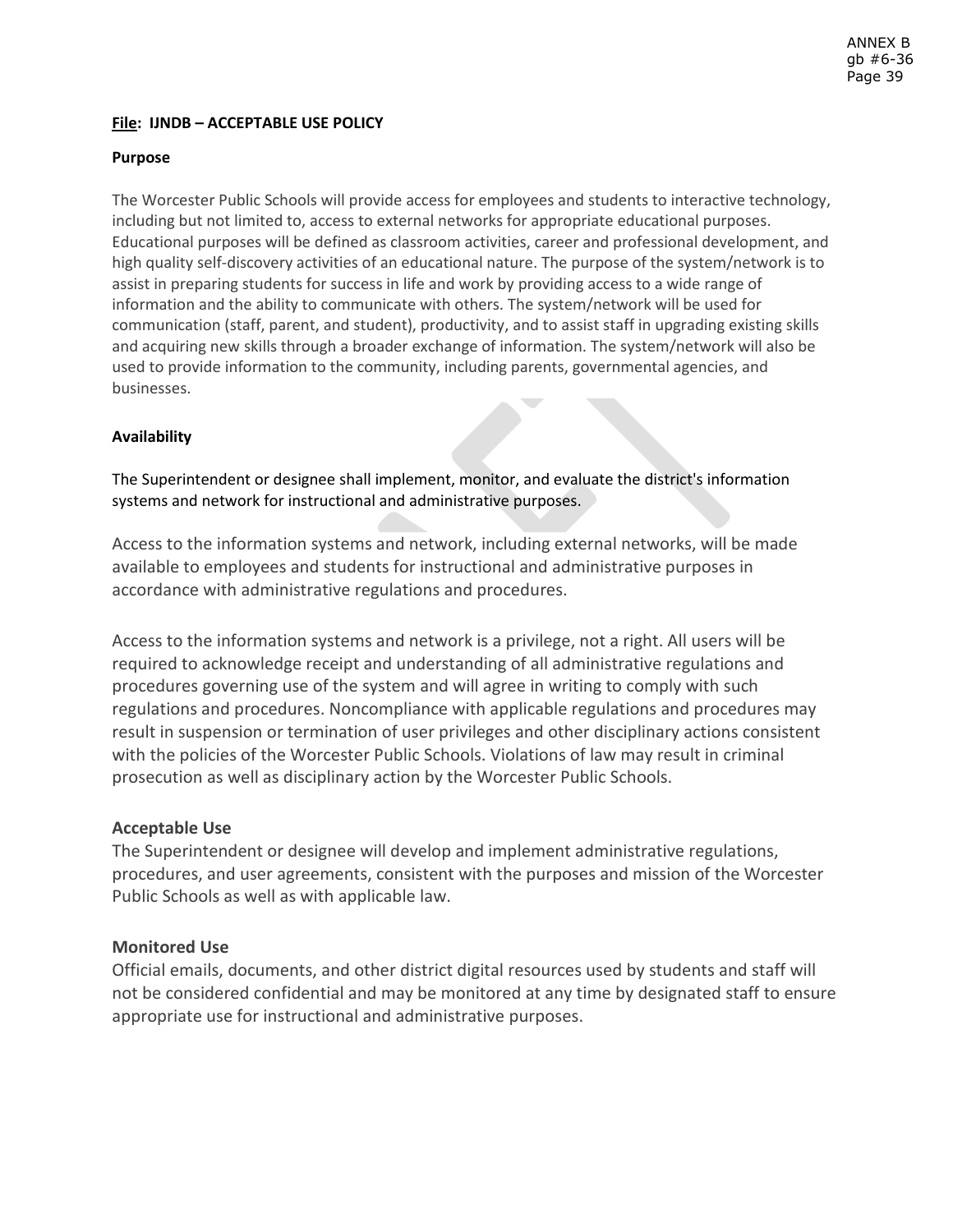# **Liability**

The Worcester Public Schools will not be liable for users' inappropriate use of electronic resources or violations of copyright restrictions, users' mistakes or negligence, or costs incurred by users. The Worcester Public Schools will not be responsible for ensuring the accuracy or usability of any information found on external networks.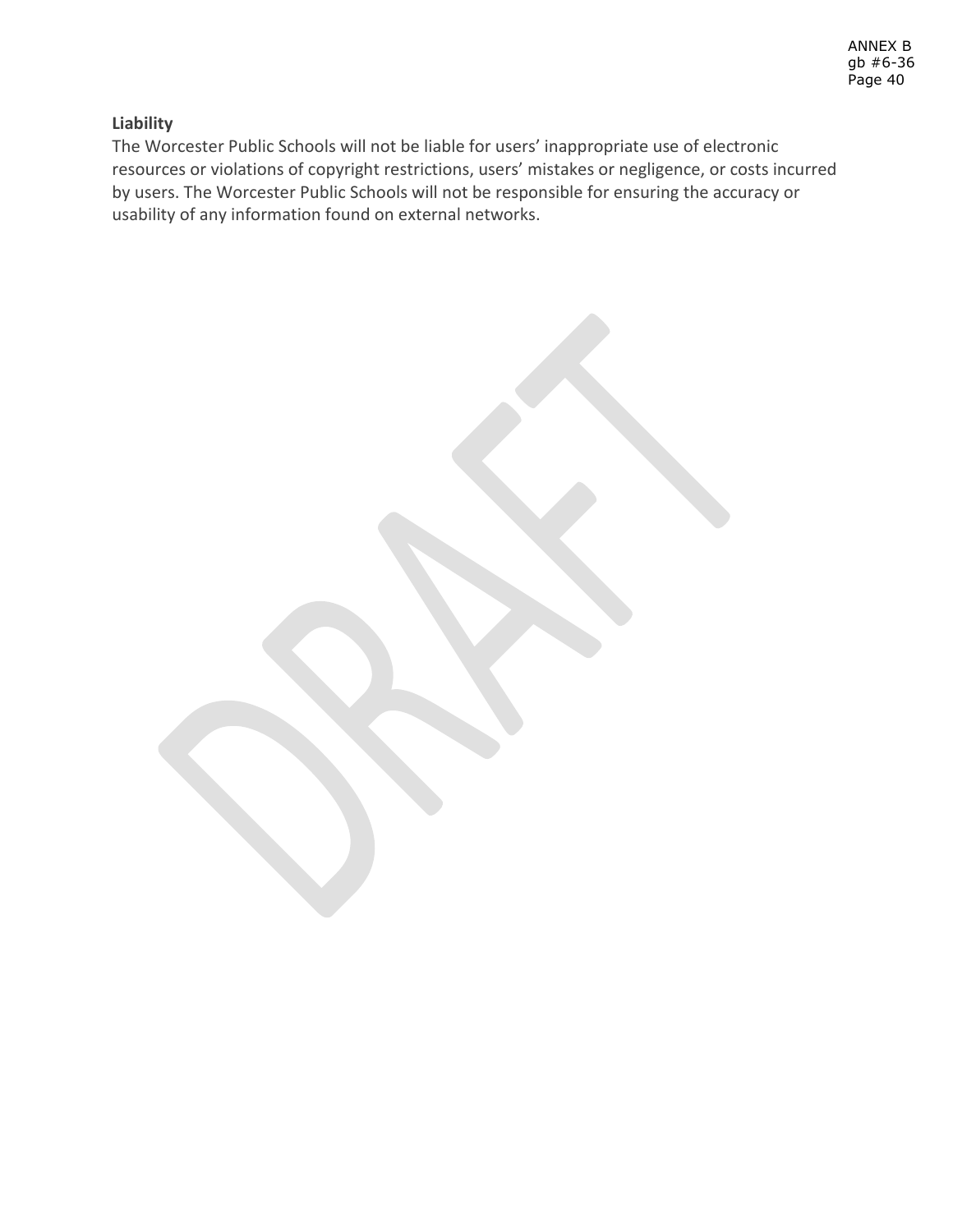## **File: IJNDC – WEB PAGE PUBLICATION**

## **Purpose**

The Worcester Public Schools has established a district-wide website for district, school, and program use. The district maintains these web pages for educational, informative purposes, and support only, in furtherance of its educational mission. In addition, the district maintains a social media presence on several platforms to expand the district communication reach where the public at large consumes online media.

## **Supervision and Approval of Web Pages and Social Media Posts**

Only those web pages and posts maintained in accordance with Committee policy and established procedures will be recognized as official representations of the district or individual schools. All information on a school or district web page or social media site must accurately reflect the mission, goals, policies, program, and activities of the school and district. Web pages and posts must have a purpose that falls within at least one of three categories:

- 1. Support of curriculum, instruction, and employees intended to provide educational and employee resources and information.
- 2. Public information intended to communicate information about the schools, community, and district to students, staff, parents, community, and the public at large.
- 3. District technology support intended to provide and respond to instructional and administrative technology needs of students and staff.

The Superintendent (or designee) may select the person or persons (the Online Media Specialist) responsible for overseeing the district's web pages/posts and maintaining the web pages/posts in a manner consistent with this policy and *Policy IJND: Access to Digital Resources*. The Online Media Specialist must approve all links from the main district web pages/post to other sites on the Internet. The Online Media Specialist will review the links to ensure the links fall within the categories specified above.

Staff members may publish web pages related to their school, class, or courses on their school's web site. Building principals or managers must periodically review staff members' online material for appropriate content.

Student or staff work (for example, audio, video, written material, musical pieces, and graphic or other artwork) may be published on district web pages, as detailed below.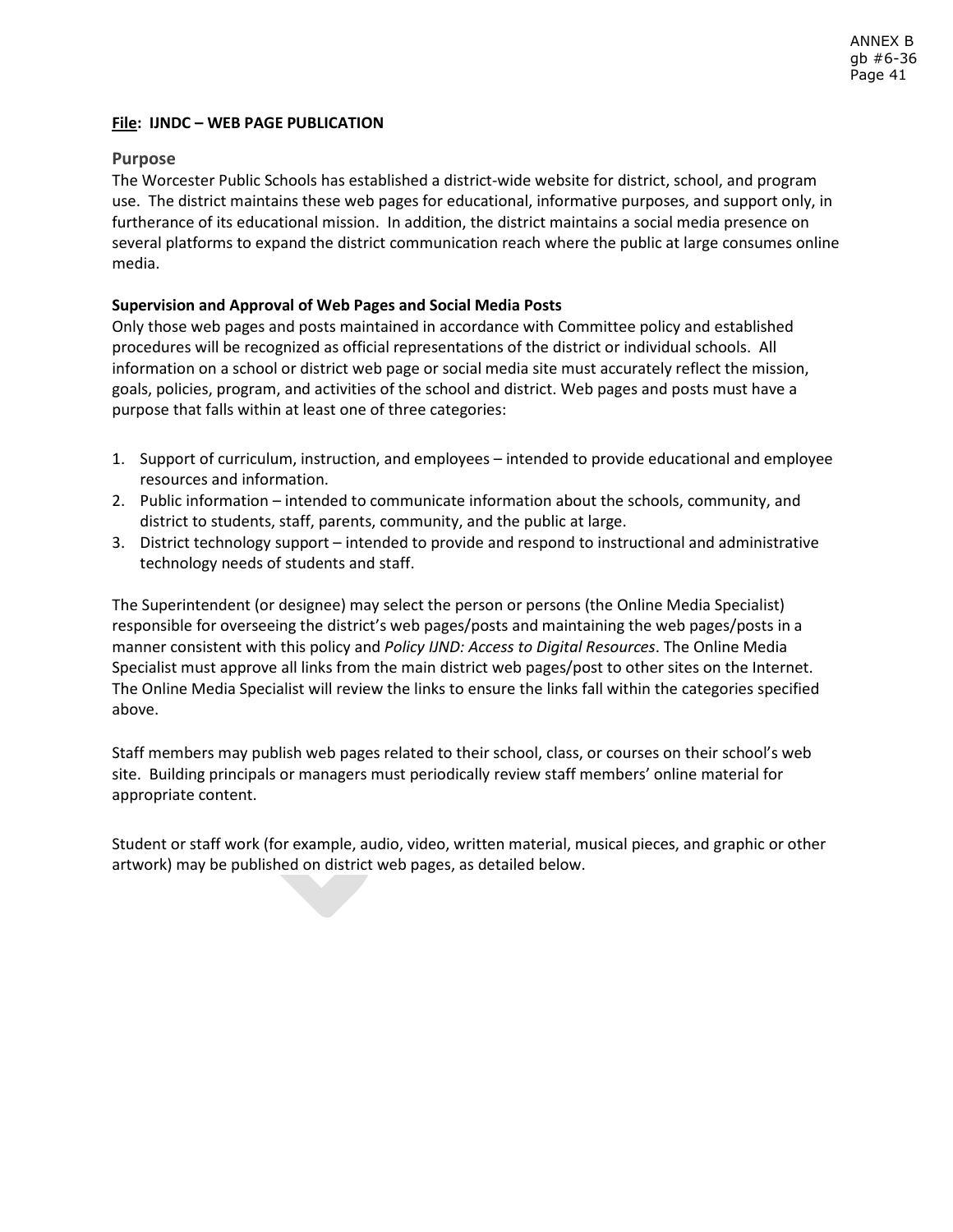# **Content Standards**

All web page/posts are expected to be accurate, grammatically correct, and free of spelling errors. Student work may deviate from this standard depending upon the age and grade level of the student. Web pages/posts should be well organized and professional in appearance. Web pages/posts must not contain copyrighted or trademarked material belonging to others unless written permission to display such material has been obtained from the owner and the owner is credited on the district's website.

The district is ultimately responsible for any post that appears on the district, school web pages or official social media site. Concern about the content of any page(s) created by students or staff should be directed to the principal, manager, or to the Superintendent's office.

# **Safety Precautions**

- 1. Student photographs
	- A. Student photographs will be published only with the written consent of the student's parent or guardian.
	- B. Student photographs will not be accompanied by identifying information about the student(s).
- 2. Student work
	- A. Student work (for example, audio, video, written material, musical pieces, and graphic or other artwork) may be published only with the written consent of the student's parent or guardian.
- 3. Staff photographs, identifying information and work
	- A. Photographs of staff members, accompanied by the staff member's full name, may be published only with the staff member's written consent.
	- B. Staff work, (for example, audio, video, written material, musical pieces, and graphic or other artwork), may be published only with the staff member's written consent.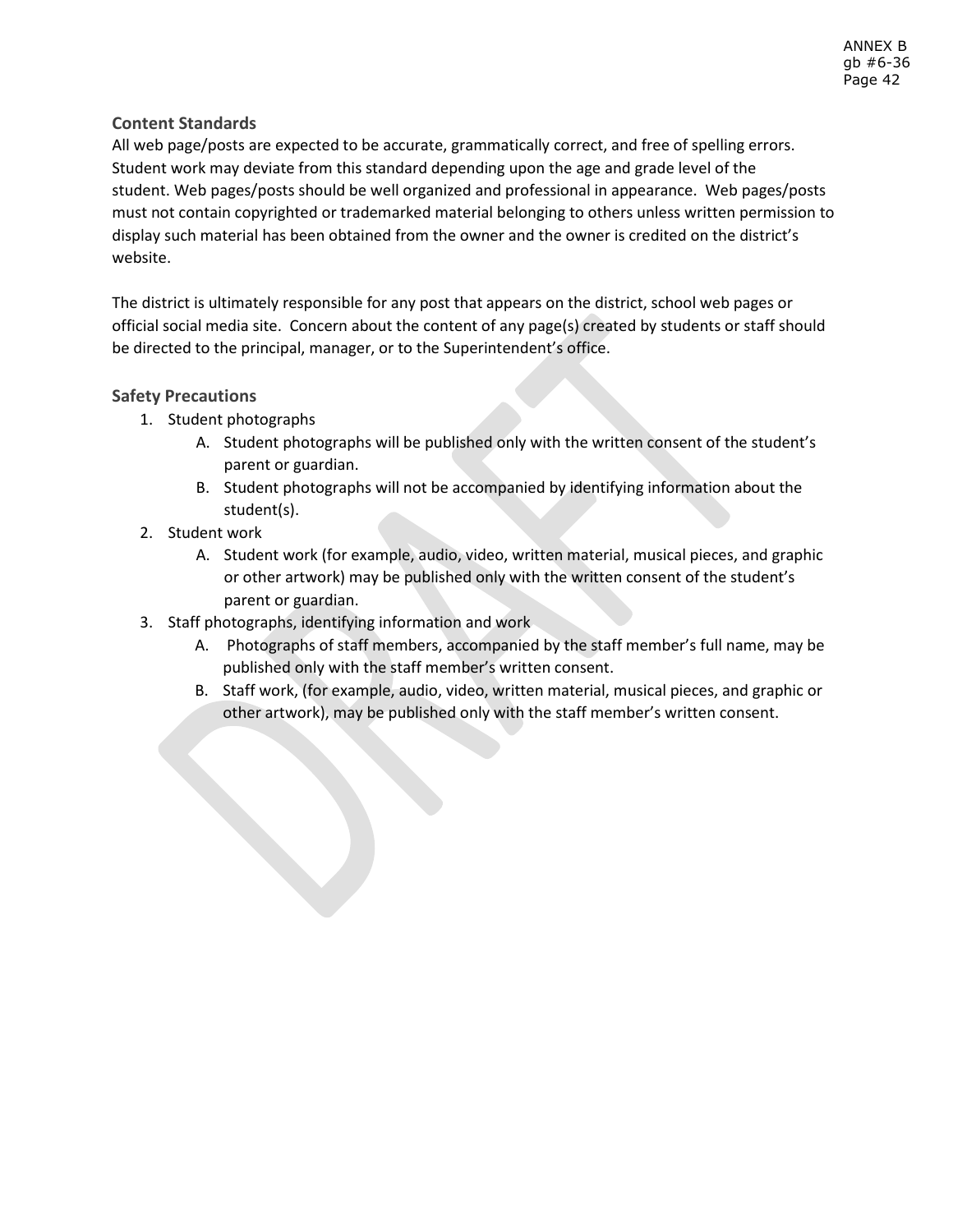# **File: IJNDD – ELECTRONIC COMMUNICATION/SOCIAL MEDIA**

The Superintendent and principals will annually remind staff members and orient new staff members concerning the importance of maintaining proper decorum in the on-line, digital world as well as in person. Employees must conduct themselves in ways that do not distract from or disrupt the educational process. The orientation and reminders will give special emphasis to:

- 1. Improper fraternization with students and any/all other Internet sites or social networks, or via cell phone, texting, or telephone.
	- A. Teachers may not list current students as "friends" on networking sites
	- B. All electronic communication with students should be through the district's official communication system and telephone system, except in emergency situations
	- C. Teachers will not give out their private cell phone or home phone numbers without prior approval of the district
	- D. Inappropriate contact via any means of communication is prohibited
- 2. Inappropriateness of publicly posting items with sexual content
- 3. Inappropriateness of publicly posting items exhibiting or advocating use of illegal or inappropriate substances, including but not limited to drugs, alcohol, tobacco or ecigarette products, and prescription/over-the-counter/herbal medications
- 4. Monitoring and penalties for improper use of district computers, tablets, and all relevant digital resources
- 5. The possibility of penalties, including dismissal from employment, for failure to exercise good judgment in on-line conduct.
- 6. The importance of professionalism in all communication
- 7. Adherence to student privacy rights and the rights of employees to have their personnel and medical information kept confidential. Information that is protected by law from disclosure to third parties will not be communicated online in a way that unreasonably exposes such information
- 8. Records retention requirements for student data and transcripts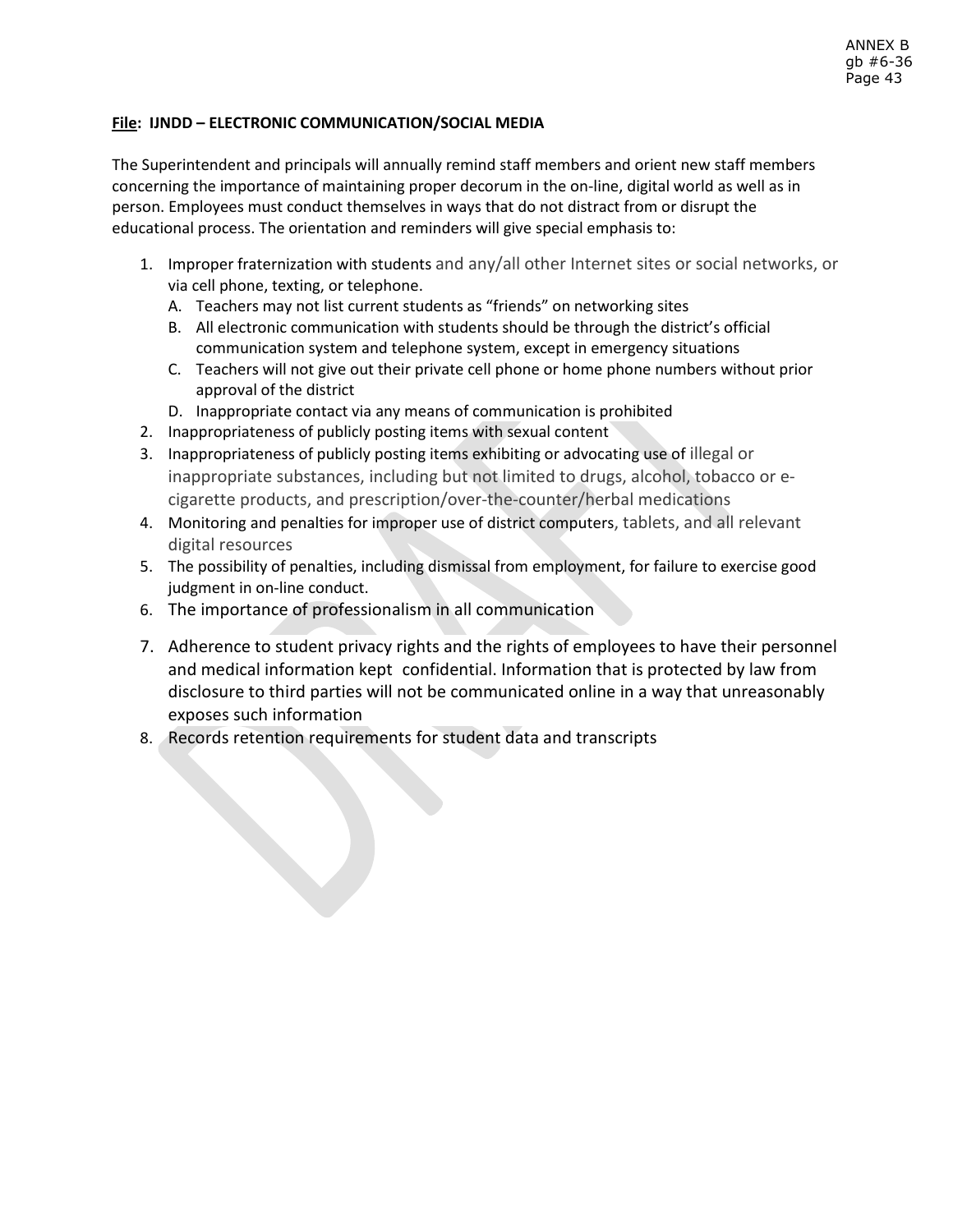# **File: IJOA - FIELD TRIPS**

Field trips can bring the school and the community closer together, which can result in real life experiences that enrich the curriculum for students and also bring about better public relations. The School Committee will also encourage field trips as an integral part of the instructional programs in the schools.

The Superintendent will establish regulations to assure that:

- 1. All students have parental permission for trips.
- 2. All trips are properly supervised.
- 3. All safety precautions are observed.
- 4. All trips contribute substantially to the educational program.
- 5. All trips allow student access without regard of family ability to pay.

All out-of-state or extended (overnight) trips and excursions, except those required for student participation in tournament competition or contests, must have advance approval of the School Committee. Fundraising activities for such trips will be subject to approval by the appropriate Administrator.

The Worcester Public Schools does not condone or take responsibility for privately funded trips without authorization of the school principal.

CROSS REF.: [JJH,](http://z2policy.ctspublish.com/masc/DocViewer.jsp?docid=232&z2collection=master#JD_JJH) Policy Relating to Field Trips Involving Late Night or Overnight Travel

SOURCE: MASC October 2016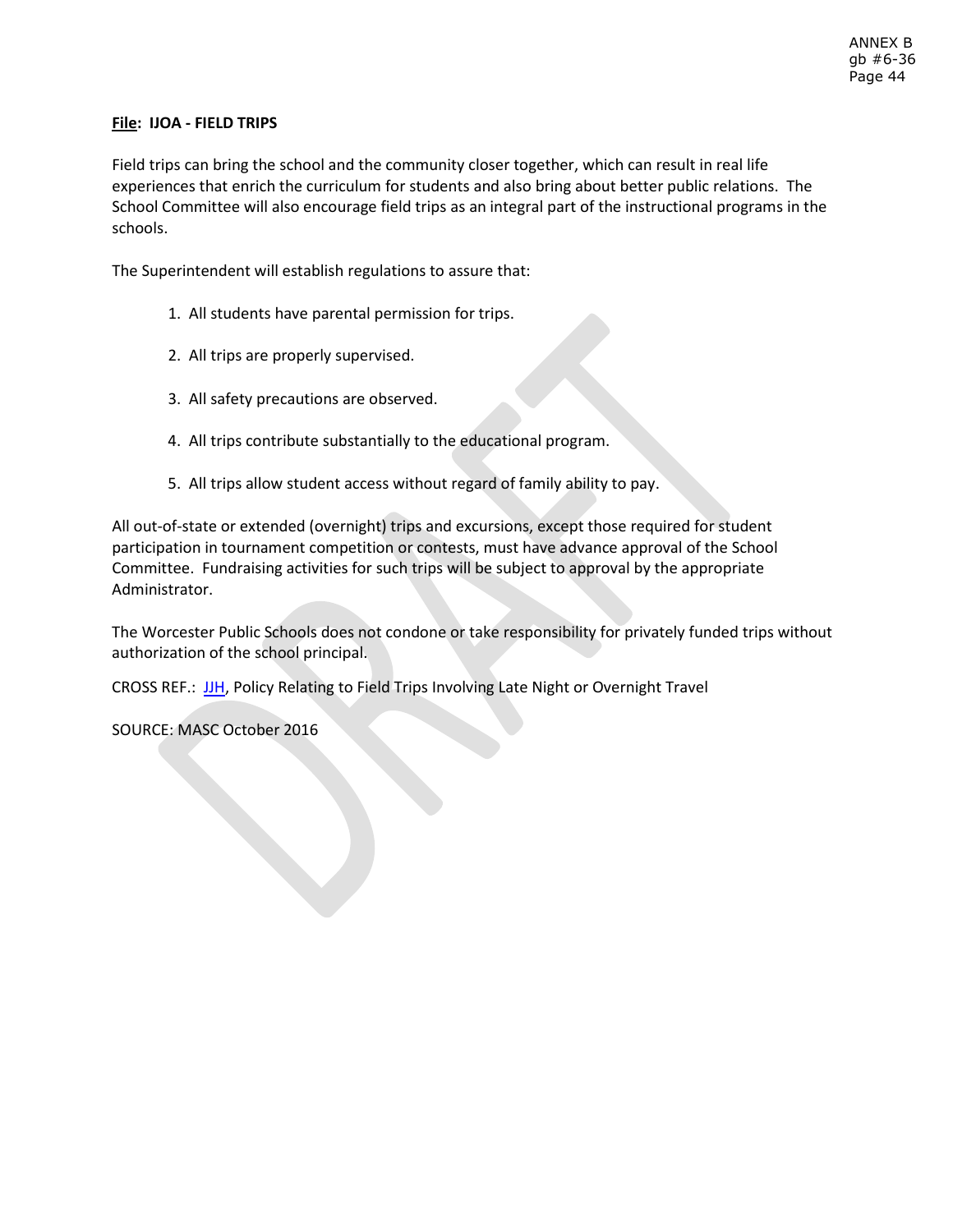## **File: IJOB - COMMUNITY RESOURCE PERSONS/ SPEAKERS**

Community resources are those individuals or groups who are invited into the schools to present supplementary information and ideas to the classroom course of study. These experiences afford students the opportunity to benefit from community viewpoints. Care should be taken in selecting these speakers so that they are individuals who respect diversity in thinking and varying views and who are not attempting to inappropriately influence points of view.

CROSS REF.: [ADDA,](http://z2policy.ctspublish.com/masc/DocViewer.jsp?docid=11&z2collection=master#JD_ADDA) C.O.R.I. Requirements

SOURCE: MASC October 2016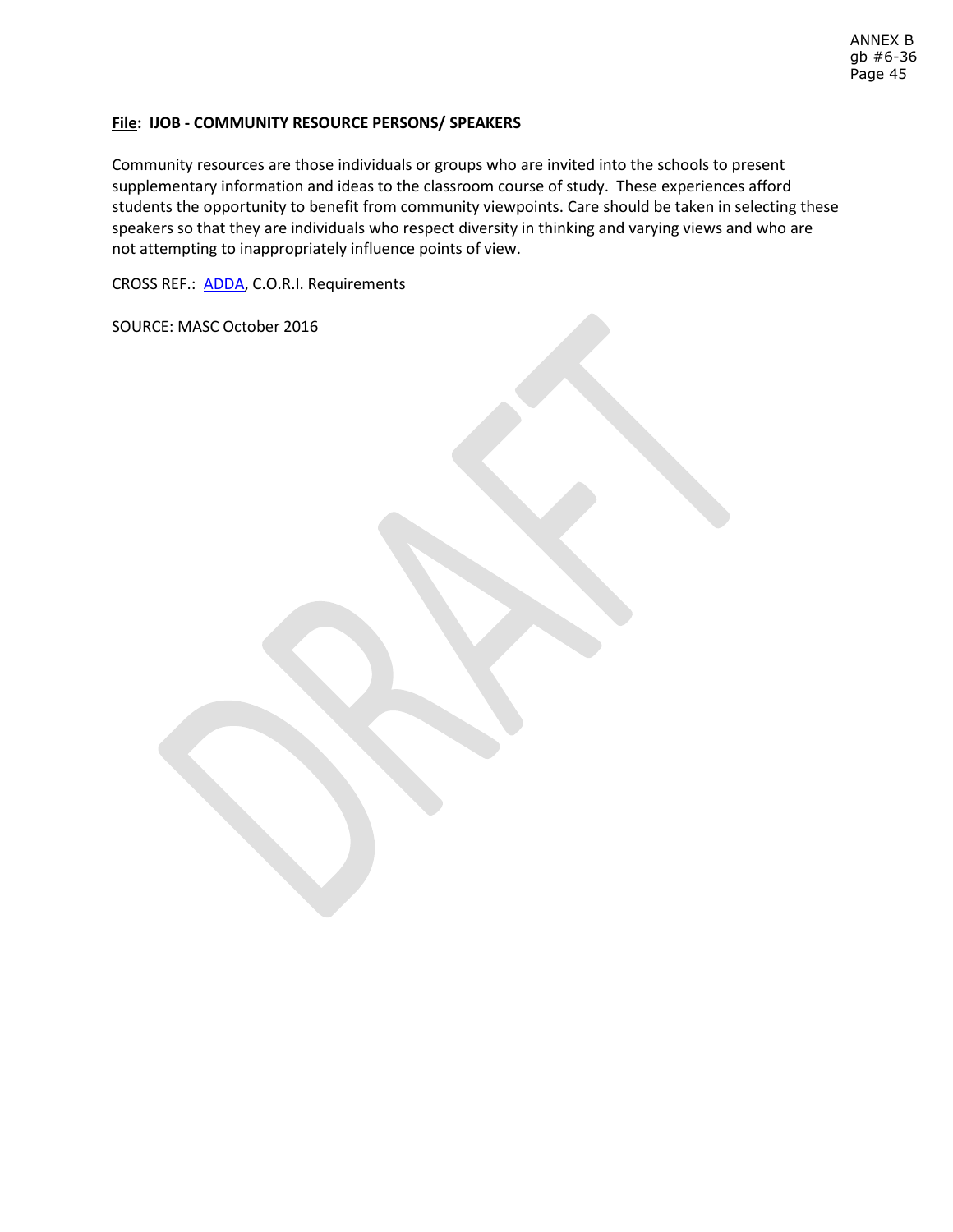ANNEX B gb #6-36 Page 46

## **File: IJOC - SCHOOL VOLUNTEERS**

It is the policy of the School Committee to encourage volunteer efforts in the schools. Parents/guardians, business representatives, senior citizens, and other community volunteers are recognized as important sources of support and expertise to enhance the instructional program and vital communication links with the community. The volunteer program will be coordinated in cooperation with building administrators.

CROSS REF.: [ADDA,](http://z2policy.ctspublish.com/masc/DocViewer.jsp?docid=11&z2collection=master#JD_ADDA) C.O.R.I. Requirements

SOURCE: MASC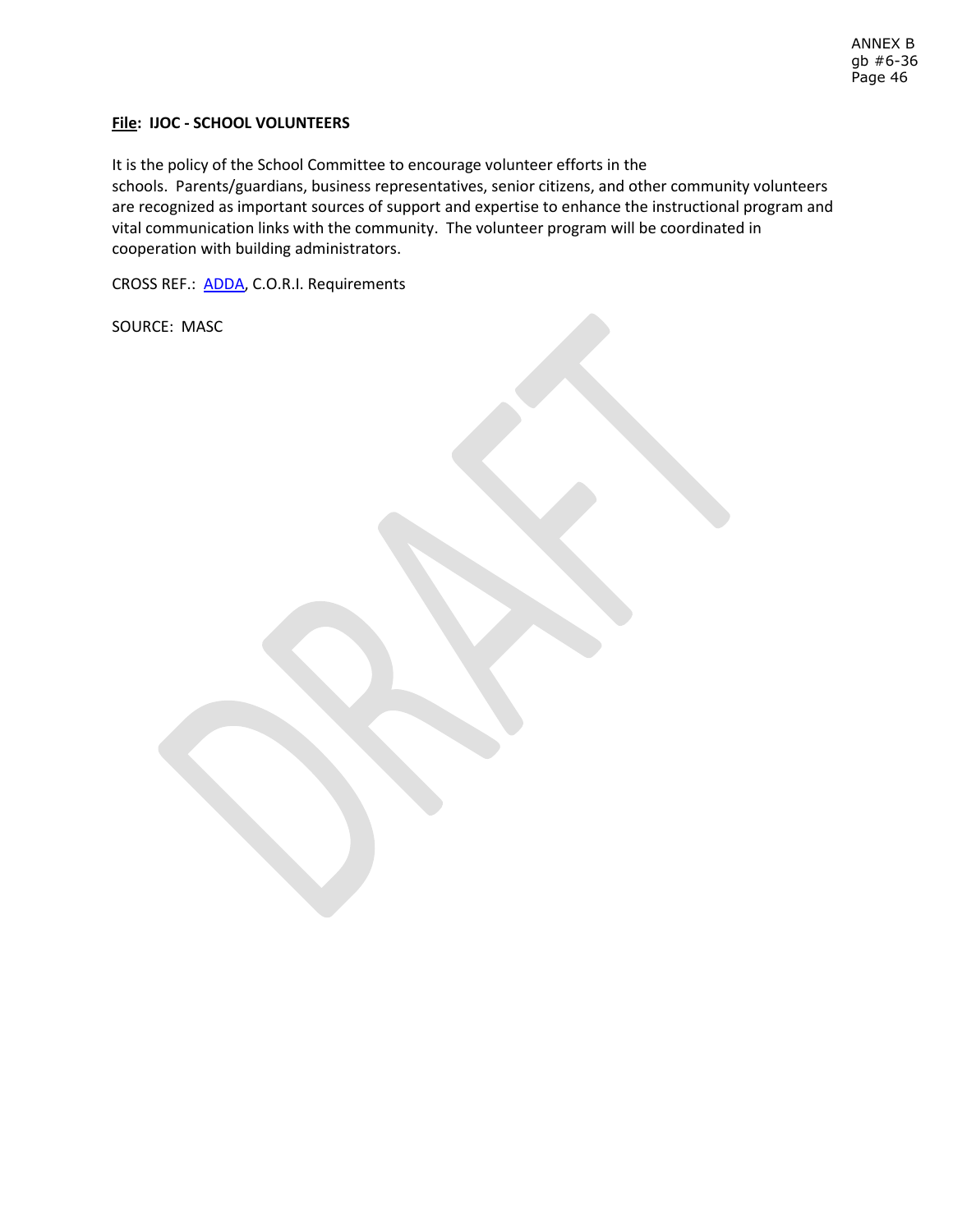## **File: IK - STUDENT PROGRESS REPORTS TO PARENTS/GUARDIANS**

The School Committee recognizes the school's obligation to give periodic reports of a student's progress and grades. The School Committee further recognizes that these reports are a vital form of communication between the schools and parent/guardian The School Committee also believes that all progress reports must be based upon full information, accurately and honestly reported with the proper maintenance of confidentiality.

A report depicting the student's progress will be issued periodically following an evaluation by the appropriate teacher, teachers, or other professional personnel.

In addition to the periodic reports, parents will be notified when a student's performance warrants attention.

Grading and promotion will be based on improvement, achievement, capability of the student, and the professional judgment of the teacher and Principal.

Major changes in the reporting system shall be preceded by a cooperative study and evaluation by teachers, principals, parents, and the Assistant Superintendent, who will submit the proposal to the School Committee for consideration and approval.

SOURCE: MASC October 2016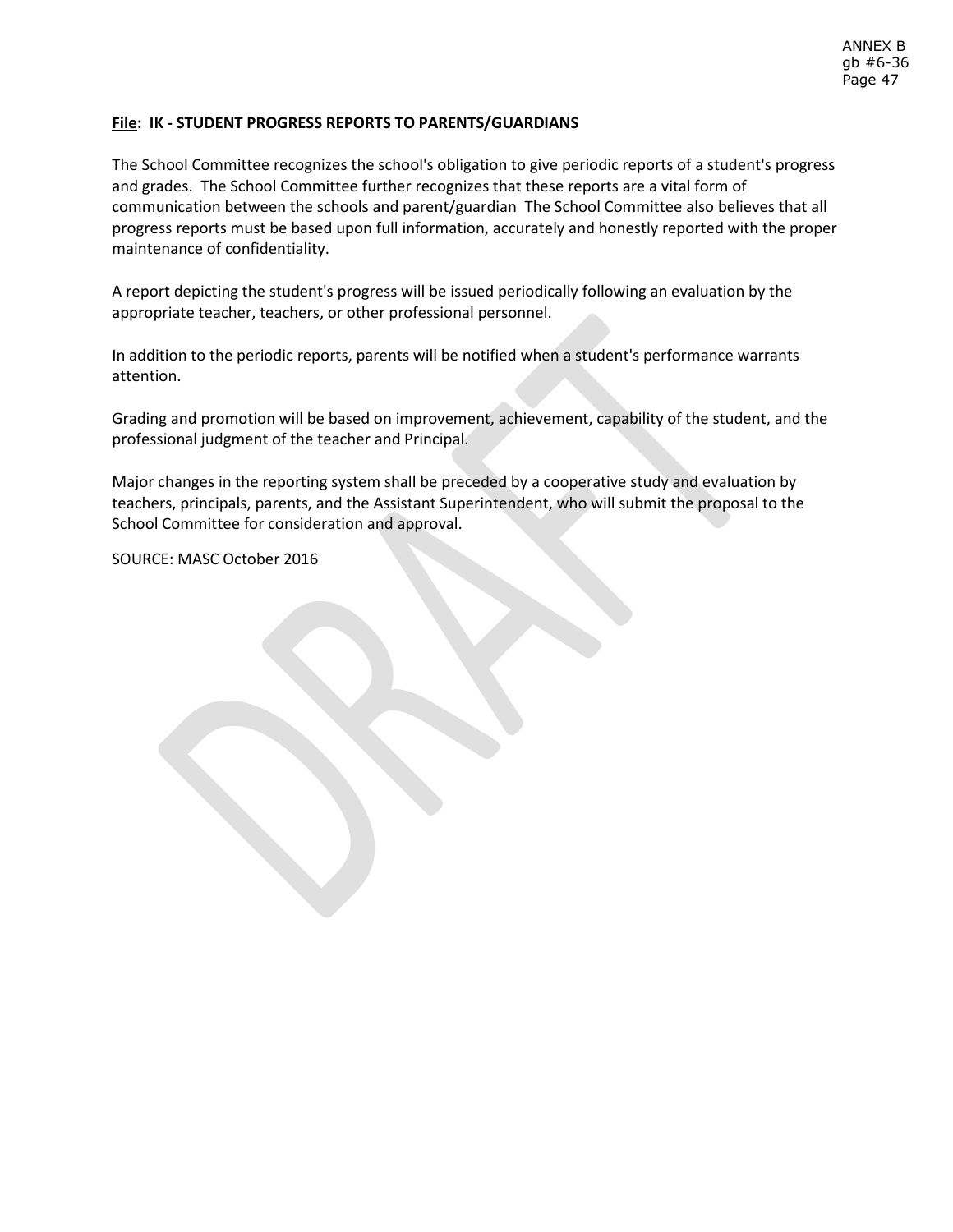# **File: IKE - PROMOTION AND RETENTION OF STUDENTS**

The School Committee is dedicated to the best total and continuous development of each student enrolled. The professional staff is expected to place students at the grade level best suited to them academically, socially, and emotionally.

In evaluating student achievement, each teacher will make use of all available information, including results of teacher-made tests and other measures of skill and content mastery, standardized test results, and teacher observation of student performance. The Principal will direct and aid teachers in their evaluations and review grade assignments in order to ensure uniformity of evaluation standards.

Students will normally progress annually from grade to grade. Exceptions may be made when, in the judgment of the professional staff, such exceptions are in the best educational interest of the students involved. Exceptions will only be made after prior notification and explanation to each student's parents/guardians, but the final decision will rest with the building Principal.

SOURCE: MASC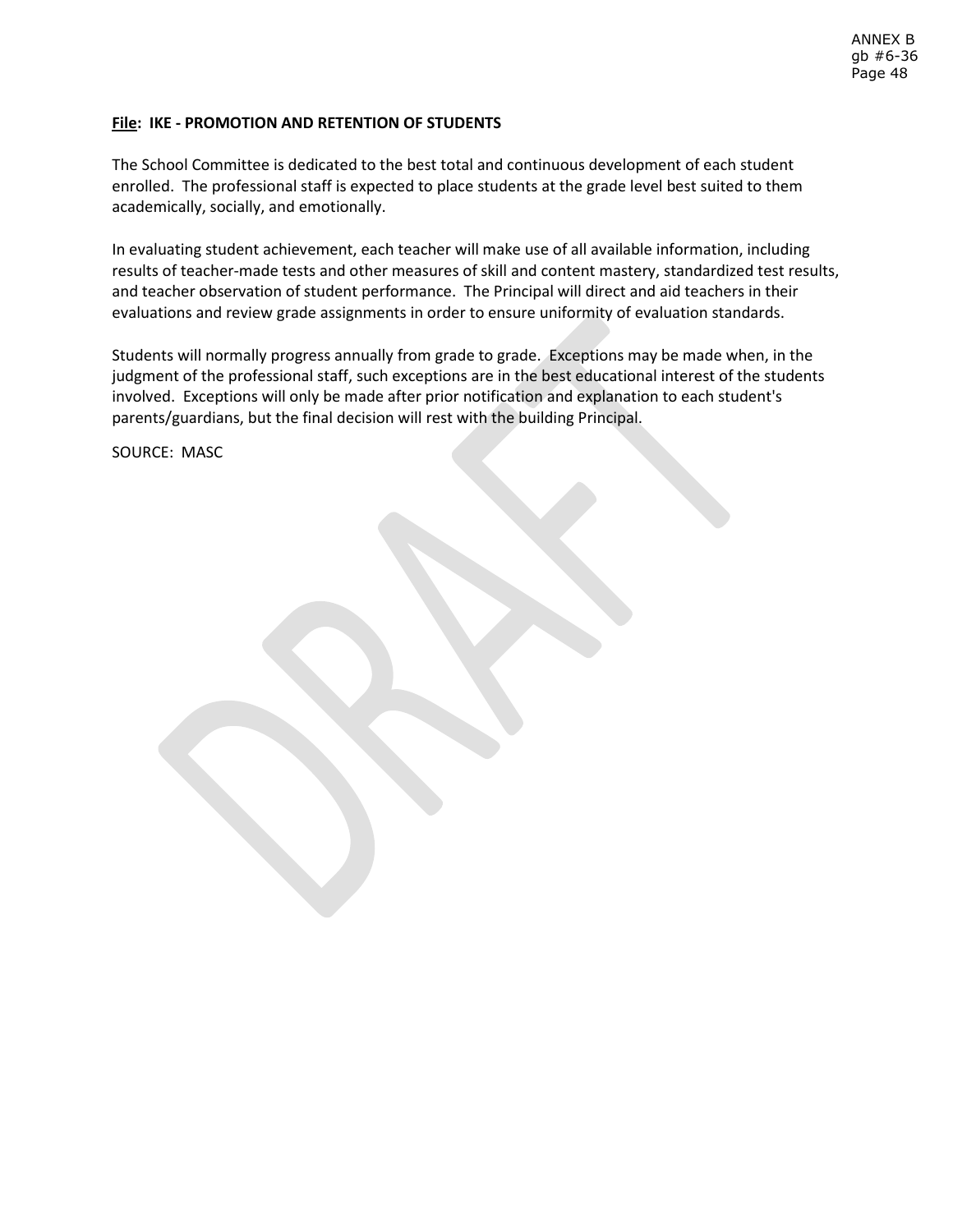## **File: IKF - GRADUATION REQUIREMENTS**

In order to graduate from The High School, a student must have earned at least 95 credits and complied with all state accountability requirements. Course requirements are the following:

#### **Grade 9 beginning 2013 -14**

4 credits English 4 credits Mathematics (Effective with the graduating class of 2019, three of the four courses must include Algebra I and II, Geometry or Trigonometry) 3 credits Science and Technology/Engineering 3 credits History/Social Science (including 1 credit World History and 2 credits U.S. History) 2 credits Foreign Language (of the same language) 1 credit Arts 5 credits additional core courses Additionally, students must complete a physical education course each year

**Grades 10, 11 & 12 students enrolled p rior to 2013 -14** 4 credits English 3 credits Mathematics 3 credits Science and Technology/Engineering 3 credits Social Studies (includes 2 credits of U.S. History) ½ credit Health 1 credit Physical Education

Other requirements may be established by the school administration in relation to the particular program, otherwise the additional credits needed for a graduation may be selected from among elective courses. For the total number of credits required please see the high school program of studies or student handbook.

Credit for Foreign Study: Students who are away for a term or year to participate in a student exchange program or otherwise study abroad may receive credits toward high school graduation when (1) study plans are approved by the school administration in advance; and (2) the institution where the study occurred submits a record of the student's work. In these instances, the Principal and student's guidance counselor will evaluate the work and assign credit for it according to standards prevailing in High School.

SOURCE: MASC October 2016

**NOTE: If there are test requirements for graduation, these should be noted in the policy on Graduation Requirements. However, a policy on competency testing is properly filed in category IL, Evaluation of Instructional Programs, or a special subcategory of that code.**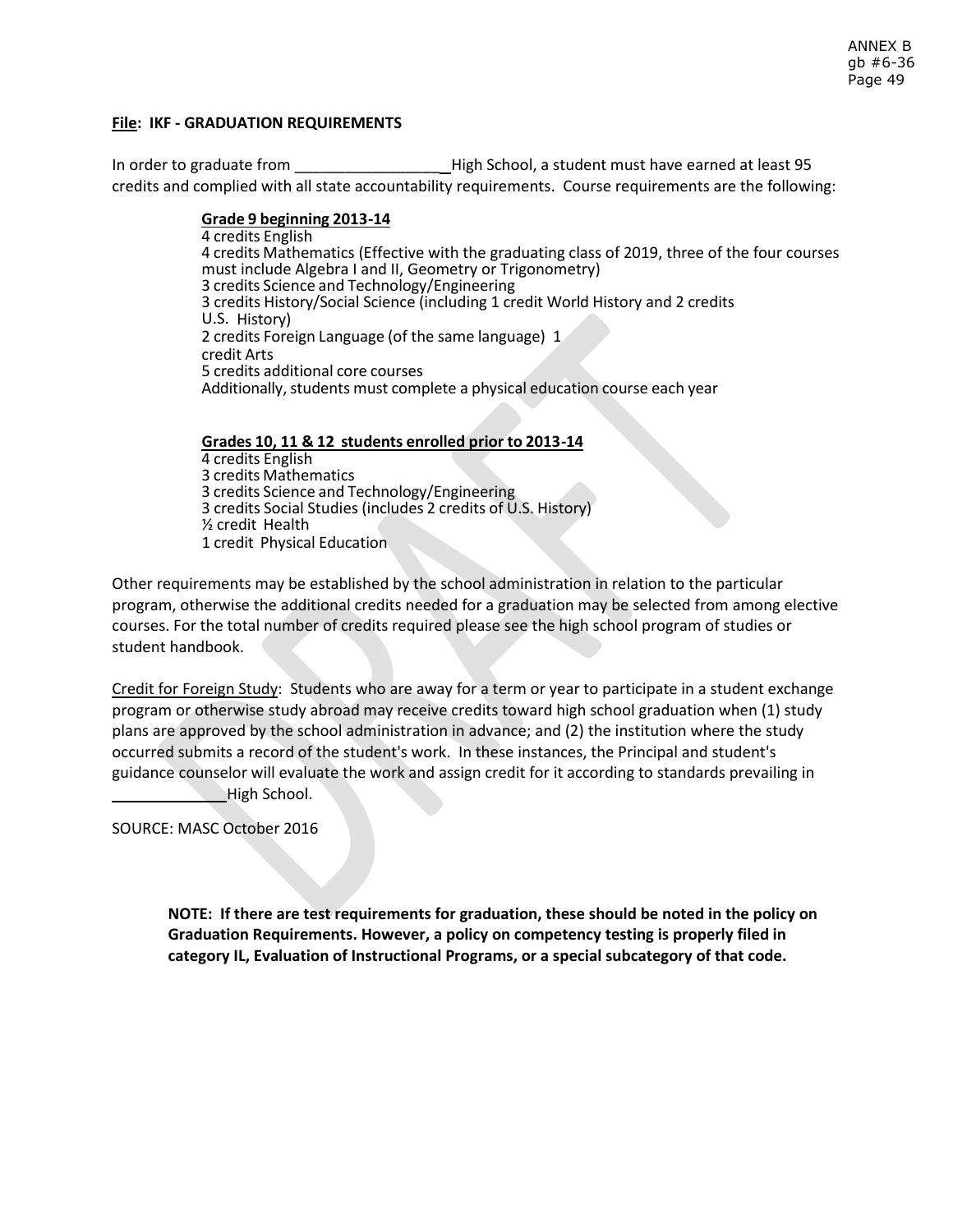# **File: IL - EVALUATION OF INSTRUCTIONAL PROGRAMS**

The School Committee considers comprehensive and objective evaluation of the effectiveness of the curriculum to be of primary importance. The Superintendent will provide for the translation of the stated instructional goals into objectives and for appraisal of their implementation in order to:

- 1. Determine educational needs and provide information for planning.
- 2. Indicate instructional strengths and weaknesses.
- 3. Check on the suitability of programs in terms of community requirements.
- 4. Show the relationship between achievement and the system's stated goals.
- 5. Provide data for public information.

Elements of this evaluation process may include:

1. Testing programs such as nationally standardized general achievement tests, nationally standardized tests in specific subject areas, and tests administered by other agencies.

- 2. Study of school achievement records.
- 3. Study of students' high school and drop-out records.

4. Use of outside services, participation in regional research studies, contracted evaluation services; evaluation services at cost to the school system must be approved in advance by the School Committee.

5. Teacher and parent/guardian evaluation of student behavior.

6. State Dept. of Elementary and Secondary Education specialists and services.

- 7. Evaluation by the regional accrediting association.
- 8. Evaluation by other agencies.

An evaluation of the curriculum and its effectiveness will be made periodically and reported to the Committee by the Superintendent.

SOURCE: MASC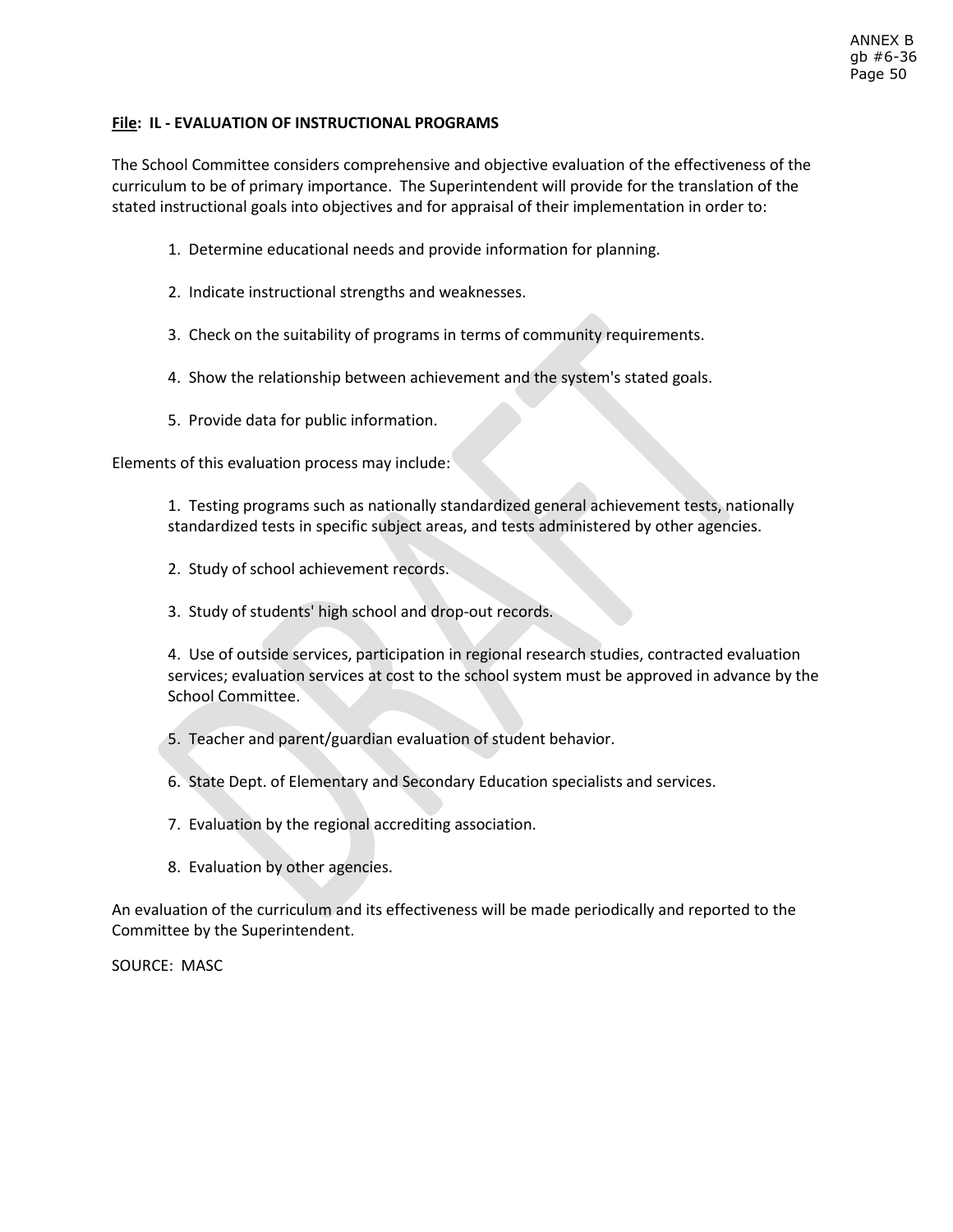# **File: IMA - TEACHING ACTIVITIES/PRESENTATIONS**

It is the desire of the School Committee that the best available strategies for bringing about learning be utilized in the District's schools. The instructional staff shall be expected to keep abreast of new and promising instructional ideas and practices developed in schools throughout the nation and to apply those which have potential for improving the learning program in the District's schools.

An educational climate shall be established which shall be conducive to rational thought, inquiry, and respect for the dignity of the individual. This educational climate will assist students in learning how to think rather than what to think and shall provide students the opportunity to identify, express, and defend their opinions without penalty or fear of reprisal or ridicule.

Nothing in this policy shall limit a parent/guardian's right to file a complaint to challenge the use of teaching activity or presentation.

SOURCE: MASC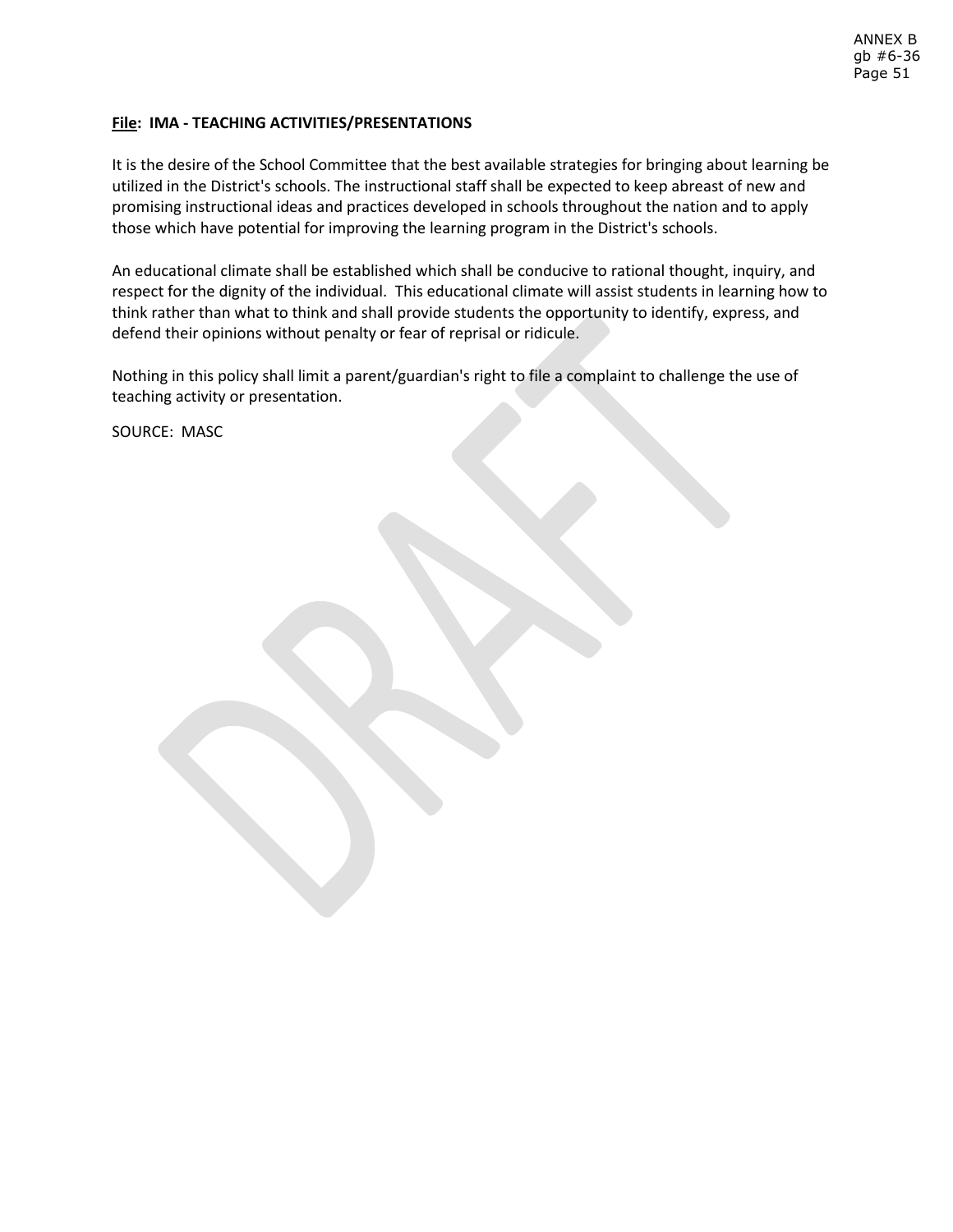## **File: IMB - TEACHING ABOUT CONTROVERSIAL ISSUES/CONTROVERSIAL SPEAKERS**

An important goal of the schools is to help prepare students for intelligent and conscientious participation as citizens in our democratic society. One step toward meeting this goal is to introduce students to reasoned and dispassionate approaches to the analysis of contemporary social and political issues. To insure that these issues can be examined in an atmosphere as free from emotion and prejudice as the times permit, the School Committee establishes the following guidelines for discussion of controversial issues in the schools.

## Teacher-Planned Classroom Discussions

1. Controversial issues selected by teachers for classroom discussion must relate directly to the objectives and content of courses approved by the School Committee for inclusion in the curriculum.

2. The teachers' right to introduce controversial issues in classroom presentations does not include the right of advocacy. Teachers must refrain from using their positions to express partisan points of view.

3. The approach to discussion of these issues in the classroom must be objective and scholarly with minimum emphasis on opinion and maximum emphasis on intelligent analysis.

4. Teachers must ensure that the reasoned arguments of all sides of an issue are given equal presentation and emphasis in classroom discussions.

5. Teachers may invite visitors from outside the schools to give presentations on controversial issues when the visitors offer qualifications and resources not available in the schools. All visitors are to be guided by the standards of language usage that prevail in the classrooms and by the standards of scholarly inquiry set forth above. Whenever possible, teachers who invite visitors to present one side of an issue will also invite visitors to present the other side(s).

6. In all cases teachers must obtain from the appropriate Principal permission to invite visitors for classroom presentations. Permission must be requested at least 48 hours before the scheduled time of presentation.

## Student-Initiated Forums on Controversial Issues

Student groups may request permission to conduct forums on controversial issues in the schools. The Principal may grant such requests under the following conditions:

1. Preparation for presentation of a forum will not cause any student or teacher to miss class and will not cause the cancellation of any class.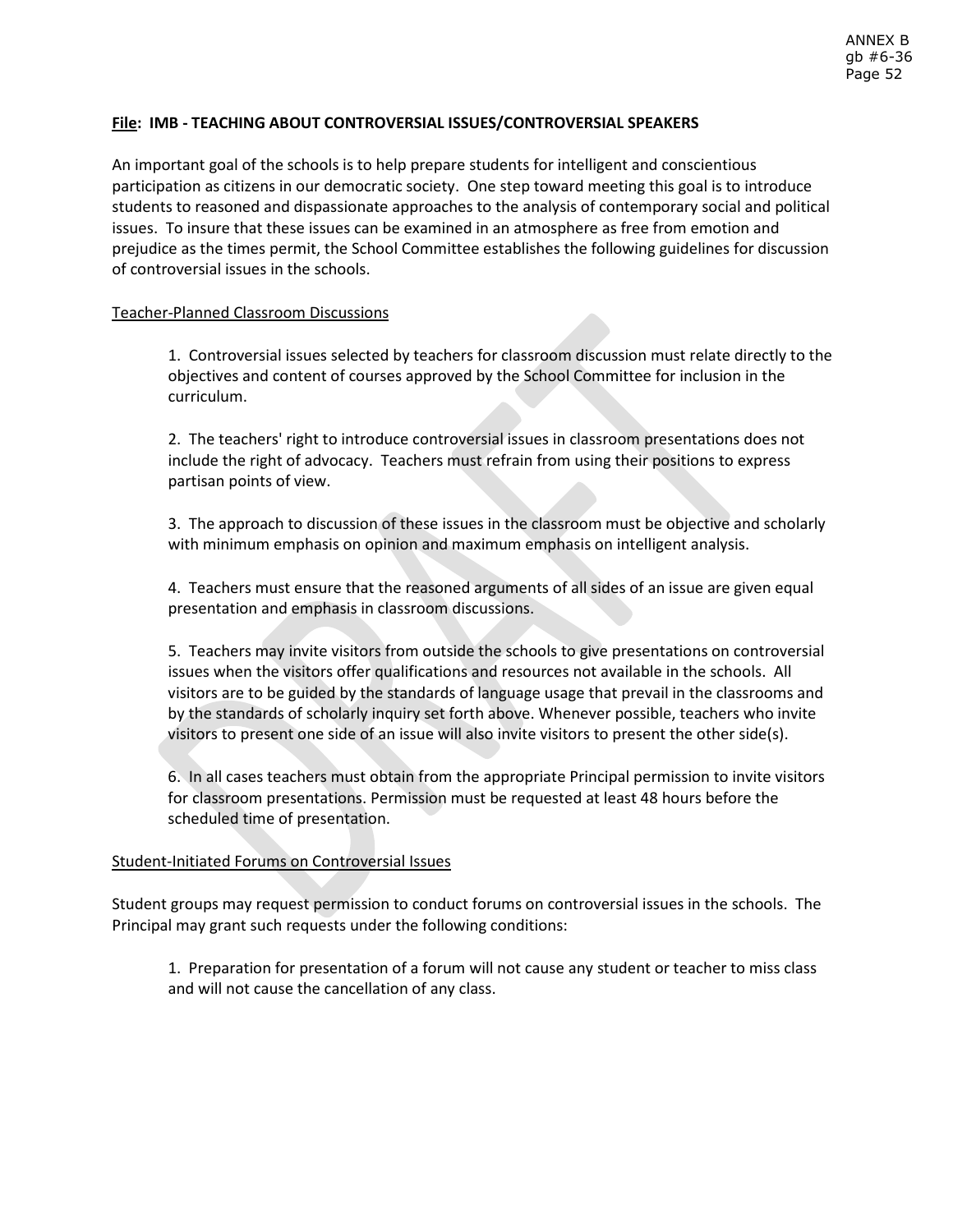2. Adequate advance planning must be conducted for each forum. A request to hold a forum must be received by the Principal at least three weeks before the scheduled date of presentation. For each request the Principal will appoint, after consultation with the requesting student group, an adult advisory group consisting of at least two parents and two faculty members.

3. The standards for approach to discussion, style of presentation, and use of visitors as defined above will apply to student-initiated forums.

# Requests from Groups or Individuals Outside the Schools

No permission will be granted non-school groups or individuals to make presentations on controversial issues in the schools during school hours. Requests for after-school or evening use will be processed in accordance with the Committee's policy on community use of school facilities.

No permission will be granted outsiders for distribution of literature on controversial issues to students in general or to class groups.

A Principal may grant an outside group or individual permission to post one notice of a public meeting for discussion of issues if the language of that notice conforms to the standards that prevail in the community. The Principal will determine the appropriate bulletin board for such notices.

SOURCE: MASC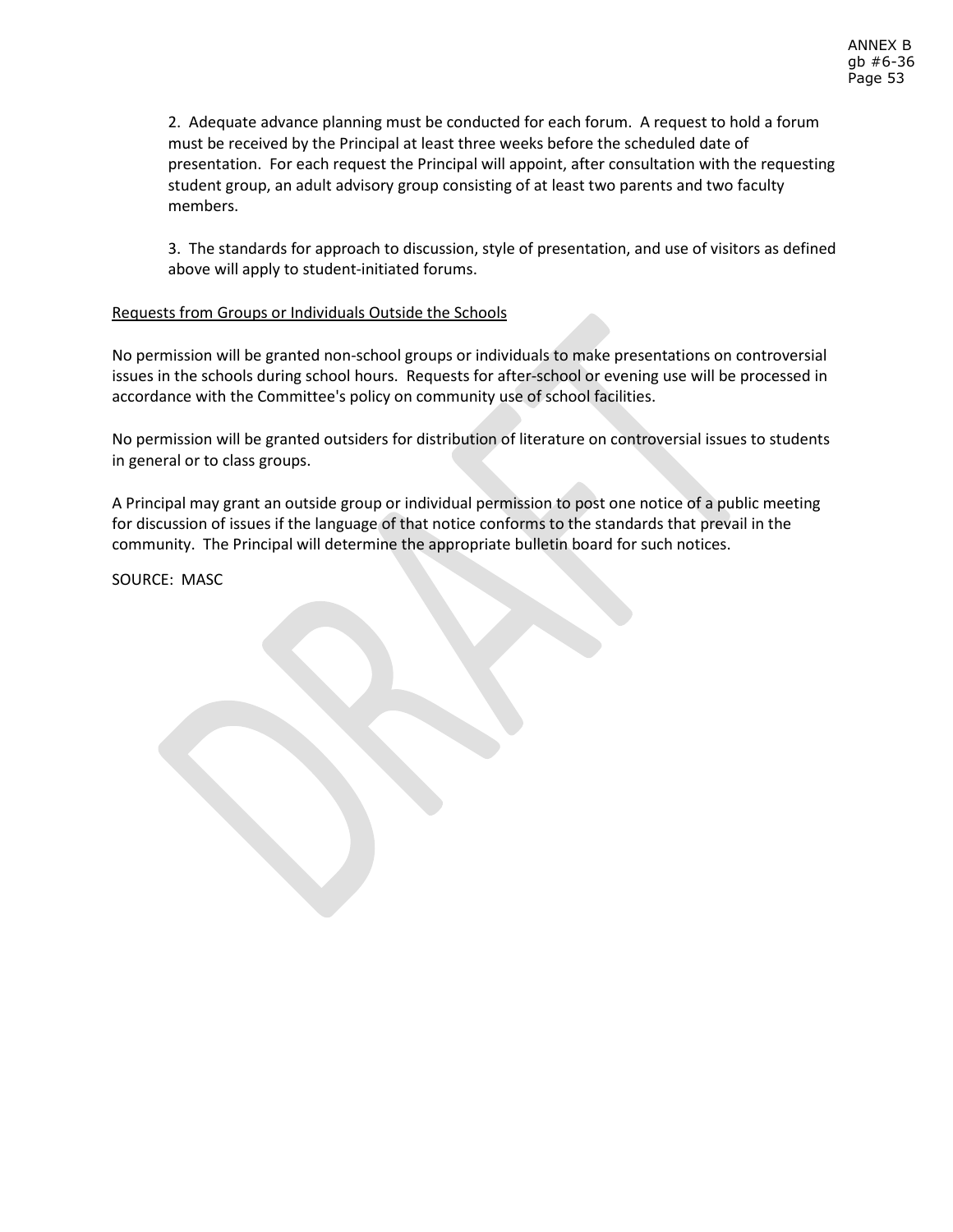# **File: IMD - SCHOOL CEREMONIES AND OBSERVANCES**

The United States Constitution and the Constitution of the State of Massachusetts and related court rulings clearly establish the concept of "church and state separation" and the "preclusion of sectarian instruction in public schools."

In order to help staff members abide by the spirit and letter of the law, and to avoid compromising any student's religious or conscientious beliefs or freedoms, the following guidelines have been established:

The observance of religious holidays is not the responsibility of the public schools.

While it is recognized that many activities are initiated with the approach of major holidays in order to capitalize on the readiness and interest that is generated at these times, it should be understood that such occasions frequently have religious underpinnings. Care should be taken to relate only to secular aspects of these holidays.

Music programs given at times close to religious holidays should not use religious aspect of these holidays as the underlying motive or theme. Although religious music is appropriate in the schools to the extent that it is sung or presented for musical rather than religious content, its use should not violate the secular nature of the school. Pageants, plays, recitals, and other literary or dramatic activities should not be used to convey religious messages. While the holidays represent a valid source of ideas for meaningful school art experiences, teachers should avoid assigning or encouraging art work that promotes religious aspects of such holidays. If, however, individual students choose to use a religious personage, event, or symbol as the vehicle for an artistic expression, they should be allowed to take this action.

The above statements should not be interpreted to preclude the factual and objective teaching about religions, religious holidays, and religious differences. Such instruction will be permitted in the schools since insights in this area can enhance the mutual understanding needed by all the people in a pluralistic society.

SOURCE: MASC

LEGAL REF.: 603 CM[R 26:05](http://www.doe.mass.edu/lawsregs/603cmr26.html?section=05)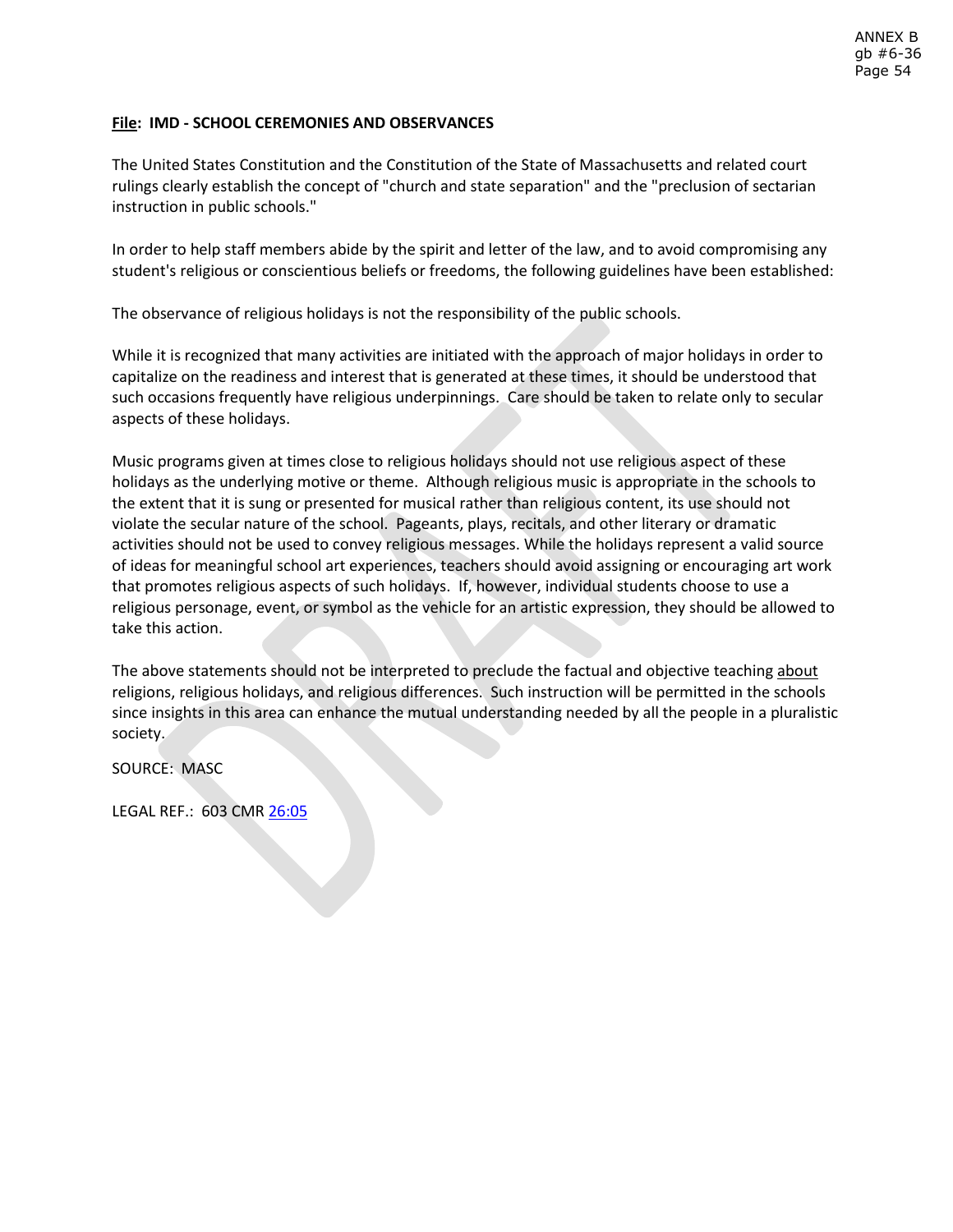# **File: IMG - ANIMALS IN SCHOOL**

No animal shall be brought to school without prior permission of the building Principal.

The School District is committed to providing a high quality educational program to all students in a safe and healthy environment.

School Principals, in consultation with the Health Services Providers in each building, shall utilize the Department of Public Health publication "Guidelines for Animals in Schools or on School Grounds" and review student health records to determine which animals may be allowed in the school building. The decision of the Principal shall be final.

# **Educational Program**

Use of animals to achieve specific curriculum objectives may be allowed by the building Principal provided student health and safety is not jeopardized and the individual requesting that the animal be brought to school is responsible for adhering to the "Guidelines for Animals in Schools or on School Grounds" and any other conditions established by the Principal to protect the health and well-being of students.

# **Student Health**

The health and well-being of students is the District's highest priority. Animals may cause an allergic reaction or otherwise impair the health of students. No animals may be brought to school or kept in the school, classroom, office or common area that may negatively impact the health of any student who must utilize that area. Animals that cause an allergic reaction or impair the health of students shall be removed from the school immediately so that no student shall have his/her health impaired and each student shall have full access to available educational opportunities.

# **Animals Prohibited from School**

Rabies is a growing problem and any fur-bearing animal is susceptible to this very serious fatal disease. Infected animals can transmit this disease to students and staff. Based on the Massachusetts Departments of Health and Education recommendations the following animals are prohibited from schools within the School District.

**Wild Animals and Domestic Stray Animals -** Because of the high incidence of rabies in bats, raccoons, skunks, foxes and other wild carnivores, these animals should not be permitted in school buildings under any circumstances (including dead animals).

**Fur-Bearing Animals (pet dogs,\* cats, wolf-hybrids, ferrets, etc.,)** - These animals may pose a risk for transmitting rabies, as well as parasites, fleas, other diseases and injuries.

**Bats** - Bats pose a high risk for transmitting rabies. Bat houses should not be installed on school grounds and bats should not be brought into the school building.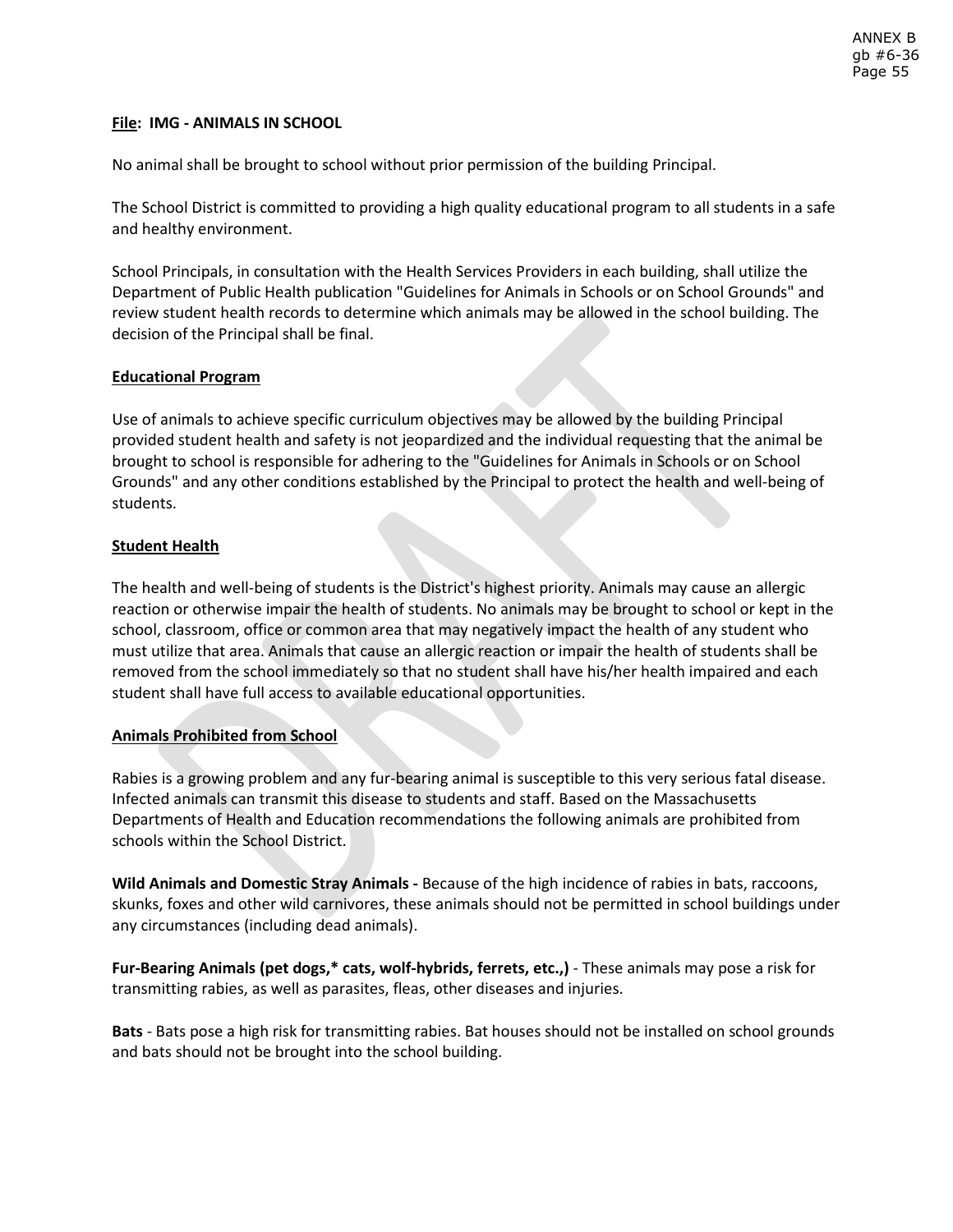**Poisonous Animals** - Spiders, venomous insects and poisonous snakes, reptiles and lizards are prohibited for safety reasons.

**\*Exception: Guide, Hearing and Other Service Dogs or Law Enforcement Dogs** - These animals may be allowed in school or on school grounds with proof of current rabies vaccination.

Exceptions may be made with the prior approval of the Superintendent of Schools.

# **Service Animals (Guide or Assistance Dogs)**

The School Committee does not permit discrimination against individuals with disabilities, including those who require the assistance of a service animal. The District will comply with Massachusetts law concerning the rights of persons with guide or assistance dogs and with federal law and will permit such animals on school premises and on school transportation.

For purposes of this policy, a "service animal includes any dog that has been individually trained to do the work or perform tasks for the benefit of an individual with a disability." The regulations further state that "a public entity shall make reasonable modifications in policies, practices, or procedures to permit the use of a miniature horse by an individual with a disability if the horse has been individually trained to do work or perform tasks for the benefit of the individual with the disability."

Service animals perform some of the functions and tasks that individuals with disabilities cannot perform themselves. Service animals are not pets. There are several kinds of service animals that assist individuals with disabilities. Examples include, but are not limited to, animals that:

- assist individuals who are blind or have severe sight impairments as "seeing eye dogs" or "guide dogs;"
- alert individuals with hearing impairments to sounds;
- pull wheelchairs or carry and pick-up items for individuals with mobility impairments; and
- assist mobility-impaired individuals with balance.

The District shall not assume or take custody or control of, or responsibility for, any service animal or the care or feeding thereof. The owner or person having custody and control of the animal shall be liable for any damage to persons, premises, property, or facilities caused by the service animal, including, but not limited to, clean up, stain removal, etc.

If, in the opinion of the School Principal or authorized designee, any service animal is not in the control of its handler, or if it is not housebroken, the service animal may be excluded from the school or program. The service animal can also be excluded if it presents a direct and immediate threat to others in the school. The parent or guardian of the student having custody and control of the animal will be required to remove the service animal from District premises immediately.